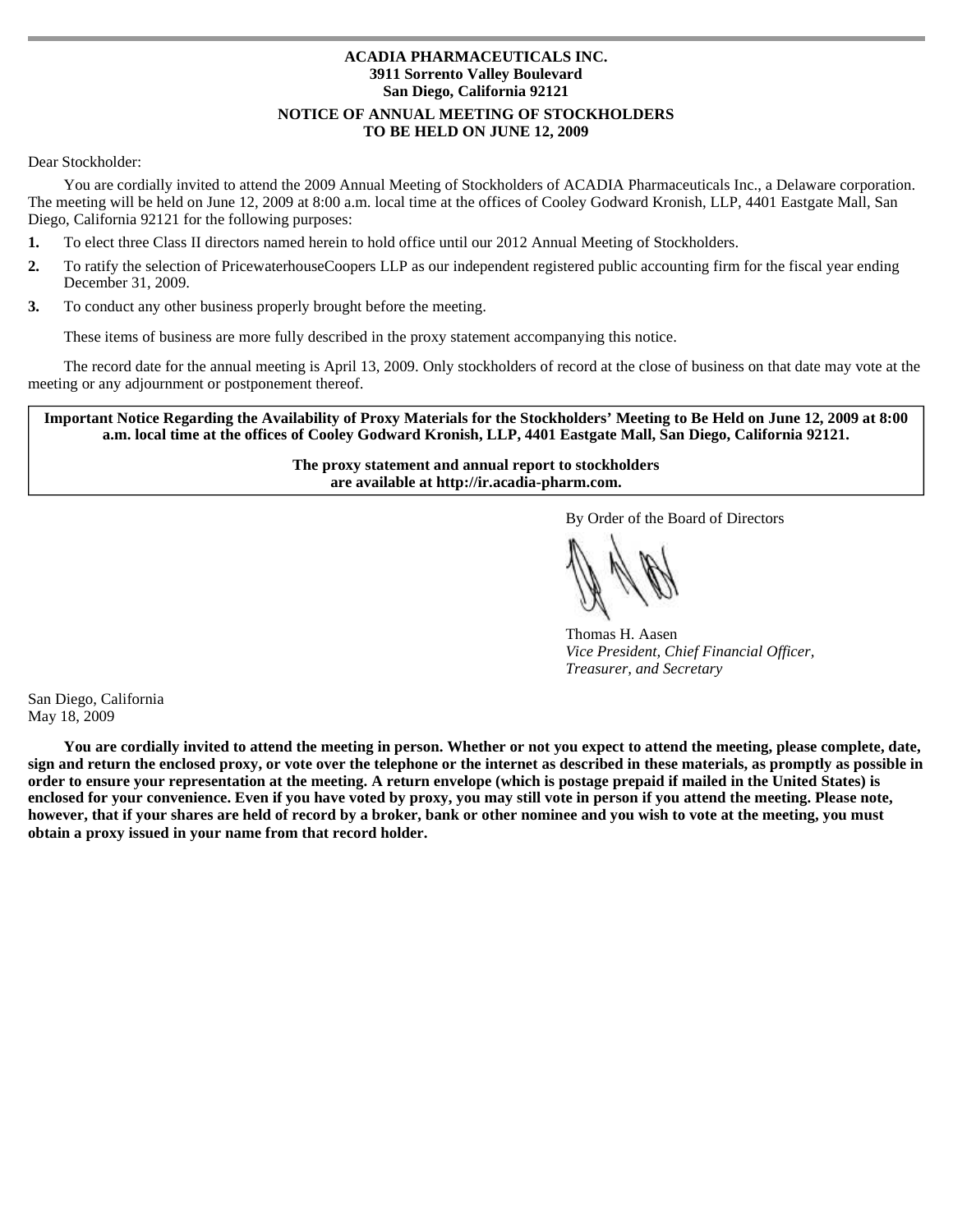# **ACADIA PHARMACEUTICALS INC. 3911 Sorrento Valley Boulevard San Diego, California 92121 PROXY STATEMENT FOR THE ANNUAL MEETING OF STOCKHOLDERS TO BE HELD JUNE 12, 2009**

# **QUESTIONS AND ANSWERS ABOUT THESE PROXY MATERIALS AND VOTING**

#### **Why am I receiving these materials?**

 We have sent you these proxy materials because the Board of Directors of ACADIA Pharmaceuticals Inc. (sometimes referred to as the "Company", "ACADIA", "we", "us" or "our") is soliciting your proxy to vote at the 2009 Annual Meeting of Stockholders. You are invited to attend the annual meeting to vote on the proposals described in this proxy statement. However, you do not need to attend the meeting to vote your shares. Instead, you may simply complete, sign and return the enclosed proxy card, or follow the instructions below to submit your proxy over the telephone or through the internet.

We intend to mail these proxy materials on or about May 18, 2009 to all stockholders of record entitled to vote at the annual meeting.

#### **Who can vote at the annual meeting?**

 Only stockholders of record at the close of business on April 13, 2009 will be entitled to vote at the annual meeting. On this record date, there were 37,179,124 shares of common stock outstanding and entitled to vote.

## *Stockholder of Record: Shares Registered in Your Name*

 If on April 13, 2009 your shares were registered directly in your name with ACADIA's transfer agent, The Bank of New York Mellon Corporation, then you are a stockholder of record. As a stockholder of record, you may vote in person at the meeting or vote by proxy. Whether or not you plan to attend the meeting, we urge you to fill out and return the enclosed proxy card, or vote by proxy over the telephone or on the internet as instructed below, to ensure your vote is counted.

### *Beneficial Owner: Shares Registered in the Name of a Broker or Bank*

 If on April 13, 2009 your shares were held, not in your name, but rather in an account at a brokerage firm, bank, dealer, or other similar organization, then you are the beneficial owner of shares held in "street name" and these proxy materials are being forwarded to you by that organization. The organization holding your account is considered to be the stockholder of record for purposes of voting at the annual meeting. As a beneficial owner, you have the right to direct your broker or other agent regarding how to vote the shares in your account. You are also invited to attend the annual meeting. However, since you are not the stockholder of record, you may not vote your shares in person at the meeting unless you request and obtain a valid proxy from your broker or other agent.

#### **What am I voting on?**

There are two matters scheduled for a vote:

- Election of three Class II directors to hold office until our 2012 Annual Meeting of Stockholders; and
- Ratification of the selection of PricewaterhouseCoopers LLP as our independent registered public accounting firm for the fiscal year ending December 31, 2009.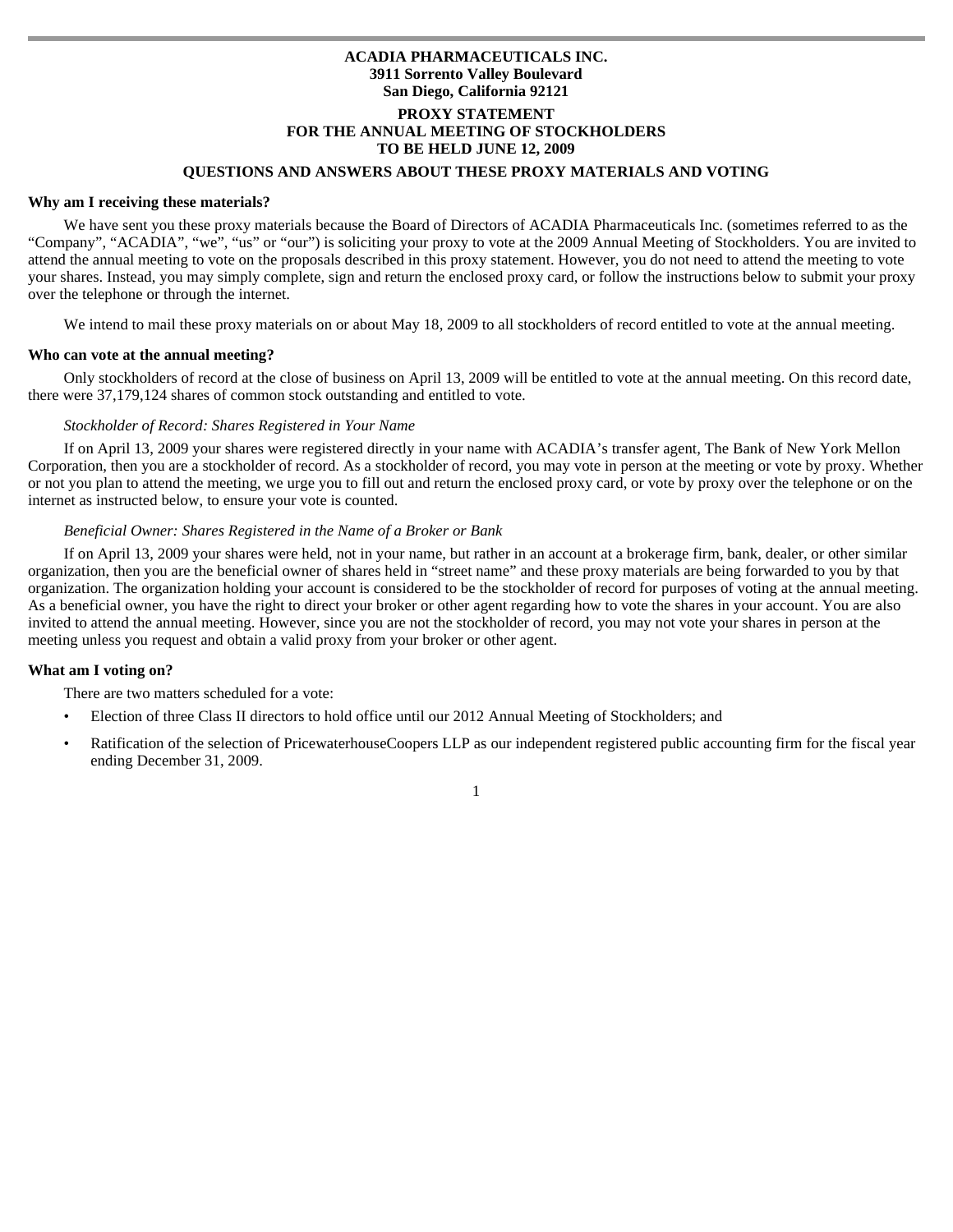# **What if another matter is properly brought before the meeting?**

 The Board of Directors knows of no other matters that will be presented for consideration at the 2009 Annual Meeting. If any other matters are properly brought before the meeting, it is the intention of the persons named in the accompanying proxy to vote on those matters in accordance with their best judgment.

# **How do I vote?**

 You may either vote "For" all the nominees to the Board of Directors or you may "Withhold" your vote for any nominee you specify. For each of the other matters to be voted on, you may vote "For" or "Against" or abstain from voting. The procedures for voting are fairly simple:

## *Stockholder of Record: Shares Registered in Your Name*

 If you are a stockholder of record, you may vote in person at the annual meeting or vote by proxy using the enclosed proxy card, vote by proxy over the telephone, or vote by proxy through the internet. Whether or not you plan to attend the meeting, we urge you to vote by proxy to ensure your vote is counted. You may still attend the meeting and vote in person even if you have already voted by proxy.

- To vote in person, come to the annual meeting and we will give you a ballot when you arrive.
- To vote using the proxy card, simply complete, sign and date the enclosed proxy card and return it promptly in the envelope provided. If you return your signed proxy card to us before the annual meeting, we will vote your shares as you direct.
- To vote over the telephone, dial toll-free 1-866-540-5760 using a touch-tone phone and follow the recorded instructions. You will be asked to provide the company number and control number from your enclosed proxy card. Your vote must be received by 11:59 p.m. Pacific Daylight Time on June 11, 2009 to be counted.
- To vote through the internet, go to http://www.proxyvoting.com/acad to complete an electronic proxy card. You will be asked to provide the company number and control number from your enclosed proxy card. Your vote must be received by 11:59 p.m. Pacific Daylight Time on June 11, 2009 to be counted.

# *Beneficial Owner: Shares Registered in the Name of Broker or Bank*

If you are a beneficial owner of shares registered in the name of your broker, bank, or other agent, you should have received a proxy card and voting instructions with these proxy materials from that organization rather than from ACADIA. Simply complete and mail the proxy card to ensure that your vote is counted. Alternatively, you may vote by telephone or over the internet as instructed by your broker or bank. To vote in person at the annual meeting, you must obtain a valid proxy from your broker, bank, or other agent. Follow the instructions from your broker or bank included with these proxy materials, or contact your broker or bank to request a proxy form.

**We provide internet proxy voting to allow you to vote your shares online, with procedures designed to ensure the authenticity and correctness of your proxy vote instructions. However, please be aware that you must bear any costs associated with your internet access, such as usage charges from internet access providers and telephone companies.** 

# **How many votes do I have?**

On each matter to be voted upon, you have one vote for each share of common stock you owned as of the close of business on April 13, 2009.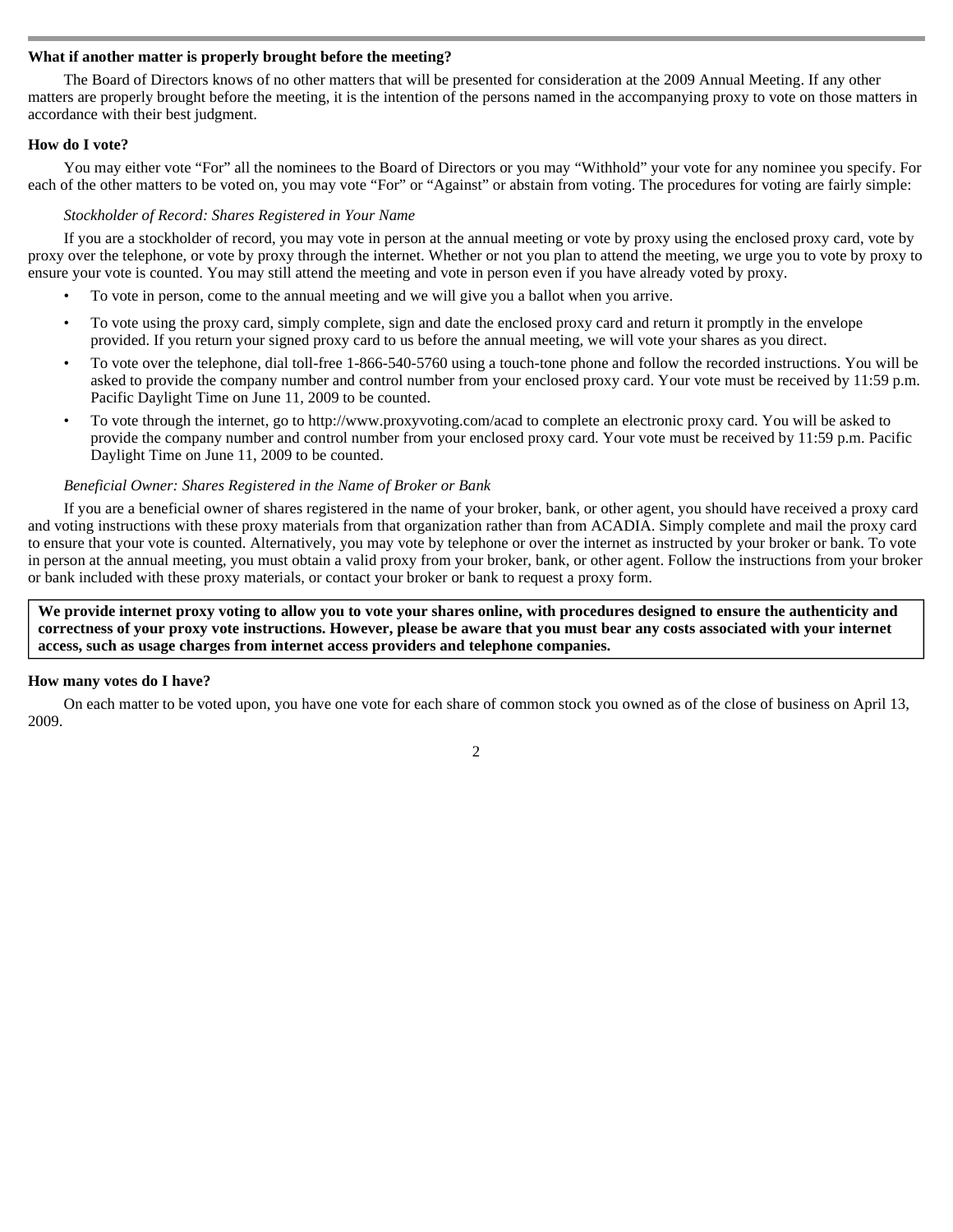## **What if I return a proxy card, or otherwise vote, but do not make specific choices?**

 If you return a signed and dated proxy card, or otherwise vote, without marking voting selections, your shares will be voted "For" the election of each of the three nominees for director and "For" the ratification of the selection of PricewaterhouseCoopers LLP as our independent registered public accounting firm, as applicable. If any other matter is properly presented at the meeting, your proxyholder (one of the individuals named on your proxy card) will vote your shares using his best judgment.

#### **Who is paying for this proxy solicitation?**

We will pay for the entire cost of soliciting proxies. In addition to these proxy materials, our directors and employees may also solicit proxies in person, by telephone, or by other means of communication. Directors and employees will not be paid any additional compensation for soliciting proxies. We may also reimburse brokerage firms, banks and other agents for the cost of forwarding proxy materials to beneficial owners.

## **What does it mean if I receive more than one proxy card?**

 If you receive more than one set of proxy materials, your shares are registered in more than one name or in different accounts. Please follow the voting instructions on the proxy card in the proxy materials to ensure that all of your shares are voted.

## **Can I change my vote after submitting my proxy?**

 Yes. You can revoke your proxy at any time before the final vote at the meeting. If you are the record holder of your shares, you may revoke your proxy in any one of the following ways:

- You may submit another properly completed proxy card with a later date.
- You may grant a subsequent proxy by telephone or through the internet.
- You may send a timely written notice that you are revoking your proxy to ACADIA's Secretary at 3911 Sorrento Valley Boulevard, San Diego, California 92121.
- You may attend the annual meeting and vote in person. Simply attending the meeting will not, by itself, revoke your proxy.

Your most current proxy card or telephone or internet proxy is the one that is counted.

If your shares are held by your broker or bank as a nominee or agent, you should follow the instructions provided by your broker or bank.

## **When are stockholder proposals due for next year's annual meeting?**

To be considered for inclusion in next year's proxy materials, your proposal must be submitted in writing by January 18, 2010, to Thomas H. Aasen, Secretary, ACADIA Pharmaceuticals Inc., 3911 Sorrento Valley Boulevard, San Diego, California 92121. If you wish to submit a proposal that is not to be included in next year's proxy materials, your proposal generally must be submitted in writing to the same address no later than March 14, 2010 but no earlier than February 12, 2010. Please review our bylaws, which contain additional requirements regarding advance notice of stockholder proposals.

#### **How are votes counted?**

 Votes will be counted by the inspector of election appointed for the meeting, who will separately count "For" and "Withhold" and, with respect to proposals other than the election of directors, "Against" votes, abstentions and broker non-votes. Abstentions will be counted towards the vote total for each proposal, and will have the same effect as "Against" votes. Broker non-votes have no effect and will not be counted towards the vote total for any proposal.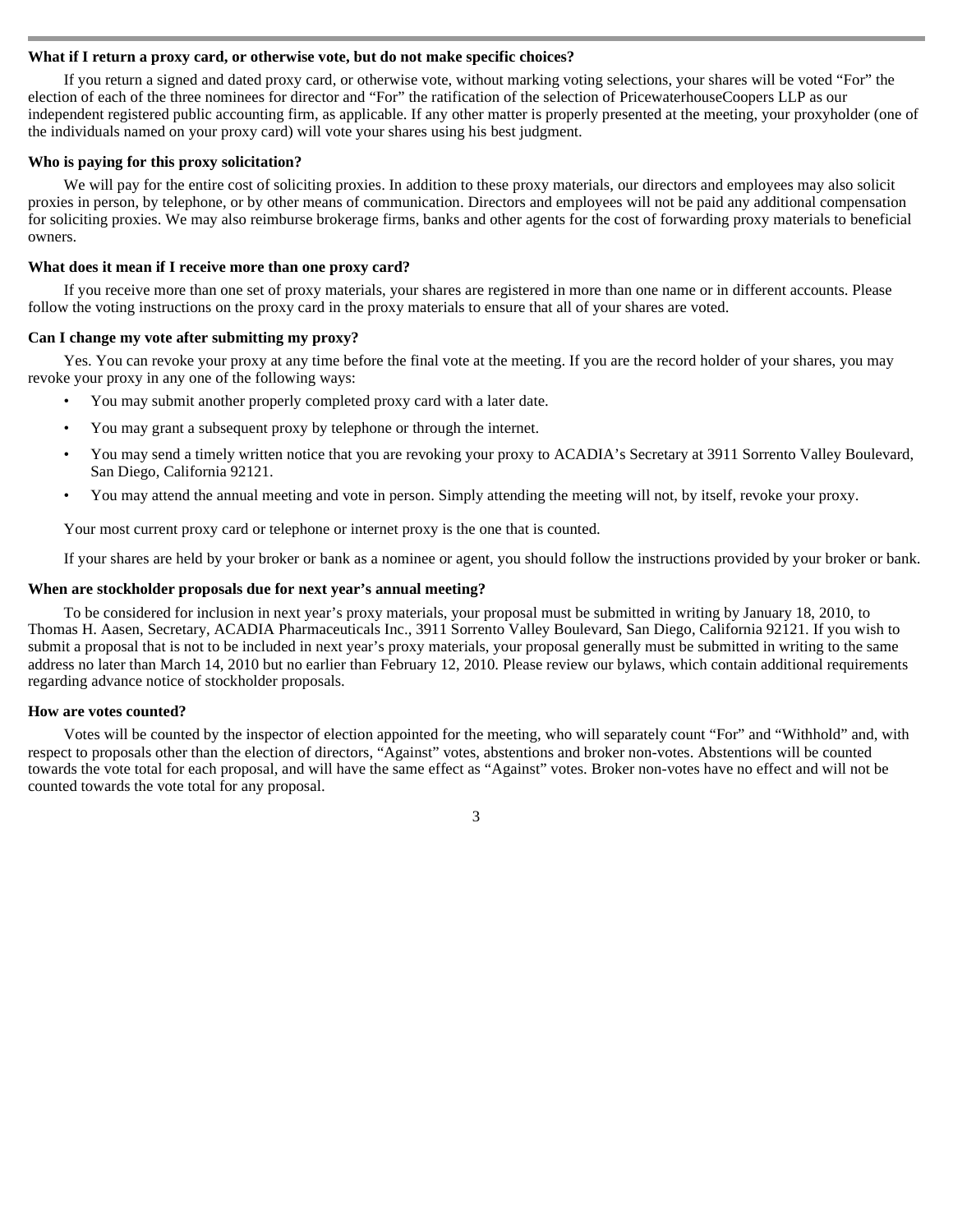### **What are "broker non-votes"?**

 Broker non-votes occur when a beneficial owner of shares held in "street name" does not give instructions to the broker or nominee holding the shares as to how to vote on matters deemed "non-routine." Generally, if shares are held in street name, the beneficial owner of the shares is entitled to give voting instructions to the broker or nominee holding the shares. If the beneficial owner does not provide voting instructions, the broker or nominee can still vote the shares with respect to matters that are considered to be "routine," but not with respect to "non-routine" matters. Under the rules and interpretations of the New York Stock Exchange, "non-routine" matters are generally those involving a contest or a matter that may substantially affect the rights or privileges of shareholders, such as mergers or shareholder proposals.

#### **How many votes are needed to approve each proposal?**

- For the election of directors, the three nominees receiving the most "For" votes from the holders of the shares present in person or represented by proxy and entitled to vote on the election of directors will be elected. Only votes "For" or "Withheld" will affect the outcome.
- To be approved, the ratification of the selection of PricewaterhouseCoopers LLP as our independent registered public accounting firm for the fiscal year ending December 31, 2009 must receive a "For" vote from the majority of the shares present and entitled to vote either in person or by proxy.

# **What is the quorum requirement?**

A quorum of stockholders is necessary to hold a valid meeting. A quorum will be present if stockholders holding at least a majority of the outstanding shares entitled to vote are present at the meeting in person or represented by proxy. On the record date, there were 37,179,124 shares outstanding and entitled to vote. Thus, the holders of 18,589,563 shares must be present in person or represented by proxy at the meeting to have a quorum.

Your shares will be counted towards the quorum only if you submit a valid proxy (or one is submitted on your behalf by your broker, bank or other nominee) or if you vote in person at the meeting. Abstentions and broker non-votes will be counted towards the quorum requirement. If there is no quorum, the holders of a majority of shares present at the meeting in person or represented by proxy may adjourn the meeting to another date.

## **How can I find out the results of the voting at the annual meeting?**

 Preliminary voting results will be announced at the annual meeting. Final voting results will be published in our quarterly report on Form 10-Q for the second quarter of 2009.

## **What proxy materials are available on the internet?**

The proxy statement, Form 10-K and annual report to stockholders are available at http://ir.acadia-pharm.com.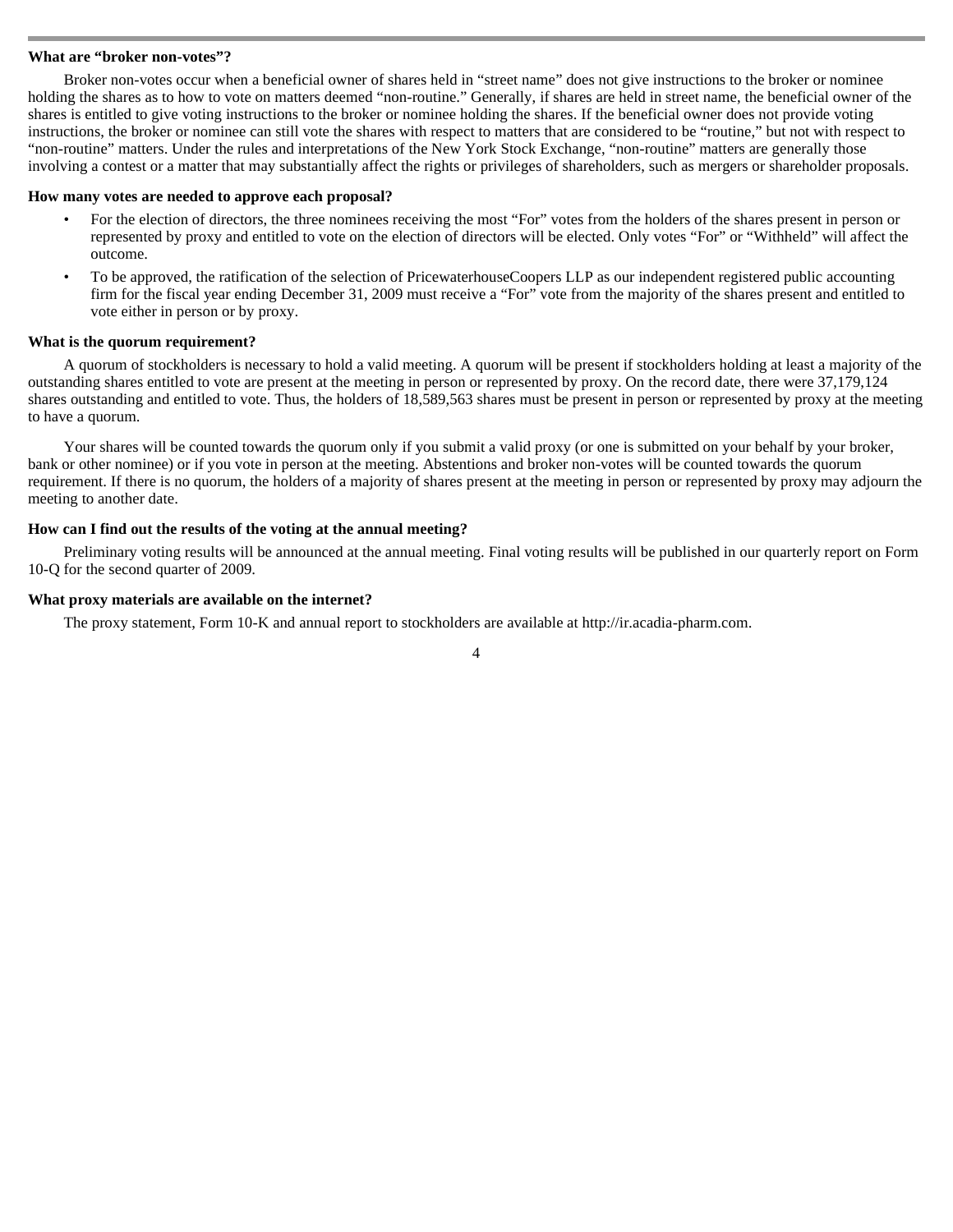# **P ROPOSAL 1**

# **E LECTION OF D IRECTORS**

ACADIA's Board of Directors is divided into three classes. Each class consists of one-third of the total number of directors, and each class has a three-year term. Vacancies on the Board may be filled only by persons elected by a majority of the remaining directors. A director elected by the Board to fill a vacancy in a class, including a vacancy created by an increase in the number of directors, shall serve for the remainder of the full term of that class and until the director's successor is elected and qualified.

The Board of Directors presently has nine members. There are three directors in Class II, whose term of office expires in 2009. Stockholders may not vote for a greater number of nominees than three. The three nominees for Class II directors are Uli Hacksell, Torsten Rasmussen and Alan Walton. Each of the nominees is currently a Class II director and was elected by our stockholders at our 2006 Annual Meeting of Stockholders. If elected at the annual meeting, each of these nominees would serve until the 2012 Annual Meeting of Stockholders and until his or her successor has been duly elected and qualified, or, if sooner, until the director's death, resignation or removal. The terms of the directors in Classes I and III expire at our 2011 and 2010 Annual Meetings of Stockholders, respectively. It is the Company's policy to encourage directors and nominees for director to attend the Annual Meeting. Eight of our nine directors attended the 2008 Annual Meeting of Stockholders.

Directors are elected by a plurality of the votes of the holders of shares present in person or represented by proxy and entitled to vote on the election of directors. The three nominees receiving the highest number of affirmative votes will be elected. Shares represented by executed proxies will be voted, if authority to do so is not withheld, for the election of the three nominees named below. If any nominee becomes unavailable for election as a result of an unexpected occurrence, your shares will be voted for the election of a substitute nominee proposed by ACADIA's management. Each person nominated for election has agreed to serve if elected. Our management has no reason to believe that any nominee will be unable to serve.

# **T HE B OARD OF D IRECTORS R ECOMMENDS A V OTE IN F AVOR OF E ACH N AMED N OMINEE .**

The following table sets forth information as of April 30, 2009 for our directors and executive officers:

Gordon Binder 73 Director Michael Borer 50 Director 50 Director Laura Brege 51 Director Mary Ann Gray, Ph.D. 56 Director Lester J. Kaplan, Ph.D. 58 Director Torsten Rasmussen 64 Director Alan G. Walton, Ph.D., D.Sc. 73 Director Bo-Ragnar Tolf, Ph.D.

John J. Kaiser

- **Name Age Position Age Position**  $\mathbf{A}$
- Leslie L. Iversen, Ph.D. 71 Chairman of the Board and Director
	-
	-
	-
	-
- Uli Hacksell, Ph.D. 58 Chief Executive Officer and Director
	-
	-
	-
- Thomas H. Aasen 48 Vice President, Chief Financial Officer, Treasurer, and Secretary
- Roger M. Mills, M.D. 51 Executive Vice President, Development
	- 59 Vice President, Chemistry & Managing Director of ACADIA Pharmaceuticals AB
	- 53 Vice President, Strategic Marketing and Commercial Development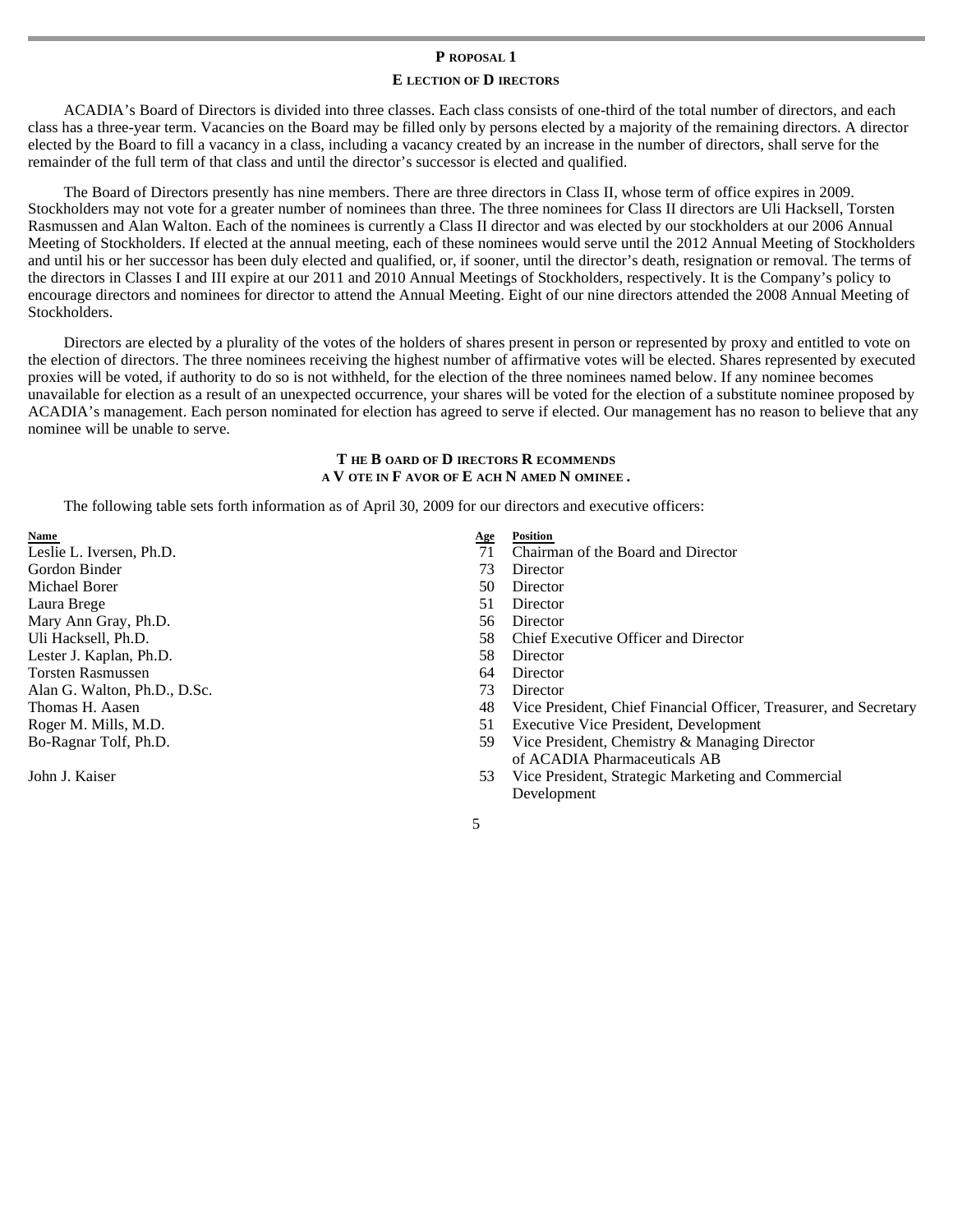The following is a brief biography of each nominee and each director whose term will continue after the annual meeting.

# **Nominees for Election for a Three-year Term Expiring at the 2012 Annual Meeting**

 *Uli Hacksell, Ph.D.* has served as our Chief Executive Officer since September 2000 and as a director of our company since October 2000. From February 1999 to September 2000, he served as our Executive Vice President of Drug Discovery. From August 1991 to February 1999, Dr. Hacksell held various senior executive positions at Astra, a pharmaceutical company, including Vice President of Drug Discovery and Technology as well as President of Astra Draco, one of Astra's largest research and development subsidiaries, where he directed an organization of more than 1,100 employees. From August 1991 to May 1994, he served as Vice President of CNS Preclinical R&D at Astra Arcus, another subsidiary. Earlier in his career, Dr. Hacksell held the positions of Professor of Organic Chemistry and Department Chairman at Uppsala University in Sweden and also served as Chairman and Vice Chairman of the European Federation of Medicinal Chemistry. He currently serves as a director, and chairman of the board, of Action Pharma A/S, a privately held company in Denmark, and serves on the board of directors of SLS Invest AB. Dr. Hacksell received a Master of Pharmacy and a Ph.D. in Medicinal Chemistry from Uppsala University.

*Torsten Rasmussen* has served as a director of our company since April 1998. Mr. Rasmussen has been President and Chief Executive Officer of Morgan Management ApS, a management advisory and consulting company, since 1997. Prior to founding Morgan Management ApS in 1997, Mr. Rasmussen had held the position of Executive Vice President, Operations at the LEGO Group (LEGO A/S) in Denmark, since 1981. He currently serves as a board member in the capacity of chairman, deputy chairman or ordinary board member of a number of Danish companies of which the following are quoted on the Danish Stock Exchange: Coloplast A/S, TK Development A/S, Vestas Wind Systems A/S and A/S Det Oestasiatiske Kompagni. Mr. Rasmussen holds an M.B.A. from IMD in Lausanne, Switzerland.

*Alan G. Walton, Ph.D., D.Sc.* has served as a director of our company since March 2003. Dr. Walton joined Oxford Partners as a General Partner in 1987. In 1991, he founded Oxford Bioscience Partners and he is currently Senior Partner and Chairman of Oxford Bioscience Corporation. Previously, he was President and CEO of University Genetics Co., a public biotechnology company involved in technology transfer and seed investments in university-related projects. Prior to University Genetics, he taught at several institutions including Harvard Medical School, Indiana University and Case Western Reserve where he was Professor of Macromolecular Science and Director of the Laboratory for Biological Macromolecules. Dr. Walton serves on the Boards of Alexandria Real Estate Equities and Advanced Cell Technology. He is also on the Board of Research!America, a philanthropic organization. Dr. Walton was a founder of Human Genome Sciences and GeneLogic and is the Founding Chairman of the Biotechnology Venture Investors Group. Dr. Walton holds a Ph.D. in chemistry and a D.Sc. in biological chemistry from Nottingham University in England and in 2005 received an honorary LLD degree for his lifetime achievement in life sciences from Nottingham University. Dr. Walton has also been awarded an Adjunct Professorship from Case Western Reserve University.

# **Directors Continuing in Office Until the 2010 Annual Meeting**

 *Gordon Binder* has served as a director of our company since June 2003. Mr. Binder is the founder and Managing Director of Coastview Capital. Mr. Binder was the Chief Executive Officer of Amgen Inc. from 1988 through 2000. During his tenure as Chief Executive Officer, Amgen grew from 400 employees to rank within the top 20 pharmaceutical companies in worldwide revenues, the top 15 in United States sales and the top ten in market capitalization. Mr. Binder serves on the boards of the Massachusetts Institute of Technology, the California Institute of Technology and the American Enterprise Institute. He has been Chairman of BIO, the biotechnology industry trade association, and PhRMA, the pharmaceutical industry trade association. He has a bachelor's degree in Electrical Engineering from Purdue University and an M.B.A. from Harvard Business School.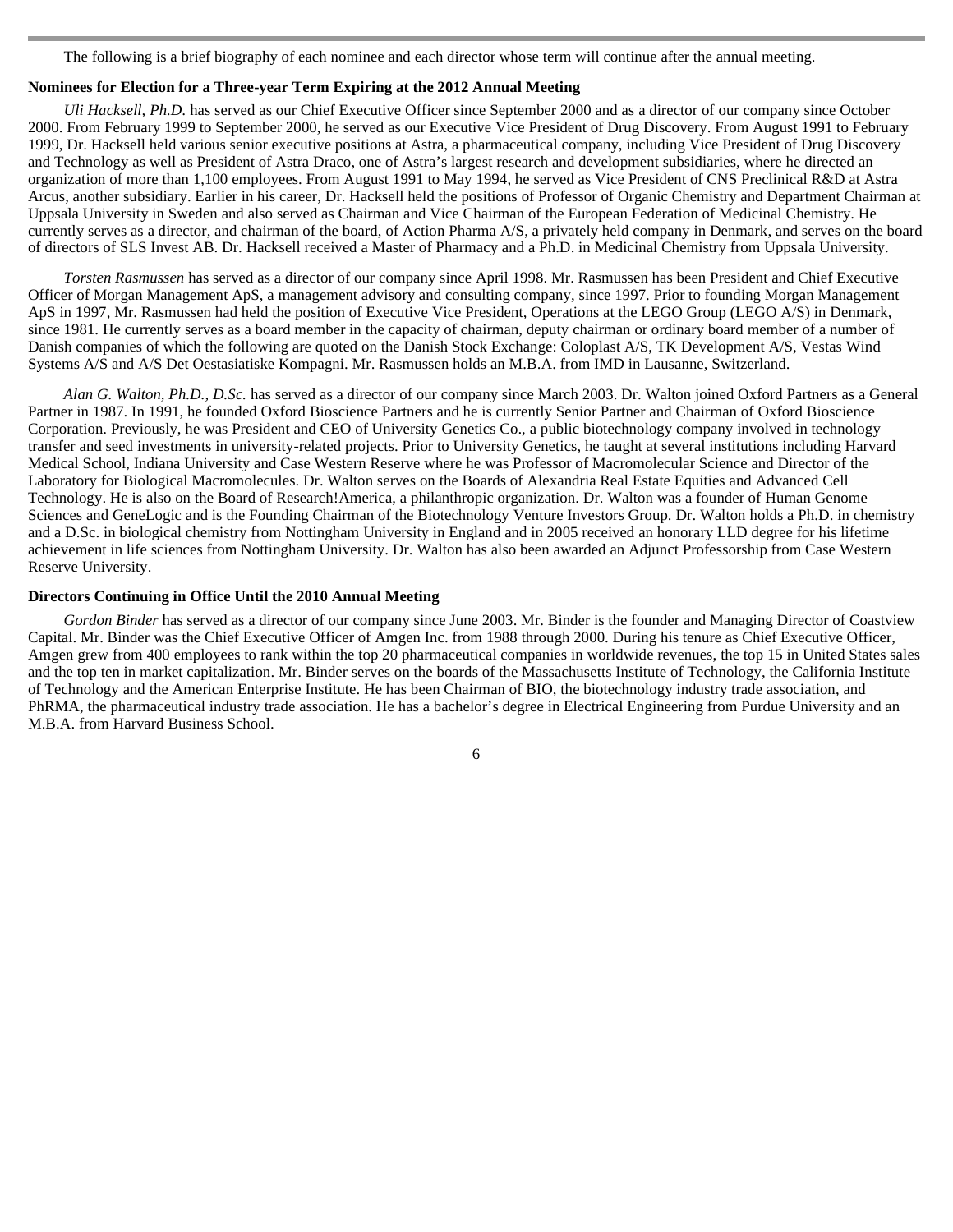*Laura Brege* has served as a director of our company since May 2008. Ms. Brege is Executive Vice President and Chief Operating Officer of Onyx Pharmaceuticals, Inc. where she is responsible for sales and marketing, medical affairs, legal, business development, and compliance functions. She joined Onyx in June 2006 as Executive Vice President and Chief Business Officer and was promoted to her current position in October 2007. Before joining Onyx, Ms. Brege was a general partner at Red Rock Management, a venture capital firm. Prior to Red Rock, she was Senior Vice President and Chief Financial Officer at COR Therapeutics. Earlier in her career, Ms. Brege served as Vice President and Chief Financial Officer at Flextronics and Vice President and Treasurer of The Cooper Companies. Ms. Brege earned her undergraduate degree from Ohio University and has an M.B.A. from the University of Chicago. Ms. Brege also serves on the boards of Angiotech Pharmaceuticals, Inc. and The Ohio University Foundation.

*Leslie L. Iversen, Ph.D.* has been the Chairman of our Board of Directors since December 2000. He has served as a director since 1998. He also was a founding member of our Scientific Advisory Board. Dr. Iversen is currently a Professor of Pharmacology at University of Oxford, England, where he has taught since 1995. He was previously a Professor of Pharmacology at King's College, London where he was Director of the Wolfson Centre for Age Related Diseases from 1999 until 2004. Dr. Iversen is internationally recognized for his fundamental contributions to the understanding of neurotransmission. Dr. Iversen served as Vice President of Neuroscience Research, Merck Research Laboratories and Director of the Neuroscience Research Center of Merck Research Laboratories in the UK. He was formerly Director of the Medical Research Council Neurochemical Pharmacology Unit in Cambridge. More recently, Dr. Iversen founded and serves as a director of Panos Therapeutics Ltd. Dr. Iversen is the recipient of numerous awards, including Fellow of the Royal Society of London and Foreign Associate Member of the National Academy of Sciences in the United States. Dr. Iversen received a Ph.D. and B.A. from the University of Cambridge.

# **Directors Continuing in Office Until the 2011 Annual Meeting**

 *Michael Borer* has served as a director of our company since September 2005. Mr. Borer served as Chief Executive Officer and President of Xcel Pharmaceuticals, Inc., a specialty pharmaceutical company focused on prescription products that treat disorders of the central nervous system, until the sale of the company to Valeant Pharmaceuticals International in early 2005. Prior to founding Xcel in early 2001, Mr. Borer served as Senior Vice President and Chief Financial Officer of Dura Pharmaceuticals, Inc. and held other management positions there from 1994 through 2000. Prior to Dura, Mr. Borer spent 12 years in public accounting with Deloitte & Touche in its audit services group. He holds a bachelor's degree in accounting from San Diego State University.

*Mary Ann Gray, Ph.D.* has served as a director of our company since April 2005. Currently, Dr. Gray is President of Gray Strategic Advisors, LLC, a company which she started in 2003. Dr. Gray also serves on the boards of directors of Dyax Corp., Telik, Inc. and GTC Biotherapeutics, Inc. From 1999 to 2003, Dr. Gray was Senior Analyst and Portfolio Manager for the Federated Kaufmann Fund. Prior to 1999, Dr. Gray led biotechnology equity research groups at Raymond James & Associates, Warburg Dillon Read and Kidder Peabody for an aggregate of nine years. Dr. Gray holds a Ph.D. degree in pharmacology from the University of Vermont where she focused on novel chemotherapeutic agents for the treatment of cancer.

*Lester J. Kaplan, Ph.D.* has served as a director of our company since November 1997. Dr. Kaplan was Executive Vice President and President, Research and Development, at Allergan, Inc. from November 2003 to April 2004. Dr. Kaplan joined Allergan in 1983 and, prior to being appointed to Executive Vice President, was Corporate Vice President, Research and Development and Global BOTOX from June 1998 to November 2003. Dr. Kaplan was elected to Allergan's board of directors in 1994 and served in that capacity until April 2004. Dr. Kaplan is Executive Chairman of the Board of Aciex Inc., and a member of the Board of The National Neurovision Research Institute. He is a venture partner with Bay City Capital and serves on its Scientific Advisory Board. Dr. Kaplan received a M.S. and Ph.D. in organic chemistry from the University of California, Los Angeles.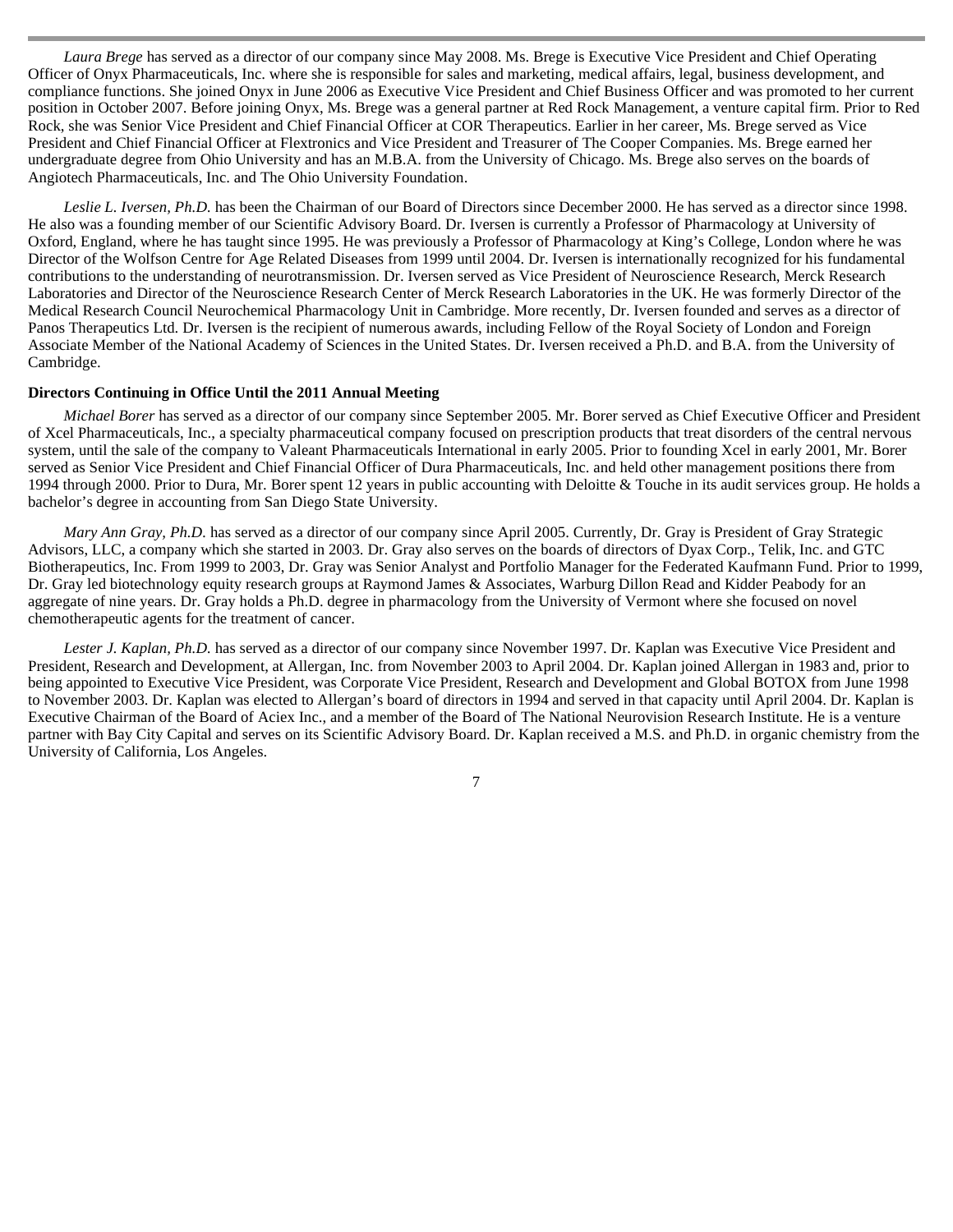Set forth below is biographical information for each of our executive officers who is not a director:

*Thomas H. Aasen* has served as our Vice President, Chief Financial Officer, Treasurer and Secretary since April 1998. Prior to joining our company, Mr. Aasen held financial management positions at several publically traded life sciences companies, including Senior Director of Finance and Administration at Axys Pharmaceuticals, formerly called Sequana Therapeutics, Director of Finance at Genta, Inc., and Director of Accounting at Gen-Probe, Inc. Earlier in his career, Mr. Aasen held various positions in public accounting at KPMG Peat Marwick, including Audit Manager. He has over 25 years of professional finance and accounting experience focused primarily on the life sciences industry. Mr. Aasen received a B.S. degree with honors from San Diego State University and is a Certified Public Accountant.

*Roger M. Mills, M.D.* has served as our Executive Vice President, Development since June 2006. Prior to joining us, Dr. Mills held the position of Vice President, Development at Pfizer Global R&D, a division of Pfizer Inc., for a five-year period. In this capacity, he was responsible for the management and direction of drug development activities at the Pfizer campus in La Jolla, California, and played a key role in the development of Sutent ® , a new multikinase inhibitor for patients with advanced renal cell carcinoma and gastrointestinal stromal tumors. Prior to joining Pfizer, Dr. Mills held senior clinical management positions at Gilead Sciences, where he served as project leader in the development of Tamiflu ®, a leading treatment for influenza, and at Abbott Laboratories, where he played an important role in the development of antiviral drugs. Earlier in his career, he held several senior positions at the Wellcome Foundation, including Scientific Advisor for Group Marketing and Therapeutic Area Head, Cardiovascular Marketing. Dr. Mills received his medical degree at the Charing Cross Hospital Medical School in London and his specialized medical training at the Royal College of General Practitioners in London.

*Bo-Ragnar Tolf, Ph.D.* has served as our Vice President, Chemistry since January 2001. During that time he has also served as Managing Director of ACADIA Pharmaceuticals A/S and, since June 2005, of ACADIA Pharmaceuticals AB, our subsidiaries in Denmark and Sweden, respectively. From 1991 until joining us, Dr. Tolf held various positions at Astra, including Deputy Head of preclinical research in the areas of central nervous system and pain disorders at Astra Zeneca, Vice President of Preclinical Research and Development at Astra Arcus, head of Central Nervous System Preclinical R&D at Astra Arcus, and Director of the Department of Medicinal Chemistry at Astra Arcus. From 1989 to 1991, Dr. Tolf was head of the Department of Medicinal Chemistry at Kabi. From 1985 to 1989, Dr. Tolf served as Manager of Pharmaceutical R&D at Pharmacia Ophthalmics AB. Dr. Tolf completed his postdoctoral work at Stanford Research Institute and at Stanford University. Dr. Tolf received a Master of Pharmacy degree and a Ph.D. in Organic Pharmaceutical Chemistry from the University of Uppsala in Sweden.

*John J. Kaiser* has served as our Vice President, Strategic Marketing and Commercial Development since February 2008. Prior to joining us, Mr. Kaiser had been at Eli Lilly & Co. for over 25 years, most recently serving as Director, Neuroscience Strategy and New Product Planning where he was responsible for the development of Eli Lilly's global neuroscience commercial strategy. Previously, he held senior level positions in global commercial development, market research, and brand management. In these various roles, Mr. Kaiser was responsible for establishing the business and brand strategy for Cymbalta ® , developing global market research in support of the successful launch of Zyprexa ® , and managing the global Prozac ® brand and associated marketing activities. Earlier in his career at Lilly, he served as Managing Director of Eli Lilly Netherlands, and held a variety of positions in pharmaceutical sales and sales management. Mr. Kaiser received a B.S. in Pharmacy from the University of Cincinnati College of Pharmacy.

#### **Independence of the Board of Directors**

 As required under the Nasdaq Stock Market ("Nasdaq") listing standards, a majority of the members of a listed company's board of directors must qualify as "independent," as affirmatively determined by the board of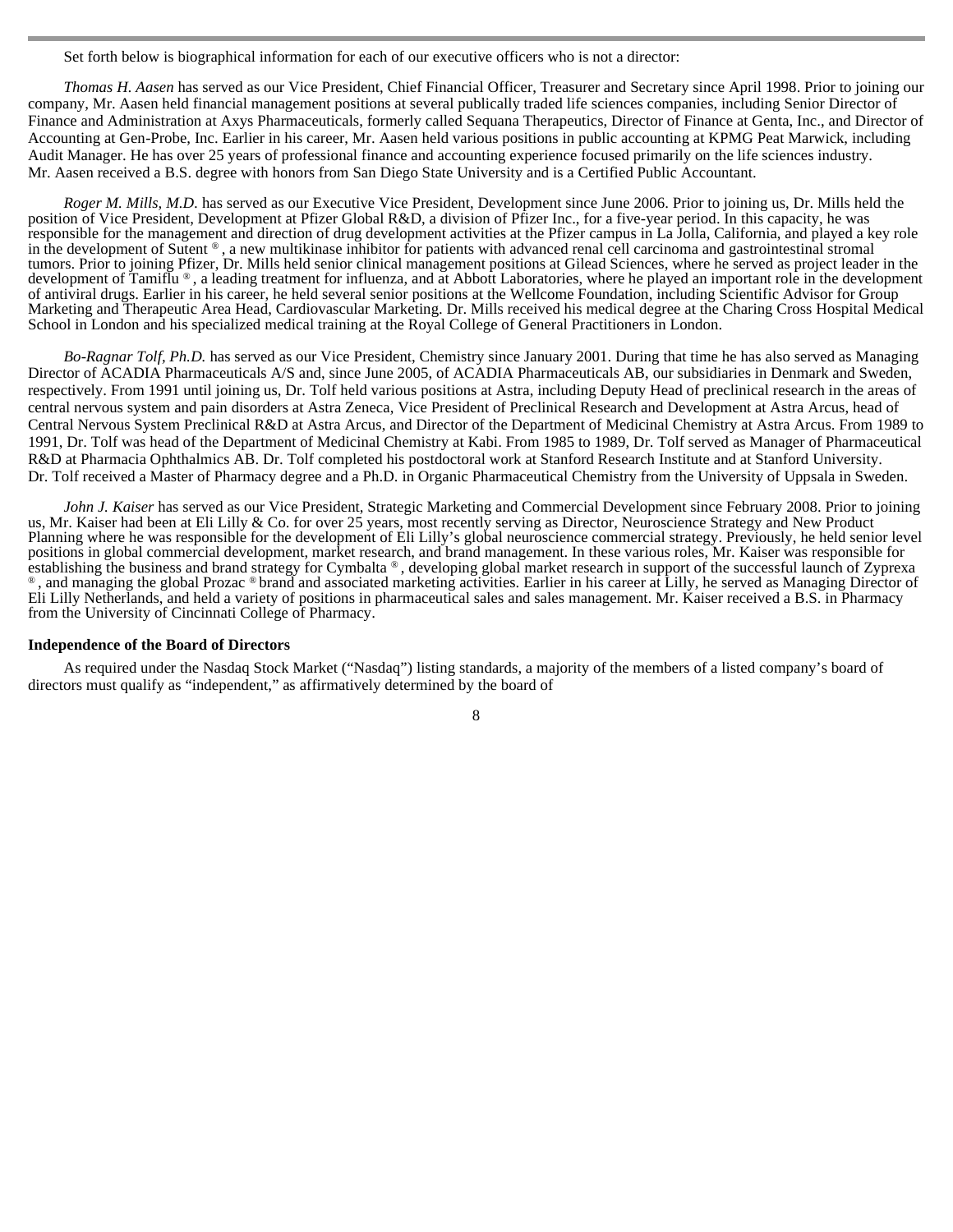directors. Our Board of Directors consults with the Company's counsel to ensure that the Board's determinations are consistent with relevant securities and other laws and regulations regarding the definition of "independent," including those set forth in the applicable Nasdaq listing standards.

Consistent with these considerations, after review of all identified relevant transactions or relationships between each director, or any of his or her family members, and the Company, its senior management and its independent registered public accounting firm, the Board has affirmatively determined that all of our directors are independent directors within the meaning of the applicable Nasdaq listing standards, except for Dr. Hacksell, our Chief Executive Officer.

Our independent directors meet quarterly in regularly scheduled executive sessions at which only non-employee directors are present and which were presided over by the Chairman of the Board. All of the committees of our Board of Directors are comprised entirely of directors determined by the Board to be independent within the meaning of the applicable Nasdaq listing standards.

#### **Meetings of the Board of Directors**

 The Board of Directors met seven times during the last fiscal year, including three telephonic meetings. All directors attended at least 75% of the aggregate number of meetings of the Board and of the committees on which they served, held during the portion of the last fiscal year for which they were directors or committee members.

#### **Information Regarding Committees of the Board of Directors**

 The Board has an Audit Committee, a Compensation Committee and a Nominating and Corporate Governance Committee. The following table provides membership and meeting information for fiscal 2008:

| Name<br><b>Audit Committee</b><br><b>Compensation Committee</b> | Corporate<br>Governance<br>Committee |
|-----------------------------------------------------------------|--------------------------------------|
| Gordon Binder<br>Х                                              |                                      |
| Michael Borer<br>X                                              |                                      |
| Laura Brege                                                     |                                      |
| $X^*$<br>Mary Ann Gray                                          |                                      |
| Uli Hacksell                                                    |                                      |
| Leslie Iverson                                                  |                                      |
| $X^*$<br>Lester J. Kaplan                                       | X                                    |
| X<br><b>Torsten Rasmussen</b>                                   | X                                    |
| X<br>Alan G. Walton                                             | $X^*$                                |
| $\mathcal{I}$<br>8<br>Meetings in fiscal 2008                   | $\overline{4}$                       |

<sup>\*</sup> Committee Chair

Below is a description of the Audit Committee, Compensation Committee and Nominating and Corporate Governance Committee of the Board of Directors. The Board of Directors has determined that each member of such committees meets the applicable Nasdaq rules and regulations regarding "independence" and that each member is free of any relationship that would impair his or her individual exercise of independent judgment with regard to the Company.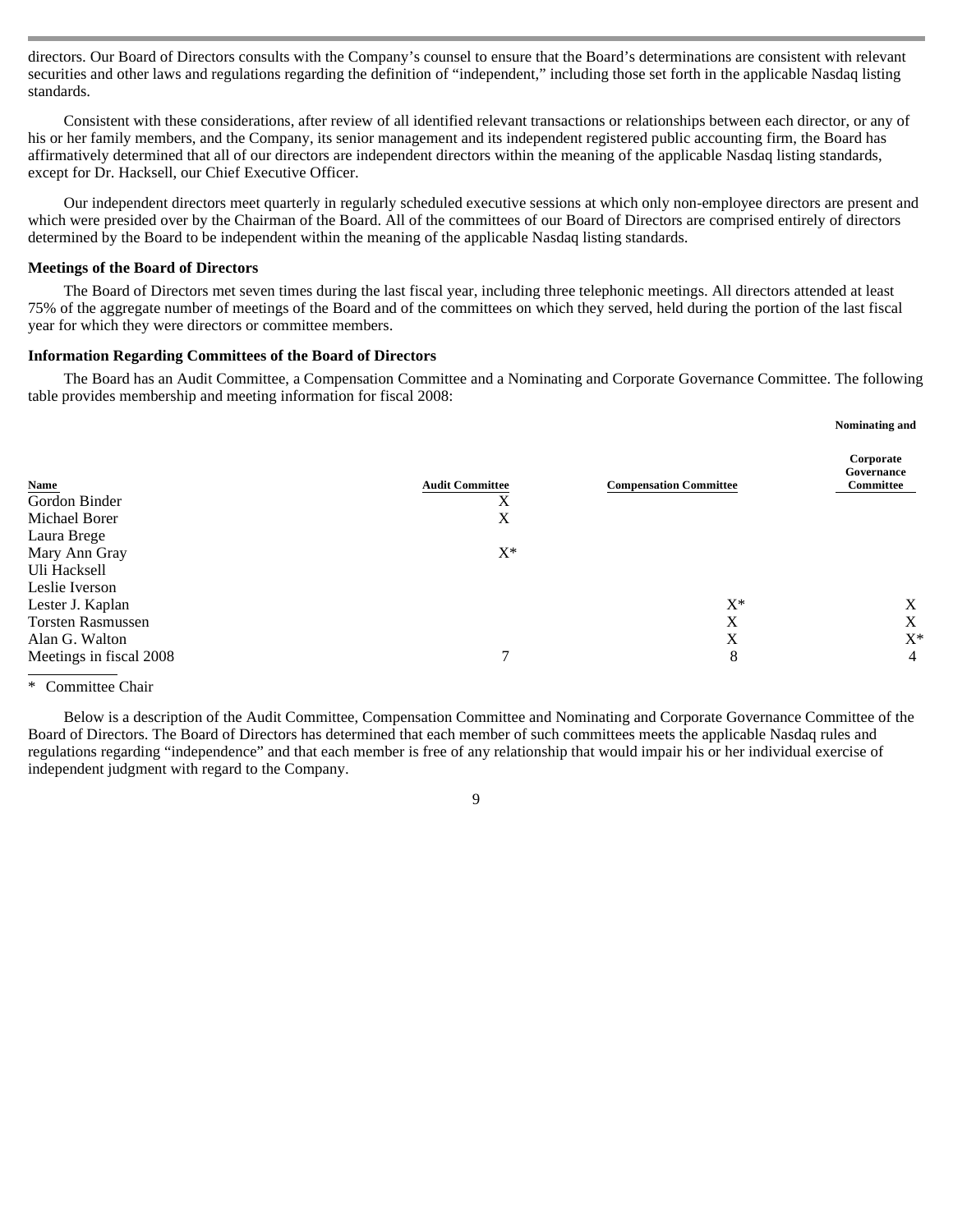## **Audit Committee**

 The Audit Committee of the Board of Directors is composed of three independent directors and was established by the Board in accordance with Section 3(a)(58)(A) of the Securities Exchange Act of 1934, as amended (the "Exchange Act"), to oversee the Company's corporate accounting and financial reporting processes and audits of its financial statements. The Audit Committee operates pursuant to a written charter that is available on our website at *http://www.acadia-pharm.com.* The functions of the Audit Committee include, among other things:

- reviewing and pre-approving the engagement of our independent registered public accounting firm to perform audit services and any permissible non-audit services,
- reviewing our annual and quarterly results, financial statements and reports and discussing the statements and reports with our independent registered public accounting firm and management,
- reviewing and discussing with our independent registered public accounting firm and management, as appropriate, significant issues that arise regarding accounting principles and financial statement presentation, and matters concerning the scope, adequacy and effectiveness of our internal control over financial reporting,
- establishing procedures for the receipt, retention and treatment of complaints received by us regarding accounting, internal auditing controls or auditing matters,
- establishing procedures for the confidential and anonymous submission by employees of concerns regarding questionable accounting or auditing matters, and
- reviewing and approving any transaction with a related person that must by disclosed by us.

The Board of Directors reviews the Nasdaq listing standards definition of independence for Audit Committee members on an annual basis and has determined that all members of the Audit Committee are independent (as independence is currently defined in the applicable Nasdaq listing standards). Our Board of Directors has determined that Mr. Binder qualifies as an "audit committee financial expert," as defined in applicable Securities and Exchange Commission ("SEC") rules. The Board made a qualitative assessment of Mr. Binder's level of knowledge and experience based on a number of factors, including his formal education, prior experience and business acumen.

# **Report of the Audit Committee of the Board of Directors**

*The material in this report is not "soliciting material", is not deemed "filed" with the SEC and is not to be incorporated by reference in any filing of the Company under the Securities Act of 1933 (the "Securities Act") or the Exchange Act, whether made before or after the date hereof and irrespective of any general incorporation language in any such filing.* 

The primary purpose of the Audit Committee is to oversee our financial reporting processes on behalf of our Board of Directors. The Audit Committee's functions are more fully described in its charter, which is available on our website at *http://www.acadia-pharm.com.*  Management has the primary responsibility for our financial statements and reporting processes, including our systems of internal controls.

The Audit Committee has reviewed and discussed the audited financial statements for the fiscal year ended December 31, 2008 with our management. The Audit Committee has discussed with the independent registered public accounting firm the matters required to be discussed by the Statement on Auditing Standards No. 61, as amended (AICPA, *Professional Standards* , Vol. 1. AU section 380), as adopted by the Public Company Accounting Oversight Board ("PCAOB") in Rule 3200T. The Audit Committee has also received the written disclosures and the letter from the independent accountants required by applicable requirements of the PCAOB regarding the independent accountants' communications with the audit committee concerning independence and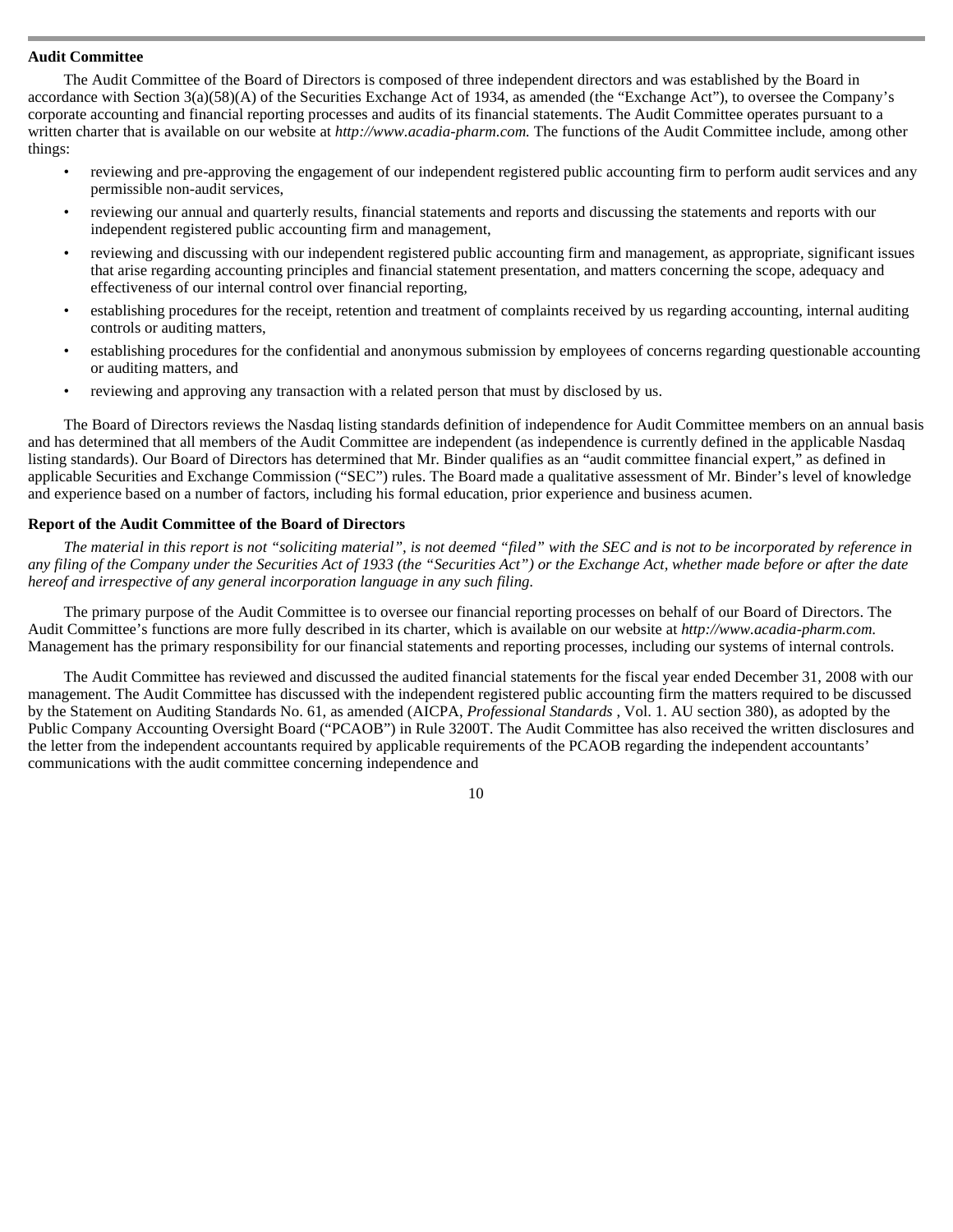has discussed with the independent accountants the independent accountants' independence. Based on the foregoing, the Audit Committee has recommended to the Board of Directors that the audited financial statements be included in our Annual Report on Form 10-K for the fiscal year ended December 31, 2008. The Audit Committee also has engaged PricewaterhouseCoopers LLP as our independent registered public accounting firm for the fiscal year ending December 31, 2009 and is seeking ratification of such selection by the stockholders.

The foregoing report has been furnished by the Audit Committee.

Mary Ann Gray, Committee Chair Gordon Binder Michael Borer

# **Compensation Committee**

 The Compensation Committee is composed of three directors and all members of the Compensation Committee are independent (as independence is currently defined in Rule 4200(a)(15) of the Nasdaq listing standards). The Compensation Committee operates pursuant to a written charter that is available on our website at *http://www.acadia-pharm.com* . The functions of the Compensation Committee include, among other things:

- determining the compensation and other terms of employment of our executive officers and reviewing and suggesting corporate performance goals and objectives relevant to such compensation, which shall support and reinforce our long-term strategic goals,
- recommending to our Board of Directors the type and amount of compensation to be paid or awarded to non-employee directors for their service on our Board of Directors and its committees,
- evaluating and recommending to our Board of Directors the equity incentive plans, compensation plans and similar programs advisable for us, as well as modification or termination of existing plans and programs,
- establishing policies with respect to equity compensation arrangements, and
- reviewing the terms of any employment agreements, severance arrangements, change-in-control protections and any other compensatory arrangements for our executive officers and approving any such agreements for all officers prior to approval by the Board of Directors.

Each year, the Compensation Committee reviews with management the Company's Compensation Discussion and Analysis and considers whether to recommend that it be included in proxy statements and other filings.

*Compensation Committee Processes and Procedures.* Typically, the Compensation Committee meets quarterly and with greater frequency if necessary. The agenda for each meeting is usually developed by the Chair of the Compensation Committee, in consultation with management. The Compensation Committee meets regularly in executive session. However, from time to time, various members of management and other employees as well as outside advisors or consultants may be invited by the Compensation Committee to make presentations, provide financial or other background information or advice or otherwise participate in Compensation Committee meetings. The Chief Executive Officer does not participate in, and is not present during, any deliberations or determinations of the Compensation Committee regarding his compensation or his individual performance objectives. The charter of the Compensation Committee grants the Compensation Committee full access to all books, records, facilities and personnel of the Company, as well as authority to obtain, at the expense of the Company, advice and assistance from internal and external legal, accounting or other advisors and consultants and other external resources that the Compensation Committee considers necessary or appropriate in the performance of its duties. In particular, the Compensation Committee has authority to retain compensation consultants to assist in its evaluation of executive and director compensation, including the authority to approve the consultant's reasonable fees and other retention terms.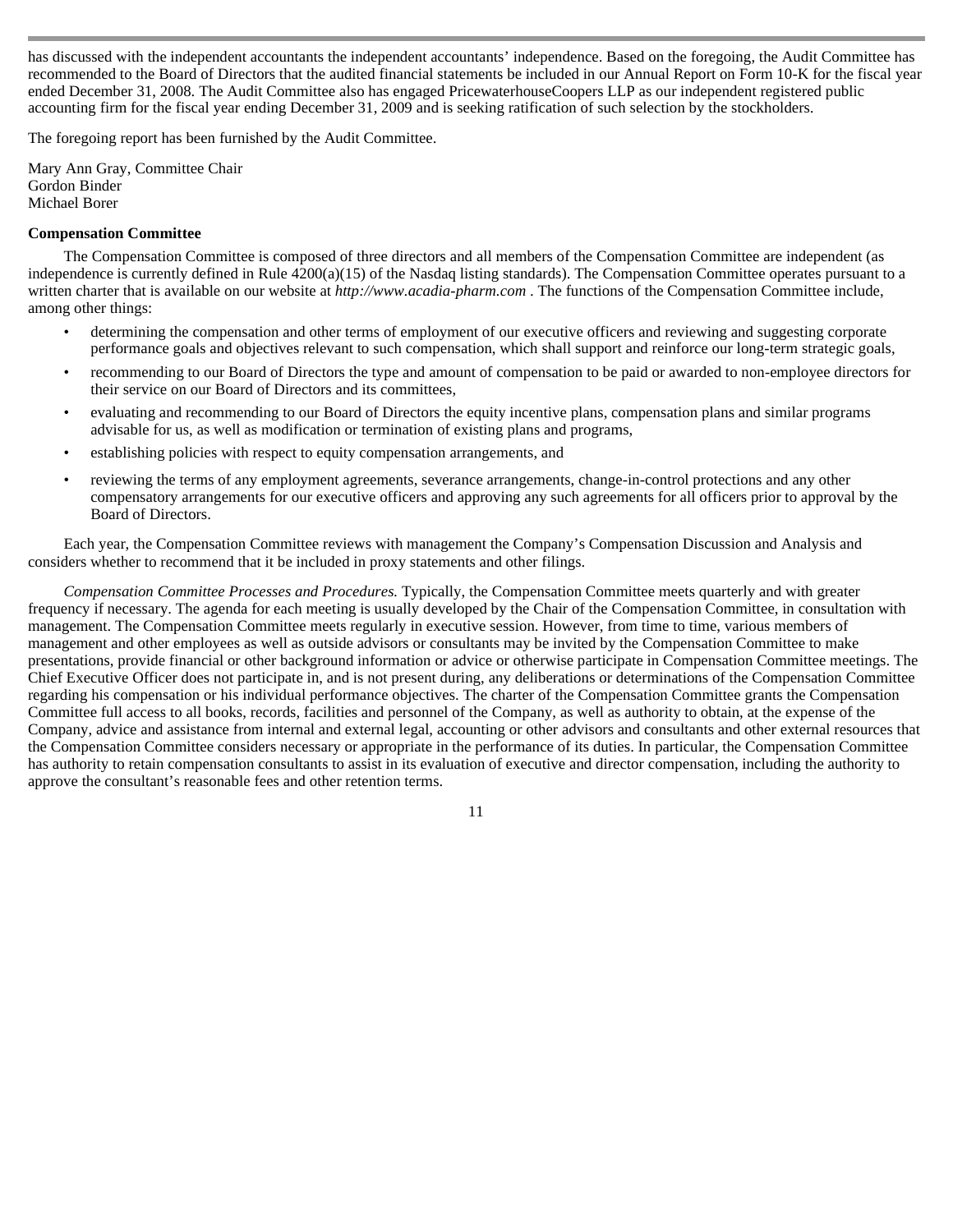Under its charter, the Compensation Committee may form, and delegate authority to, subcommittees, as appropriate. In 1998, the Compensation Committee formed a Non-Officer Stock Option Committee, currently composed of Dr. Hacksell, to which it delegated authority to grant, without any further action required by the Compensation Committee, stock options to employees who are not officers of the Company. The purpose of this delegation of authority is to enhance the flexibility of option administration within the Company and to facilitate the timely grant of options to non-management employees, particularly new employees, within specified limits approved by the Compensation Committee. Specific authority of the Non-Officer Stock Option Committee is specified on a quarterly basis, but, generally, this subcommittee may not grant options to acquire more than an aggregate of 150,000 shares per quarter or 25,000 shares per employee. Typically, as part of its oversight function, the Compensation Committee will review on a quarterly basis the list of grants made by the subcommittee. In connection with our restructuring that was announced in August 2008, following discussion with the Board and the Compensation Committee, a Special Subcommittee of the Compensation Committee was created to oversee and approve the creation of a pool of options to be divided amongst continuing non-management employees as a retention incentive. The Special Subcommittee had one meeting, on August 18, 2008, and approved a pool of up to 310,000 shares to be issued by the Non-Officer Stock Option Committee.

Historically, the Compensation Committee has met at one or more meetings held during the first quarter of the year to discuss and make recommendations to the Board for annual compensation adjustments, annual bonuses, annual equity awards, and new performance objectives. However, the Compensation Committee also considers matters related to individual compensation, such as compensation for new executive hires, as well as high-level strategic issues, such as the efficacy of the Company's compensation strategy, potential modifications to that strategy and new trends, plans or approaches to compensation, at various meetings throughout the year. Generally, the Compensation Committee's process comprises two related elements: the determination of compensation levels and the establishment of performance objectives for the current year. For executives other than the Chief Executive Officer, the Compensation Committee solicits and considers evaluations and recommendations submitted to it by the Chief Executive Officer. In the case of the Chief Executive Officer, the evaluation of his performance is conducted by the Compensation Committee, which recommends to the Board any adjustments to his compensation as well as awards to be granted. For all executives, as part of its deliberations, the Compensation Committee may review and consider, as appropriate, materials such as financial reports and projections, operational data, executive stock ownership information, company stock performance data, analyses of historical executive compensation levels and current Company-wide compensation levels, compensation surveys, and recommendations of any compensation consultant, if applicable.

The specific determinations of the Compensation Committee with respect to executive compensation for fiscal 2008 are described in greater detail in the Compensation Discussion and Analysis section of this proxy statement.

#### **Nominating and Corporate Governance Committee**

 The Nominating and Corporate Governance Committee of the Board of Directors is composed of three independent directors and operates pursuant to a written charter that is available on our website at *http://www.acadia-pharm.com.* The functions of the Nominating and Corporate Governance Committee include, among other things:

- interviewing, evaluating, nominating and recommending individuals for membership on our Board of Directors,
- evaluating nominations by stockholders of candidates for election to our Board of Directors,
- evaluating performance of our Board of Directors and applicable committees of the Board and determining whether continued service on the Board is appropriate,
- developing, reviewing and amending a set of corporate governance policies and principles, including our Code of Business Conduct and Ethics,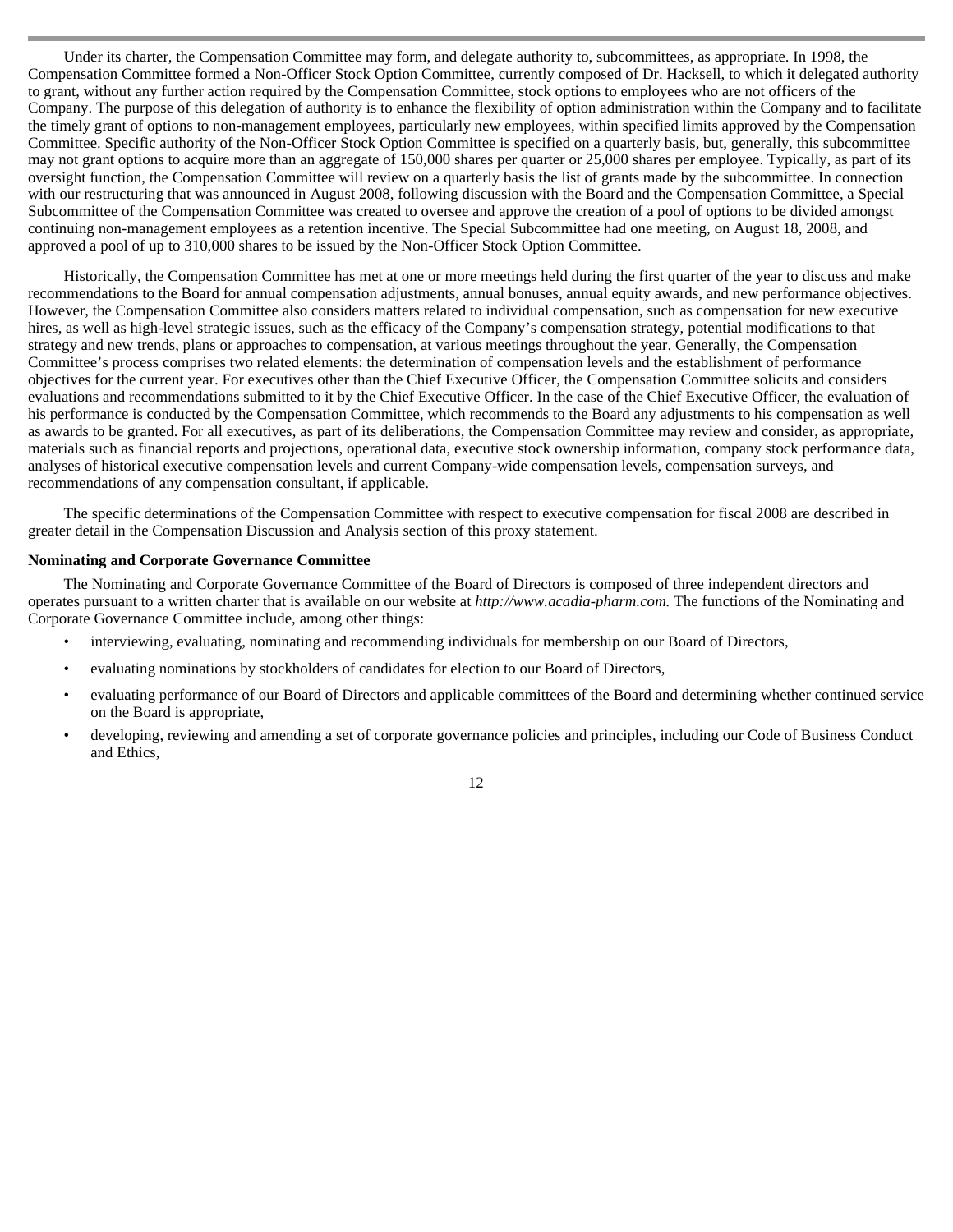- considering questions of possible conflicts of interest of directors as such questions arise, and
- overseeing and reviewing the processes and procedures we use to provide information to the Board of Directors and its committees.

Candidates for director nominees are reviewed in the context of the current composition of our Board of Directors, our operating requirements and the long-term interests of our stockholders. In conducting this assessment, the Nominating and Corporate Governance Committee considers skills, diversity, age, and such other factors as it deems appropriate given the current needs of the Board of Directors and ACADIA, to maintain a balance of knowledge, experience and capability. In the case of incumbent directors whose terms of office are set to expire, the Nominating and Corporate Governance Committee reviews such directors' overall service to us during their term, including the number of meetings attended, level of participation, quality of performance, and any other relevant considerations. In the case of new director candidates, the Nominating and Corporate Governance Committee also determines whether the nominee would be independent under applicable Nasdaq listing standards, and SEC rules and regulations with the advice of counsel, if necessary. The Nominating and Corporate Governance Committee uses its network of contacts to compile a list of potential candidates, but may also engage, if it deems appropriate, a professional search firm. The Nominating and Corporate Governance Committee conducts any appropriate and necessary inquiries into the backgrounds and qualifications of possible candidates after considering the function and needs of our Board of Directors. The Nominating and Corporate Governance Committee meets to discuss and consider candidates' qualifications and selects candidates for recommendation to the Board by majority vote.

The Nominating and Corporate Governance Committee will consider director candidates recommended by stockholders. The Nominating and Corporate Governance Committee does not intend to alter the manner in which it evaluates candidates, based on whether the candidate was recommended by a stockholder or not. Stockholders who wish to recommend individuals for consideration by the Nominating and Corporate Governance Committee must do so by delivering a written recommendation to the Nominating and Corporate Governance Committee at the following address: 3911 Sorrento Valley Boulevard, San Diego, California 92121. Each submission must set forth: the name and address of the stockholder on whose behalf the submission is made; the number of our shares that are owned beneficially by such stockholder as of the date of the submission; the full name of the proposed candidate; a description of the proposed candidate's business experience for at least the previous five years; complete biographical information for the proposed candidate; and a description of the proposed candidate's qualifications as a director. For the proposed candidate to be considered for nomination for the 2009 Annual Meeting of Stockholders, the written communication must be received by January 12, 2010.

# **Stockholder Communications With the Board of Directors**

Our Board of Directors has adopted a formal process by which stockholders may communicate with the Board or any of its directors. Stockholders who wish to communicate with the Board may do so by sending written communications addressed to the Company's General Counsel at 3911 Sorrento Valley Boulevard, San Diego, CA 92121. All communications will be compiled by the General Counsel and submitted to the Board or the individual directors on a periodic basis. These communications will be reviewed by the General Counsel, who will determine whether they should be presented to the Board. The purpose of this screening is to allow the Board to avoid having to consider irrelevant or inappropriate communications (such as advertisements, solicitations and hostile communications). All communications directed to the Audit Committee in accordance with the Company's Open Door Policy for Reporting Complaints Regarding Accounting and Auditing Matters, discussed below, will be treated in accordance with that policy.

#### **Code of Ethics**

 We have adopted the ACADIA Pharmaceuticals Inc. Code of Business Conduct and Ethics that applies to all officers, directors and employees. The Code of Business Conduct and Ethics is available on our website at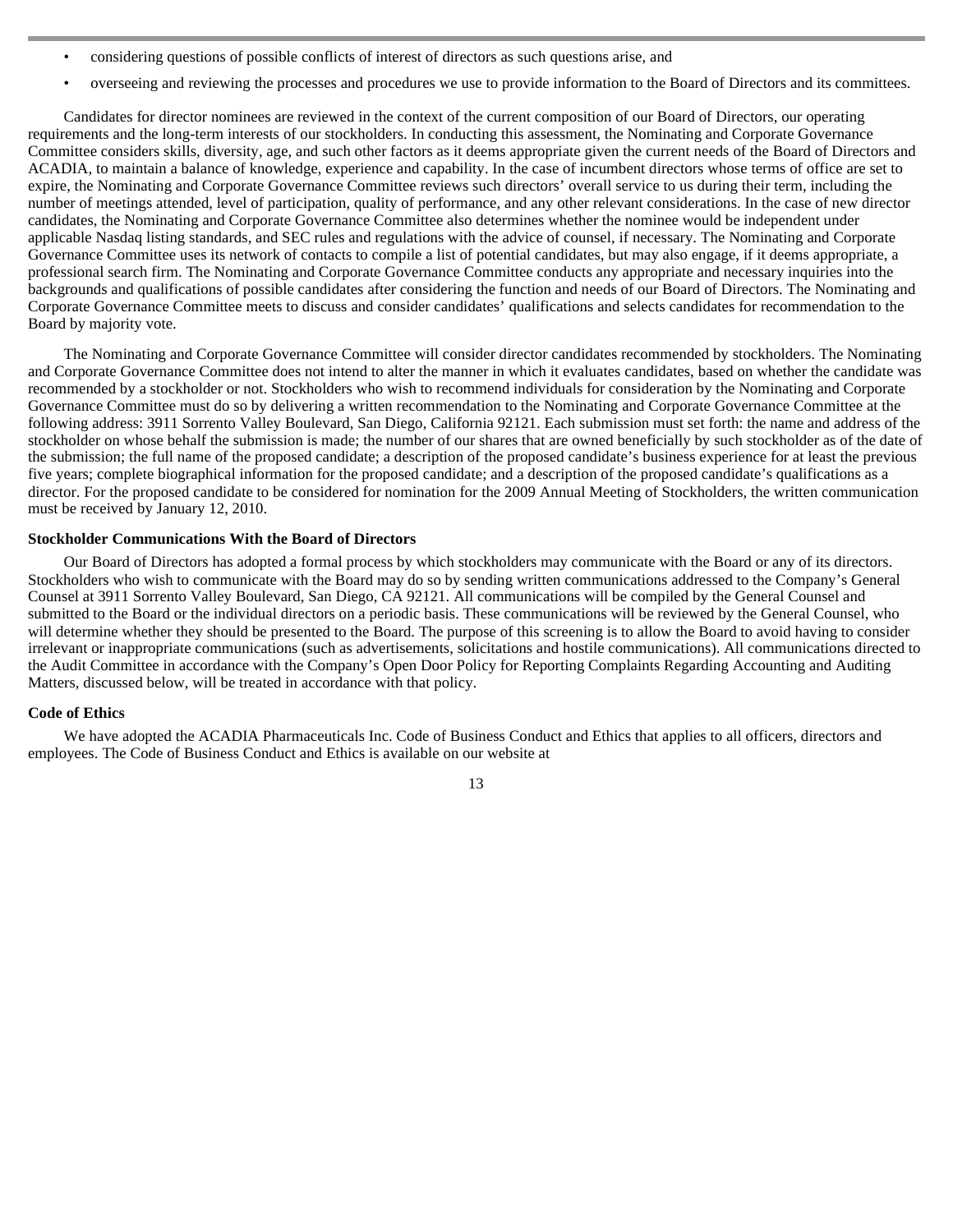*http://www.acadia-pharm.com.* If we make any substantive amendments to this Code of Business Conduct and Ethics or grant any waiver from a provision of the Code to any executive officer or director, we will promptly disclose the nature of the amendment or waiver on our website.

#### **Open Door Policy for Reporting Accounting and Auditing Matters**

We have adopted an Open Door Policy for Reporting Complaints Regarding Accounting and Auditing Matters to facilitate the receipt, retention and treatment of complaints regarding accounting, internal accounting controls or auditing matters, as well as the confidential, anonymous submission by our employees of concerns regarding these matters. The Open Door Policy is available on our website at *http://www.acadia-pharm.com.* 

#### **Section 16(a) Beneficial Ownership Reporting Compliance**

 Section 16(a) of the Exchange Act requires our directors and executive officers, and persons who own more than ten percent of a registered class of our equity securities, to file with the SEC initial reports of ownership and reports of changes in ownership of our common stock and other equity securities. Officers, directors and greater than ten percent stockholders are required by SEC regulation to furnish us with copies of all Section 16(a) forms they file.

To our knowledge, based solely on a review of the copies of such reports furnished to us and written representations that no other reports were required, during the fiscal year ended December 31, 2008, all Section 16(a) filing requirements applicable to our officers, directors and greater than ten percent beneficial owners were complied with; except that two reports, each covering the exercise of stock options, inadvertently were filed late. One report was for Lester Kaplan, for 4,000 shares, and the other report was for Leslie Iversen, for 1,000 shares.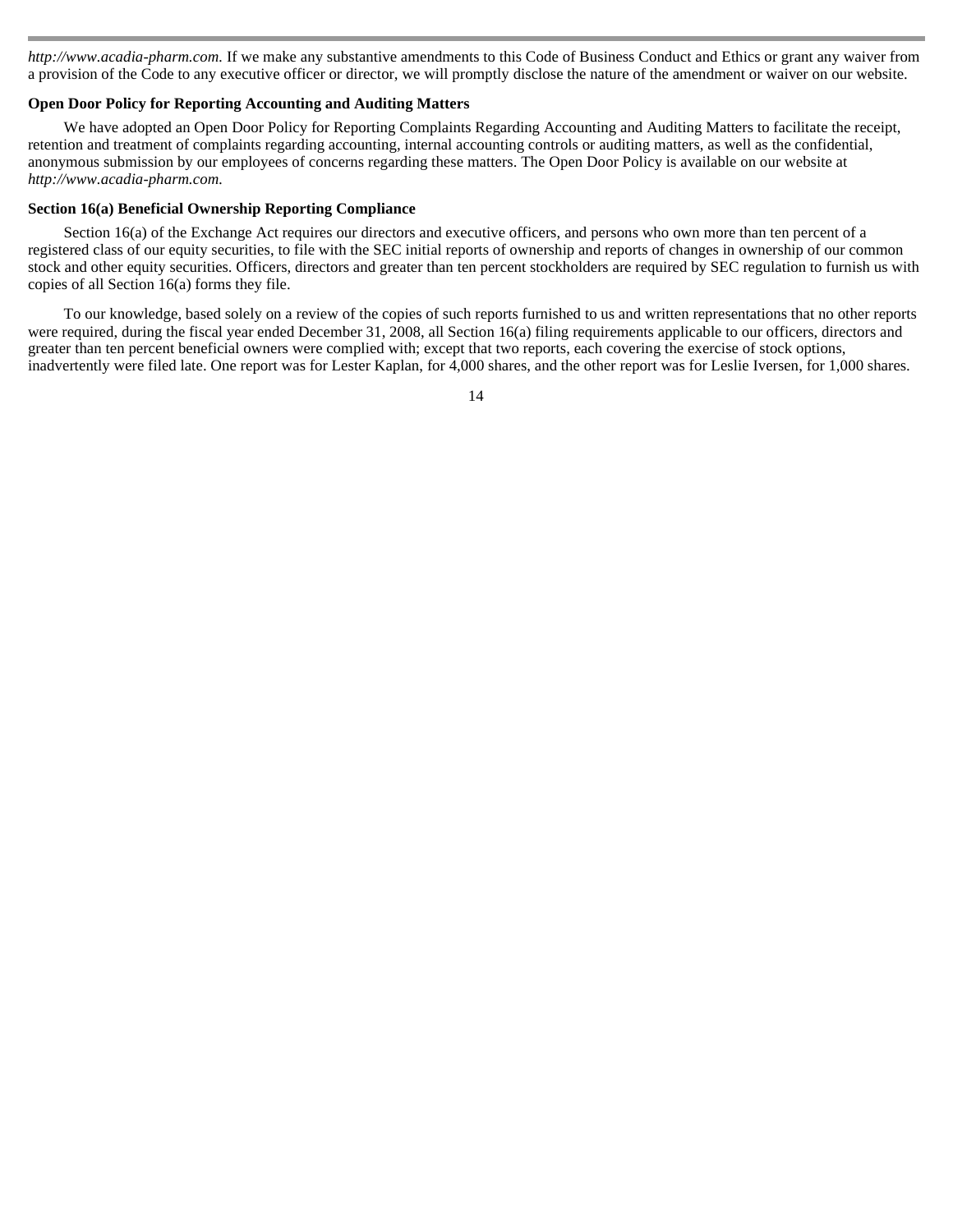#### **P ROPOSAL 2**

## **R ATIFICATION OF S ELECTION OF I NDEPENDENT A UDITORS**

The Audit Committee of our Board of Directors has engaged PricewaterhouseCoopers LLP as our independent registered public accounting firm for the fiscal year ending December 31, 2009 and is seeking ratification of such selection by our stockholders at the annual meeting. PricewaterhouseCoopers LLP has audited our financial statements since 1996. Representatives of PricewaterhouseCoopers LLP are expected to be present at the annual meeting. They will have an opportunity to make a statement if they so desire and will be available to respond to appropriate questions.

Neither our Bylaws nor other governing documents or law require stockholder ratification of the selection of PricewaterhouseCoopers LLP as our independent registered public accounting firm. However, the Audit Committee is submitting the selection of PricewaterhouseCoopers LLP to our stockholders for ratification as a matter of good corporate practice. If our stockholders fail to ratify the selection, the Audit Committee will reconsider whether to retain PricewaterhouseCoopers LLP. Even if the selection is ratified, the Audit Committee in its discretion may direct the appointment of a different independent registered public accounting firm at any time during the year if it determines that such a change would be in the best interests of ACADIA and our stockholders.

To be approved, the ratification of the selection of PricewaterhouseCoopers LLP as our independent registered public accounting firm must receive a "For" vote from the majority of shares present and entitled to vote either in person or by proxy. Abstentions will be counted toward the tabulation of votes cast on proposals presented to the stockholders and will have the same effect as negative votes. Broker non-votes will be counted towards a quorum, but will not be counted for any purpose in determining whether this matter has been approved.

# **Principal Accountant Fees and Services**

 The following table provides information regarding the fees billed to us by PricewaterhouseCoopers LLP for the fiscal years ended December 31, 2008 and 2007.

|                       |           | <b>Fiscal Year Ended</b><br>December 31. |
|-----------------------|-----------|------------------------------------------|
|                       | 2008      | 2007                                     |
| Audit fees(1)         | \$413,000 | \$544,000                                |
| Audit-related fees(2) |           |                                          |
| Tax fees $(3)$        | 31,000    | 37,000                                   |
| All other fees(4)     | 2,000     | 2,000                                    |
| Total fees            | \$446,000 | \$583,000                                |
|                       |           |                                          |

 $\overline{a}$ (1) Represents fees for services rendered for the audit and/or reviews of our financial statements. Includes fees related to additional auditing work for our compliance with Section 404 of the Sarbanes-Oxley Act. Also includes fees for services associated with periodic reports and other documents filed with the SEC, such as fees related to our S-3 registration statements made in connection with our 2008 filing and our 2007 public offering, including documents issued in connection with these filings and offerings (e.g. comfort letters and consents).

(2) We did not engage PricewaterhouseCoopers LLP to perform audit-related services.

(3) Represents fees for preparation of federal, state and foreign income and franchise tax returns and related schedules and calculations, totaling \$29,000 and \$24,000 in 2008 and 2007, respectively, as well as general consultation regarding federal, state and foreign income tax matters totaling \$2,000 and \$13,000 in 2008 and 2007, respectively.

(4) Represents annual licensing fees for an accounting database subscription.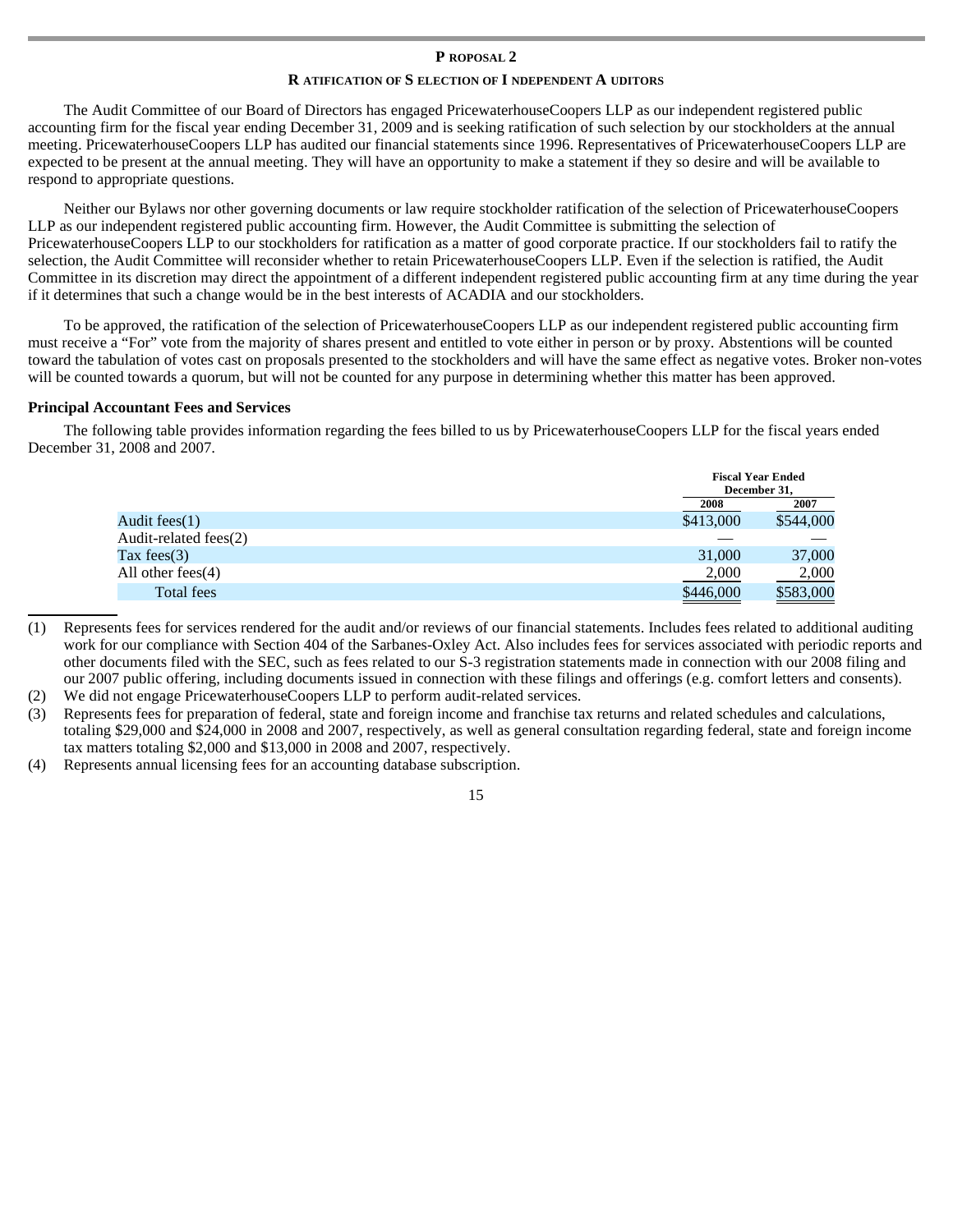#### **Pre-Approval Policies and Procedures.**

 The Audit Committee has pre-approval polices and procedures in place, pursuant to which services proposed to be performed by our independent registered public accounting firm are pre-approved by the Audit Committee. The policies generally pre-approve specified services in the defined categories of audit services, audit-related services, and tax services up to specified amounts. Pre-approval may also be given as part of the Audit Committee's approval of the scope of the engagement of the independent registered public accounting firm or on an individual service-by-service basis. The pre-approval of non-audit services also has been delegated to the chair of the Audit Committee, but each preapproval decision is reported to the full Audit Committee at its next scheduled meeting. All of the fees listed under the captions "tax fees" and "all other fees" incurred in 2008 and 2007 were approved in accordance with our pre-approval polices and procedures.

The Audit Committee has determined that the rendering of the services other than audit services by PricewaterhouseCoopers LLP is compatible with maintaining PricewaterhouseCoopers LLP's independence.

> **T HE B OARD OF D IRECTORS R ECOMMENDS A V OTE IN F AVOR OF P ROPOSAL 2.**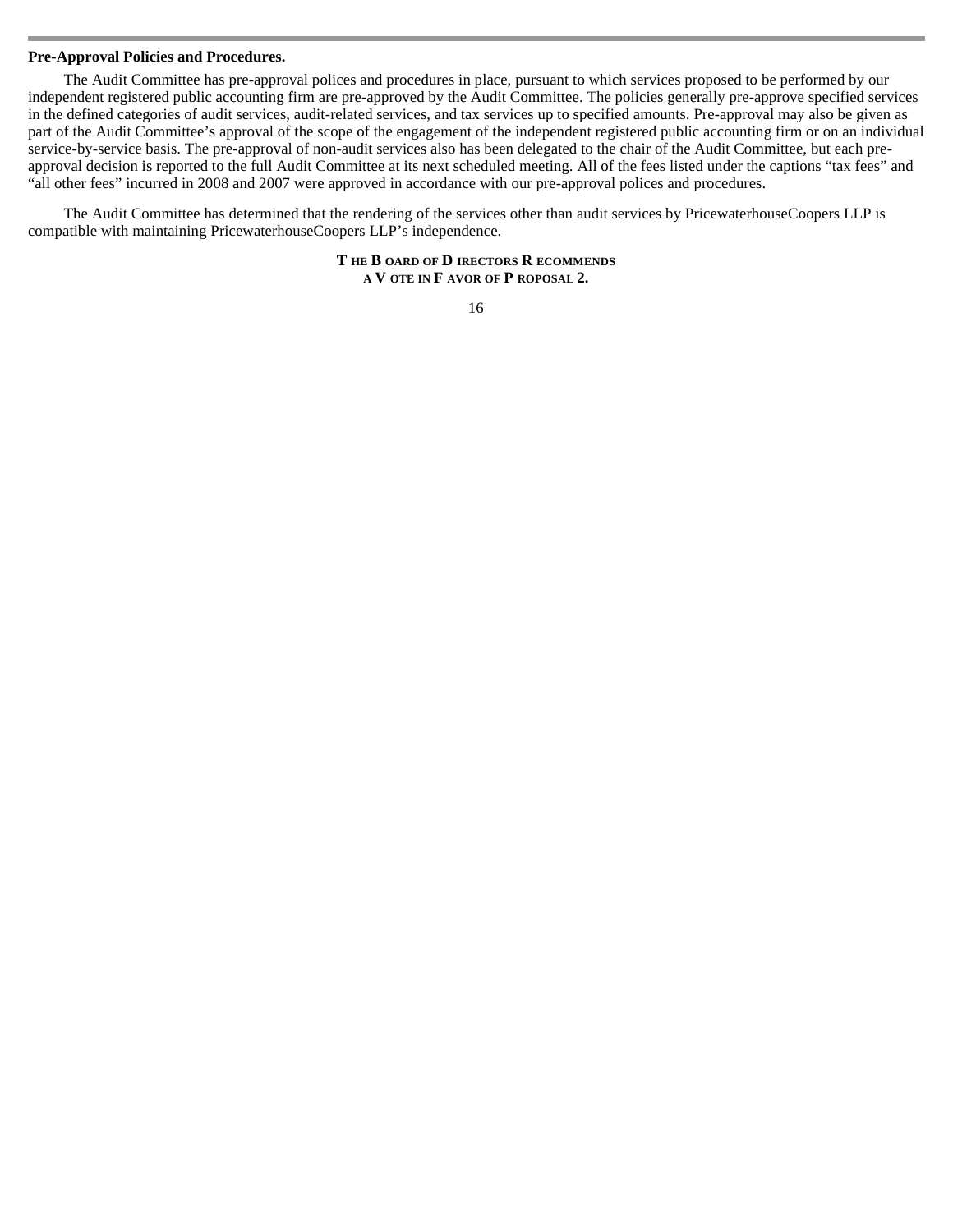# **S ECURITY O WNERSHIP OF C ERTAIN B ENEFICIAL O WNERS AND M ANAGEMENT**

The following table provides information regarding the beneficial ownership of our common stock as of February 14, 2009 by: (i) each of our directors, (ii) each of our Named Executive Officers, (iii) all of our current directors and executive officers as a group, and (iv) each person, or group of affiliated persons, known by us to beneficially own more than five percent of our common stock. The table is based upon information supplied by our officers, directors and principal stockholders and/or a review of Schedules 13D and 13G, if any, filed with the SEC. Unless otherwise indicated in the footnotes to the table and subject to community property laws where applicable, we believe that each of the stockholders named in the table has sole voting and investment power with respect to the shares indicated as beneficially owned.

Applicable percentages are based on 37,179,124 shares outstanding on February 14, 2009, adjusted as required by rules promulgated by the SEC. These rules generally attribute beneficial ownership of securities to persons who possess sole or shared voting power or investment power with respect to those securities. In addition, the rules include shares of common stock issuable pursuant to the exercise of stock options or warrants that are either immediately exercisable or exercisable on April 15, 2009, which is 60 days after February 14, 2009. These shares are deemed to be outstanding and beneficially owned by the person holding those options or warrants for the purpose of computing the percentage ownership of that person, but they are not treated as outstanding for the purpose of computing the percentage ownership of any other person. Certain of the options in this table are exercisable at any time but, if exercised, are subject to a lapsing right of repurchase until the options are fully vested.

|                                                                          | Number of<br><b>Shares Beneficially</b> | Percentage of<br><b>Shares Beneficially</b> |
|--------------------------------------------------------------------------|-----------------------------------------|---------------------------------------------|
| <b>Name of Beneficial Owner</b>                                          | Owned(1)                                | Owned                                       |
| 5% Stockholders                                                          |                                         |                                             |
| FMR $LLC(2)$                                                             | 4,391,744                               | 11.81%                                      |
| Wellington Management Company, LLP(3)                                    | 3.717.121                               | 10.00                                       |
| Oxford Bioscience Partners IV affiliates(4)                              | 3,422,717                               | 9.15                                        |
| T. Rowe Price Associates, Inc.(5)                                        | 3,165,100                               | 8.48                                        |
| Nomura Phase4 Ventures LP(6)                                             | 2,309,762                               | 6.12                                        |
| OppenheimerFunds, Inc.(7)                                                | 2,260,600                               | 6.08                                        |
| Biotechnology Value Funds(8)                                             | 2,068,826                               | 5.53                                        |
| <b>Baker Brothers Funds(9)</b>                                           | 2,045,089                               | 5.49                                        |
| Sepracor Inc. $(10)$                                                     | 1,890,422                               | 5.08                                        |
| Barclays Global(11)                                                      | 1,872,497                               | 5.04                                        |
| <b>Directors and Named Executive Officers</b>                            |                                         |                                             |
| Uli Hacksell, Ph.D.(12)                                                  | 502,507                                 | 1.34%                                       |
| Thomas H. Aasen $(13)$                                                   | 215,729                                 | *                                           |
| Bo-Ragnar Tolf, Ph.D.(14)                                                | 147.919                                 | $\ast$                                      |
| Roger M. Mills, M.D.(15)                                                 | 106.926                                 | *                                           |
| John J. Kaiser (16)                                                      | 23,020                                  | $\ast$                                      |
| Leslie L. Iversen, Ph.D.(17)                                             | 100,858                                 | $\ast$                                      |
| Alan G. Walton, Ph.D.(4)                                                 | 3,496,556                               | 9.33                                        |
| Gordon Binder(18)                                                        | 607,055                                 | 1.63                                        |
| Lester J. Kaplan, Ph.D.(19)                                              | 80.839                                  | $\ast$                                      |
| Torsten Rasmussen(20)                                                    | 65,342                                  | *                                           |
| Mary Ann Gray, Ph.D.(21)                                                 | 56,635                                  | $\ast$                                      |
| Michael Borer(22)                                                        | 55,773                                  | $\ast$                                      |
| Laura Brege(23)                                                          | 7,500                                   | $\ast$                                      |
| All current directors and executive officers as a group (13 persons)(24) | 5,466,659                               | 14.09%                                      |

Less than one percent.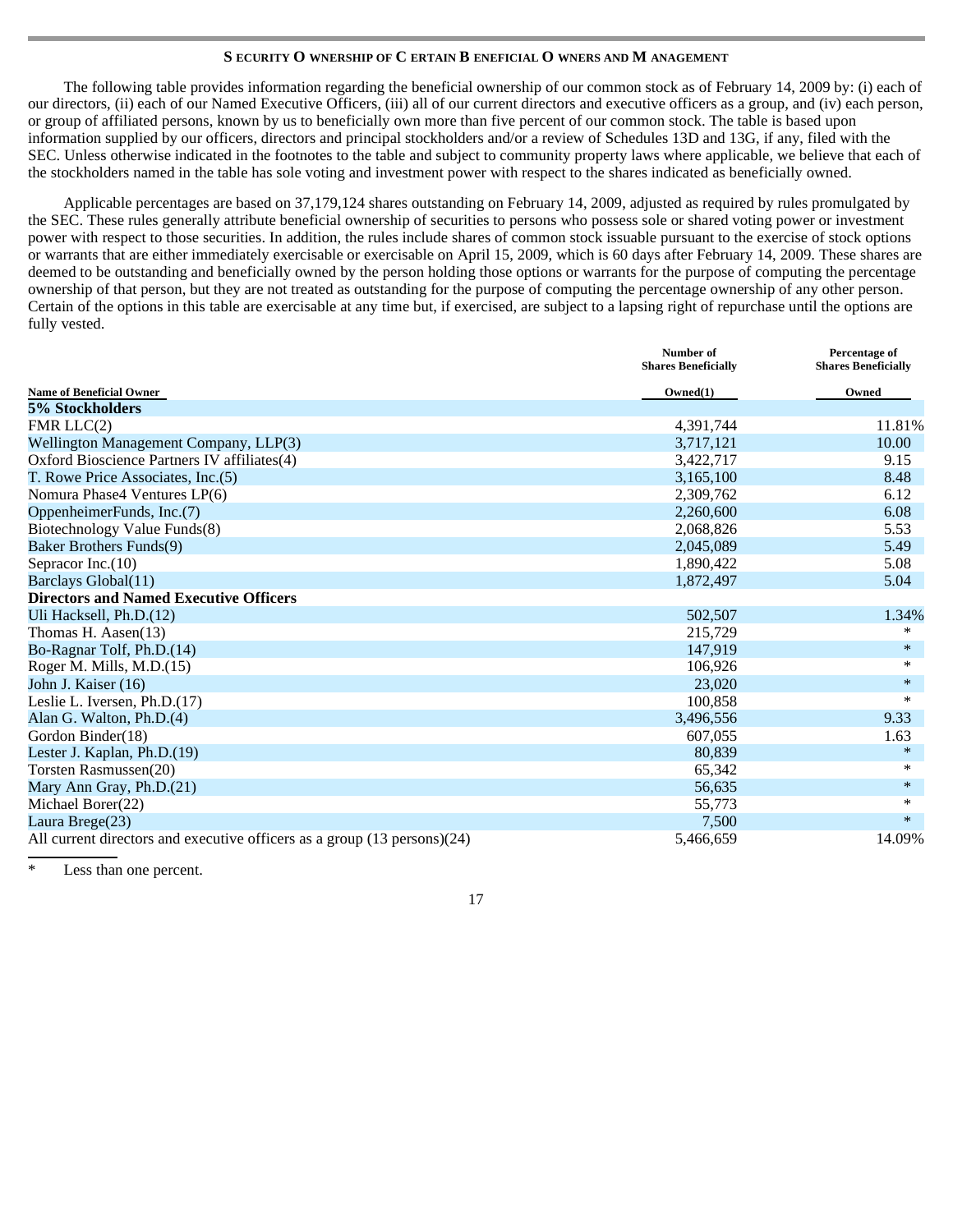- (1) Except as otherwise noted below, the address for each person or entity listed in the table is c/o ACADIA Pharmaceuticals Inc., 3911 Sorrento Valley Boulevard, San Diego, California 92121. Unless otherwise indicated below, the persons and entities named in the table above have sole voting and sole investment power with respect to all shares beneficially owned, subject to community property laws where applicable.
- (2) The address for FMR LLC is 82 Devonshire Street, Boston, Massachusetts 02109. This information is based on their most recently filed Schedule 13G.
- (3) The address for Wellington Management Company, LLP is 75 State Street, Boston, Massachusetts 02109. This information is based on their most recently filed Schedule 13G.
- (4) Includes 3,160,238 shares owned by Oxford Bioscience Partners IV L.P., 25,979 shares owned by mRNA Fund II L.P., and 236,500 shares issuable upon the exercise of warrants held by Oxford Bioscience Partners IV L.P. Dr. Walton's total includes 73,839 shares issuable upon the exercise of stock options granted to Dr. Walton. Dr. Walton is a General Partner of Oxford Bioscience Partners IV L.P. and mRNA Fund II L.P., and holds voting and investment power over the shares held by both of these funds. Dr. Walton disclaims beneficial ownership of shares in which he does not have a pecuniary interest. The address for Oxford Bioscience Partners IV L.P. and mRNA Fund II L.P. is 222 Berkeley Street, Suite 1650, Boston, Massachusetts 02116.
- (5) Includes 3,035,100 shares and 130,000 shares issuable upon the exercise of warrants. The address of T. Rowe Price Associates is 100 E. Pratt Street, Baltimore, Maryland 21202. This information is based on their most recently filed Schedule 13G. According to T. Rowe Price, the securities are owned by various individuals and institutional investors, for which T. Rowe Price serves as investment advisor with power to direct investments and/or sole power to vote the securities. For purposes of the reporting requirements of the Exchange Act, T. Rowe Price is deemed to be a beneficial owner of such securities; however, it expressly disclaims that it is, in fact, the beneficial owner of such securities.
- (6) Includes 1,760,010 shares owned by Nomura Phase4 Ventures LP and 549,752 shares issuable upon the exercise of warrants. Nomura Phase4 Ventures GP Limited, as the general partner of Nomura Phase4 Ventures LP, has delegated the investment and voting power of the shares held by Nomura Phase4 Ventures LP to Nomura Phase4 Ventures Limited. Nomura Phase4 Ventures Limited is a subsidiary of Nomura International plc which is a subsidiary of Nomura Holdings Inc., a publicly traded company. The address for Nomura Phase4 Ventures LP and Nomura Phase4 Ventures Limited is Nomura House, 1 St. Martins-le-Grand, London, EC1A 4NP, United Kingdom.
- (7) The address for OppenheimerFunds, Inc. is Two World Financial Center, 225 Liberty Street, New York, New York 10281. This information is based on their most recently filed Schedule 13G.
- (8) Includes 409,600 shares owned by Biotechnology Value Fund, L.P. ("BVF"), 285,000 shares owned by Biotechnology Value Fund II, L.P. ("BVF2"), 1,030,000 shares owned by BVF Investments, L.C.C., and 106,000 shares owned by Investment 10, L.L.C.; and 71,476 shares, 45,250 shares, 109,500 shares and 12,000 shares issuable upon the exercise of warrants held by BVF, BVF2, BVF Investments and Investment 10. The address of the Biotech Value Fund reporting parties is 900 North Michigan Avenue, Chicago, Illinois 60611. This information is based on their most recently filed Schedule 13G.
- (9) Includes 504 shares owned by Baker Bros. Investments II, L.P., 478,083 shares owned by 667, L.P., 1,438,212 shares owned by Baker Brothers Life Sciences, L.P., 39,151 shares owned by 14159, L.P., 15,082 shares owned by Baker/Tisch Investments, L.P., and 758 shares owned by FBB Associates; and 2,524 shares, 2,347 shares, 24,766 shares and 43,662 shares issuable upon the exercise of warrants held by Baker Brothers Investments, Baker/Tisch Investments, 667 and Baker Brothers Life Sciences, respectively. The address for the Baker Brothers investment funds is 667 Madison Avenue, New York, New York 10065. This information is based on the most recent Schedule 13G filed on behalf of Felix J. Baker and Julian C. Baker.
- (10) The address for Sepracor Inc. is 84 Waterford Drive, Marlborough, MA 01752.
- (11) Includes 698,679 shares owned by Barclays Global Investors, NA and 1,173,818 shares owned by Barclays Global Fund Advisors. The address for Barclays Global Investors and Barclays Global Fund Advisors is 400 Howard Street, San Francisco, California 94105. This information is based on their most recently filed Schedule 13G.
- (12) Includes 8,300 shares owned by Dr. Hacksell, 69,916 shares held by Dr. and Mrs. Hacksell, as trustees of The Hacksell Family Trust, and 424,291 shares issuable to Dr. Hacksell upon the exercise of stock options.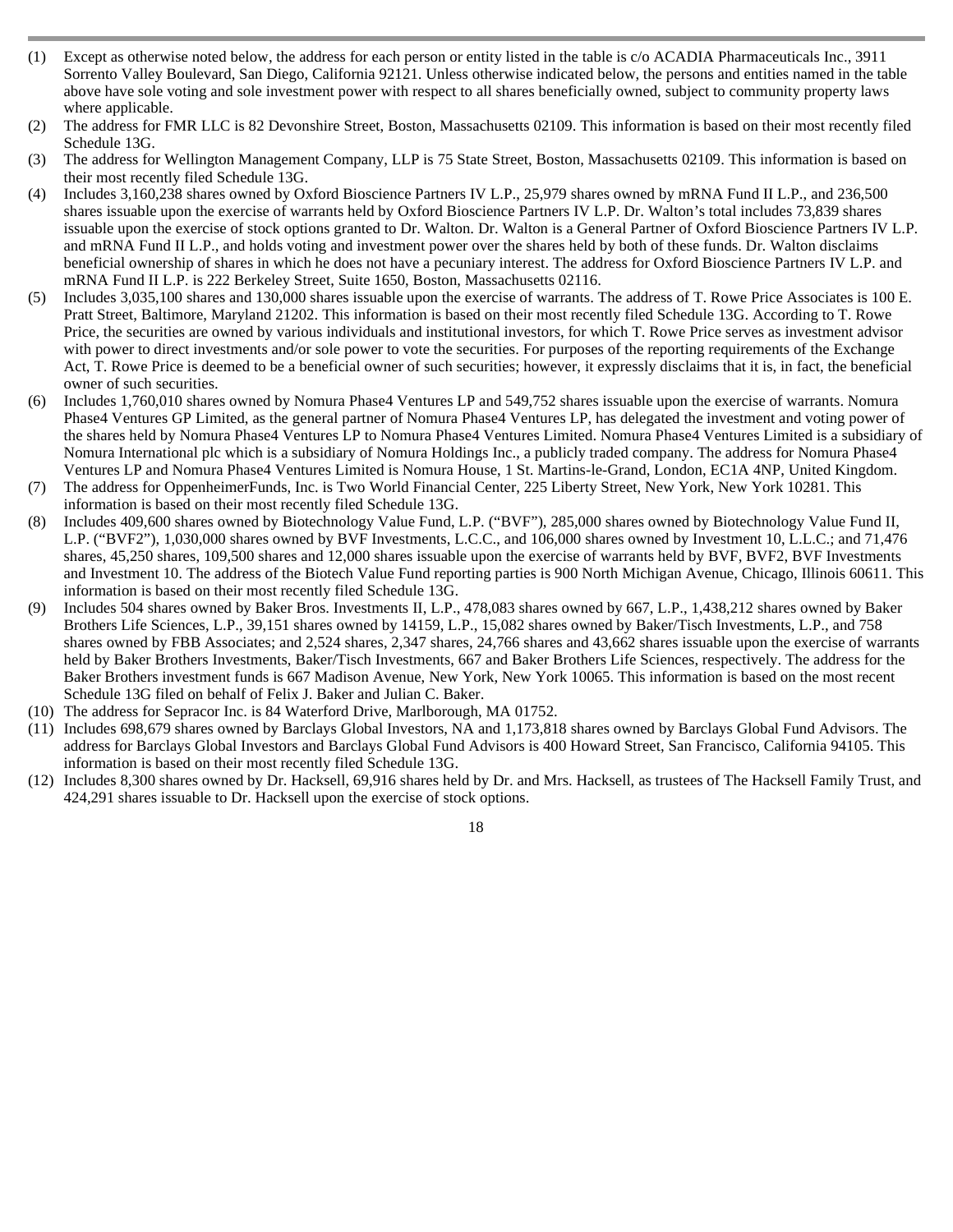- (13) Includes 18,591 shares owned by Mr. Aasen, 1,369 shares held by Mr. and Mrs. Aasen, as trustees of The Aasen Family Trust, and 195,769 shares issuable to Mr. Aasen upon the exercise of stock options.
- (14) Includes 147,919 shares issuable to Dr. Tolf upon the exercise of stock options.
- (15) Includes 5,365 shares owned by Dr. Mills, and 101,561 shares issuable to Dr. Mills upon the exercise of stock options.
- (16) Includes 23,020 shares issuable to Mr. Kaiser upon the exercise of stock options.
- (17) Includes 6,000 shares owned by Dr. Iversen and 94,858 shares issuable to Dr. Iversen upon the exercise of stock options.
- (18) Includes 522,948 shares owned by Coastview Bioscience Partners I, L.P., 18,243 shares owned by Coastview Strategic Fund I, L.P., and 14,364 shares owned by Coastview Advisors Fund I, L.P. Also includes 51,500 shares issuable upon the exercise of stock options granted to Mr. Binder. Mr. Binder is the Founder and Managing Director of Coastview Bioscience Partners I, L.P., Coastview Strategic Fund I, L.P. and Coastview Advisors Fund I, L.P., and holds voting and investment power over the shares held by these three funds. Mr. Binder disclaims beneficial ownership of shares in which he does not have a pecuniary interest. The address for Coastview Bioscience Partners I, L.P., Coastview Strategic Fund I, L.P. and Coastview Advisors Fund I, L.P. is 11111 Santa Monica Boulevard, Suite 1850, Los Angeles, California 90025.
- (19) Includes 4,000 shares owned by Dr. Kaplan and 76,839 shares issuable to Dr. Kaplan upon the exercise of stock options.
- (20) Includes 4,000 shares owned by, and 61,342 shares issuable upon the exercise of stock options to, Morgan Management ApS, a Danish corporation in which Mr. Rasmussen has a controlling interest.
- (21) Includes 56,635 shares issuable to Dr. Gray upon the exercise of stock options.
- (22) Includes 55,773 shares issuable to Mr. Borer upon the exercise of stock options.
- (23) Includes 7,500 shares issuable to Ms. Brege upon the exercise of stock options.
- (24) Includes 1,370,846 shares issuable upon the exercise of stock options and 236,500 shares issuable upon the exercise of warrants.

## **E XECUTIVE C OMPENSATION**

### **C OMPENSATION D ISCUSSION AND A NALYSIS**

# **Overview**

 The Compensation Committee of our Board of Directors, composed entirely of independent directors, administers our executive compensation program. The role of the Compensation Committee is to oversee our compensation and benefit plans and policies, to administer our stock plans, and to review and recommend to the full Board of Directors for approval annually all compensation decisions relating to our executive officers.

# *Compensation Philosophy*

Our executive compensation policies are designed to

- align executive compensation with our business objectives and corporate performance;
- attract and retain executive officers who contribute to our company's long-term success;
- reward and motivate executive officers who contribute to our operating and financial performance; and
	- link executive officer compensation and stockholder interests through the grant of long-term incentives via stock options.

Our Compensation Committee believes that our compensation programs should include short-term and long-term components, including cash and equity-based compensation, and should reward performance as measured against established goals. The Compensation Committee evaluates both performance and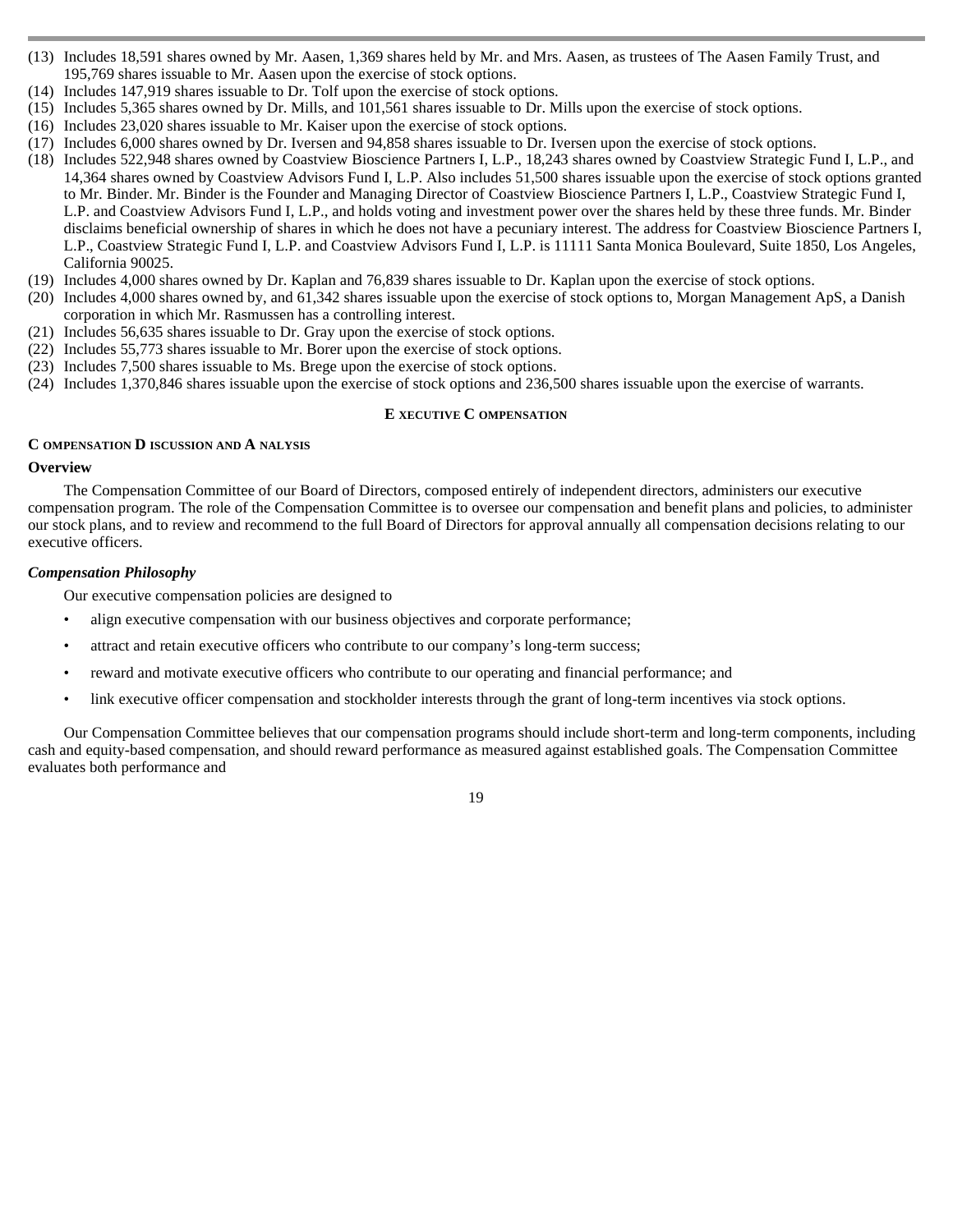compensation to make sure that the compensation provided to executives remains competitive relative to compensation paid by companies of similar size and stage of development operating in the biotechnology industry, taking into account our relative performance and our own strategic goals. Our Compensation Committee considers the total current and potential long-term compensation of each of our executive officers in establishing each element of compensation, but views each element as related but distinct.

Our Compensation Committee reviews and recommends to the full Board of Directors on an annual basis the compensation to be paid to our chief executive officer and other executive officers. As part of this process, historically we have conducted benchmarking of the aggregate level of our executive compensation, as well as the mix of elements used to compensate our executive officers. In addition, our Compensation Committee has historically taken into account publicly available data relating to the compensation practices and policies of other companies within and outside our industry. In particular, the Compensation Committee has from time to time, as it sees fit, engaged external compensation consultants to review and provide benchmarking information used to establish cash and equity compensation and related policies. While benchmarking may not always be appropriate as a stand-alone tool for setting compensation due to the aspects of our business and strategic objectives that may be unique to us, the Compensation Committee generally believes that gathering this information is an important part of our compensation-related decision-making process. For the compensation decisions for the year-ended December 31, 2008, because management was not recommending any salary increases or bonuses for executive management, and the Compensation Committee did not make an alternate recommendation, the Compensation Committee did not engage an external compensation consulting firm for benchmarking information.

The chief executive officer evaluates the performance of our other executive officers on an annual basis and makes recommendations to the Compensation Committee with respect to their annual salary adjustments, bonuses and annual stock option grants. The Compensation Committee exercises its own discretion in determining recommendations to the Board for salary adjustments and discretionary cash and equitybased awards for each of our executive officers. The chief executive officer does not participate in, and is not present during, any deliberations or determinations of the Compensation Committee regarding his compensation or his individual performance objectives. Due to our financial position, our performance as a company in 2008 and the restructuring that was announced in August 2008, no salary increases or noncontractual cash bonuses were considered for executive management for fiscal 2008. Pursuant to the terms of his employment offer letter, John J. Kaiser was paid a guaranteed bonus of \$60,500, in addition to a \$50,000 signing bonus, for fiscal 2008.

### **Elements of Executive Compensation**

 Compensation of our executive officers consists of four principal components: base salary, potential annual incentive bonus, long-term incentives, and post-employment compensation. Since we have been a public company, changes to base salary, awards of incentive bonuses and long-term incentive awards have been generally determined in connection with the regularly scheduled meeting of the Board of Directors in March of each year.

*Base Salary.* As a general matter, the base salary for each executive officer is initially established through negotiation at the time the officer is hired, taking into account such officer's qualifications, experience, prior salary, and competitive market salary information for similar positions in the biotechnology industry. The base salaries of our executive officers are reviewed annually and adjustments to each executive officer's base salary is determined by an assessment of our company's performance, the financial position of the company, the performance of each executive officer against his individual job and functional area's responsibilities including, where appropriate, the impact of such performance on our company's business results, competitive market conditions for executive compensation for similar positions, and recognizing cost of living considerations.

*Annual Incentive Bonuses.* In addition to base salary, the Compensation Committee evaluates the performance of, and recommends for approval to our Board of Directors the bonuses payable to, our executive officers on an annual basis. We believe that performance-based cash bonuses play an important role in providing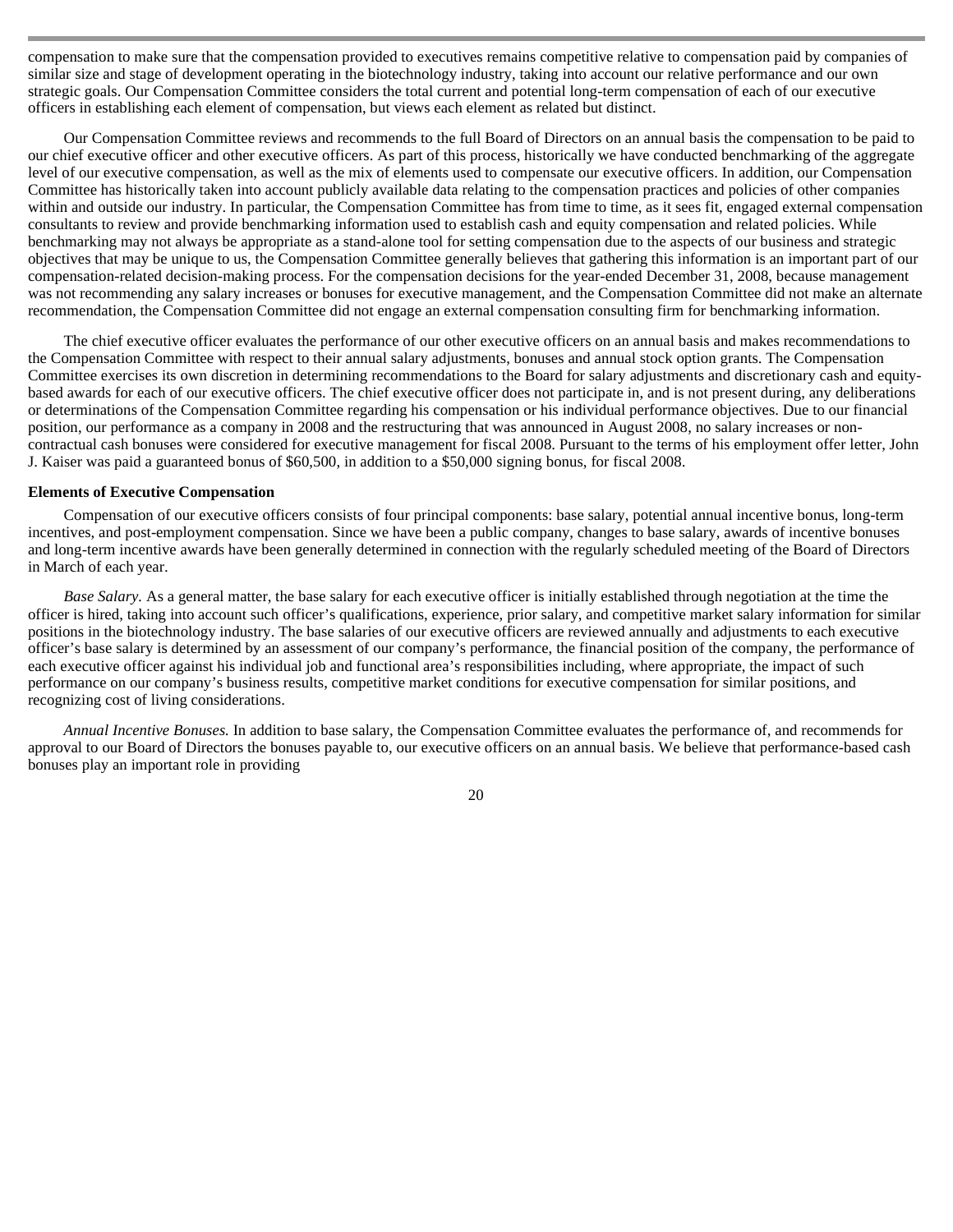incentives to our executives to achieve defined annual corporate goals. Each year, the Compensation Committee reviews a detailed set of overall corporate performance goals for the current year prepared by management and presented to the full Board of Directors that are intended to apply to the executives' bonus awards. Annual incentive bonuses are based on a blend of the overall performance of the executive's functional area, including his relative individual contributions, and our company's overall performance in achieving corporate goals, while taking into account competitive market information. Since our Chief Executive Officer is responsible for the performance of the entire company, his bonus is based on the company's overall performance in achieving corporate goals, while taking into account competitive market information. The target annual incentive bonuses for the executive officers are: 50% for Dr. Hacksell, 35% for Dr. Mills and Mr. Aasen, 30% for Dr. Tolf and Mr. Kaiser; provided that Mr. Kaiser's incentive bonus for fiscal 2008 was fixed at \$60,500 by contract. The Compensation Committee had, and will have, the discretion to recommend bonus amounts to our Board from 0 to 150% of the applicable target percentage based on the performance of the individual executive officer and the company. For fiscal 2008, the fact that our Phase II trial with ACP-104 for schizophrenia did not meet its primary endpoint of antipsychotic efficacy or any of the secondary endpoints, the resulting restructuring as we focused resources on our lead compound, pimavanserin, and our overall financial position were considered in deciding that no annual incentive bonuses would be paid.

*Long-Term Incentives.* Our long-term incentives are currently in the form of stock option awards. The objective of these awards is to advance our longer-term interests and those of our stockholders and to complement incentives tied to annual performance by providing incentives for longevity with the company. Stock option grants to executives currently are made pursuant to our 2004 Equity Incentive Plan (the "2004 Plan") at the inception of service and usually thereafter in connection with the regular meeting of the Board of Directors in March of each year. In March 2008, the Board granted stock options to each of our executive officers. Annual refresher stock option grants to eligible non-executive employees are also made in connection with the March meeting of the Board of Directors. We do not coordinate the grant of stock options to the timing of releases of material non-public information. Stock options only produce value to our executives if the price of our stock appreciates, thereby directly linking the interests of executives with those of stockholders. For that reason, during 2008, following the announcement of our restructuring, the Compensation Committee awarded retention stock option awards to continuing employees in August and October in order to provide motivation for these employees. Stock option grants made in October 2008 included grants to our executive officers. No grants were made to executive officers in connection with the meeting of the Board of Directors in March 2009.

The number of stock options granted is based on the executive's position, the executive's performance in the prior year, the company's overall performance, the executive's potential for continued sustained contributions to our company's success, and competitive market information. The executive's stock options are granted with an exercise price based on the fair market value, which, for grants made prior to January 1, 2008, was deemed to be the closing price on the trading date prior to grant pursuant to the terms of the 2004 Plan. Commencing January 1, 2008, for grants made under the 2004 Plan, fair market value will be deemed to be the closing price on the date of grant. Stock options granted under the 2004 Plan generally vest over a four-year period (with 25% vesting after one year and the remainder vesting monthly thereafter) and each option is exercisable over a ten-year period following its grant unless the executive's employment terminates prior to such date. Incentive stock options also include certain other terms necessary to assure compliance with the Internal Revenue Code. The 2004 Plan also permits the issuance of other types of awards, including stock appreciation rights and restricted stock, among others. We have only awarded stock options under the 2004 Plan, but the Compensation Committee, in its discretion, may elect to make different types of awards.

*Post-employment Compensation.* Our executive officers, who are designated below under "—Summary Compensation Table," are entitled to certain severance and change in control benefits, the terms of which are described below under "—Post-Employment Compensation." We believe these severance and change in control benefits are an essential element of our overall executive compensation package and assist us in recruiting and retaining talented individuals and aligning the executive's interests with the best interests of the stockholders.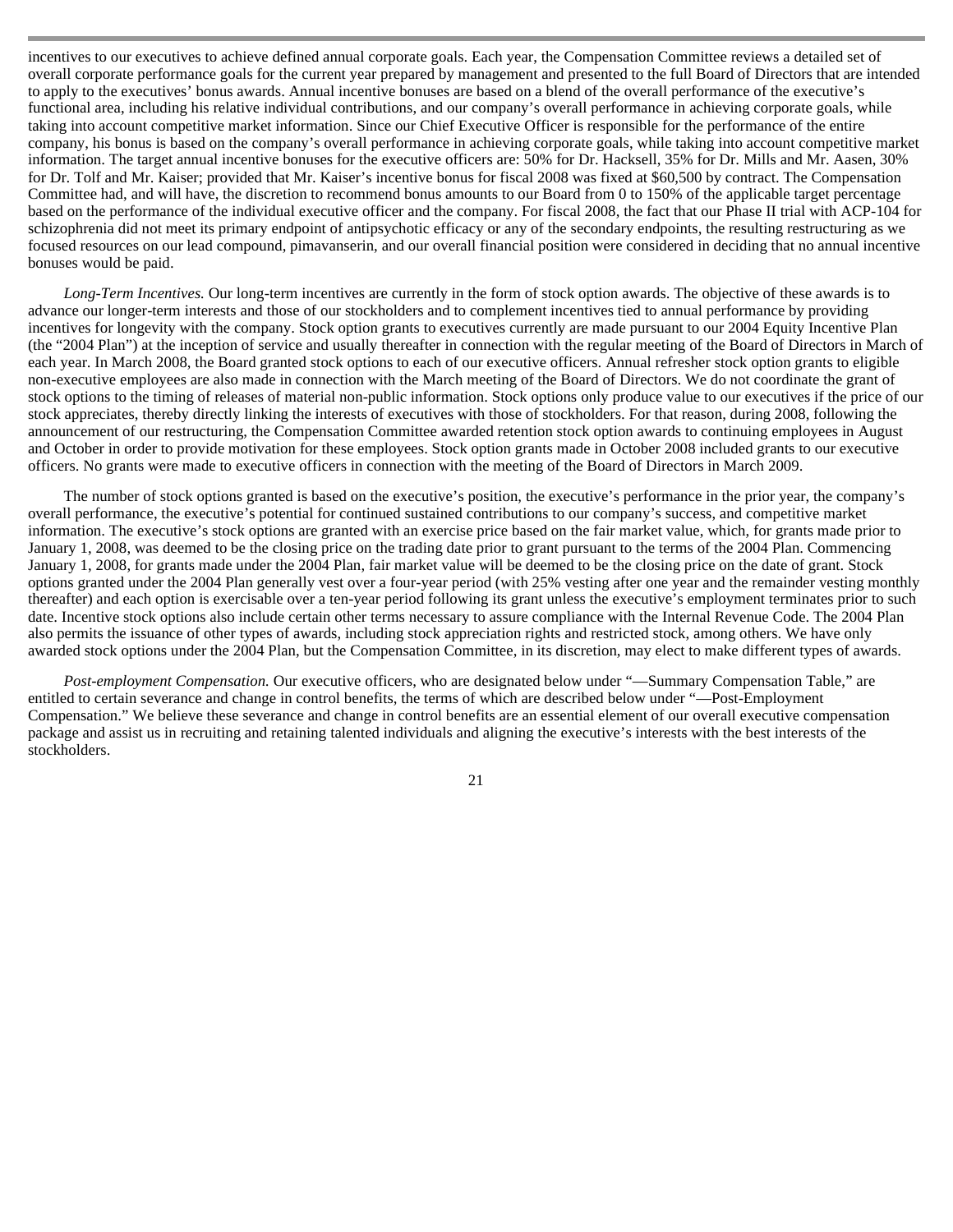*Other Compensation* . Consistent with our compensation philosophy, we intend to continue to maintain our current benefits for our executive officers, which are also generally available to employees, including medical, dental, vision and life insurance coverage and 401(k) matching contributions; however, the Compensation Committee in its discretion may revise, amend or add to the officer's executive benefits.

*Section 162(m) Compliance* . Section 162(m) of the Internal Revenue Code generally limits the tax deductions a public corporation may take for compensation paid to its executive officers to \$1 million per executive per year. Performance based compensation tied to the attainment of specific goals is excluded from the limitation. Our stockholders have previously approved our 2004 Plan, thereby qualifying options and stock appreciation rights under these plans as performance-based compensation exempt from the Section 162(m) limits; provided that they were granted prior to our 2008 Annual Meeting of Stockholders. Other awards under the 2004 Plan also may qualify as performancebased compensation. In addition, the Compensation Committee may evaluate our executive compensation policies and benefit plans to determine whether additional actions to maintain the tax deductibility of executive compensation are in the best interest of our stockholders.

# *Compensation Committee Interlocks and Insider Participation*

 As indicated above, the Compensation Committee consists of Drs. Kaplan and Walton and Mr. Rasmussen. No member of the Compensation Committee has ever been an officer or employee of ours. None of our executive officers currently serves, or has served during the last completed fiscal year, on the compensation committee or board of directors of any other entity that has one or more executive officers serving as a member of our Board of Directors or Compensation Committee.

#### **Compensation Committee Report**

 *The material in this report is not "soliciting material", is not deemed "filed" with the SEC and is not to be incorporated by reference in any filing of the Company under the Securities Act or the Exchange Act, whether made before or after the date hereof and irrespective of any general incorporation language in any such filing.* 

The Compensation Committee has reviewed and discussed with management the Compensation Discussion and Analysis contained in this proxy statement. Based on this review and discussion, the Compensation Committee has recommended to the Board of Directors that the Compensation Discussion and Analysis be included in this proxy statement and incorporated into the Company's Annual Report on Form 10-K for the fiscal year ended December 31, 2008.

The foregoing report has been furnished by the Compensation Committee.

Lester J. Kaplan, Committee Chair Torsten Rasmussen Alan G. Walton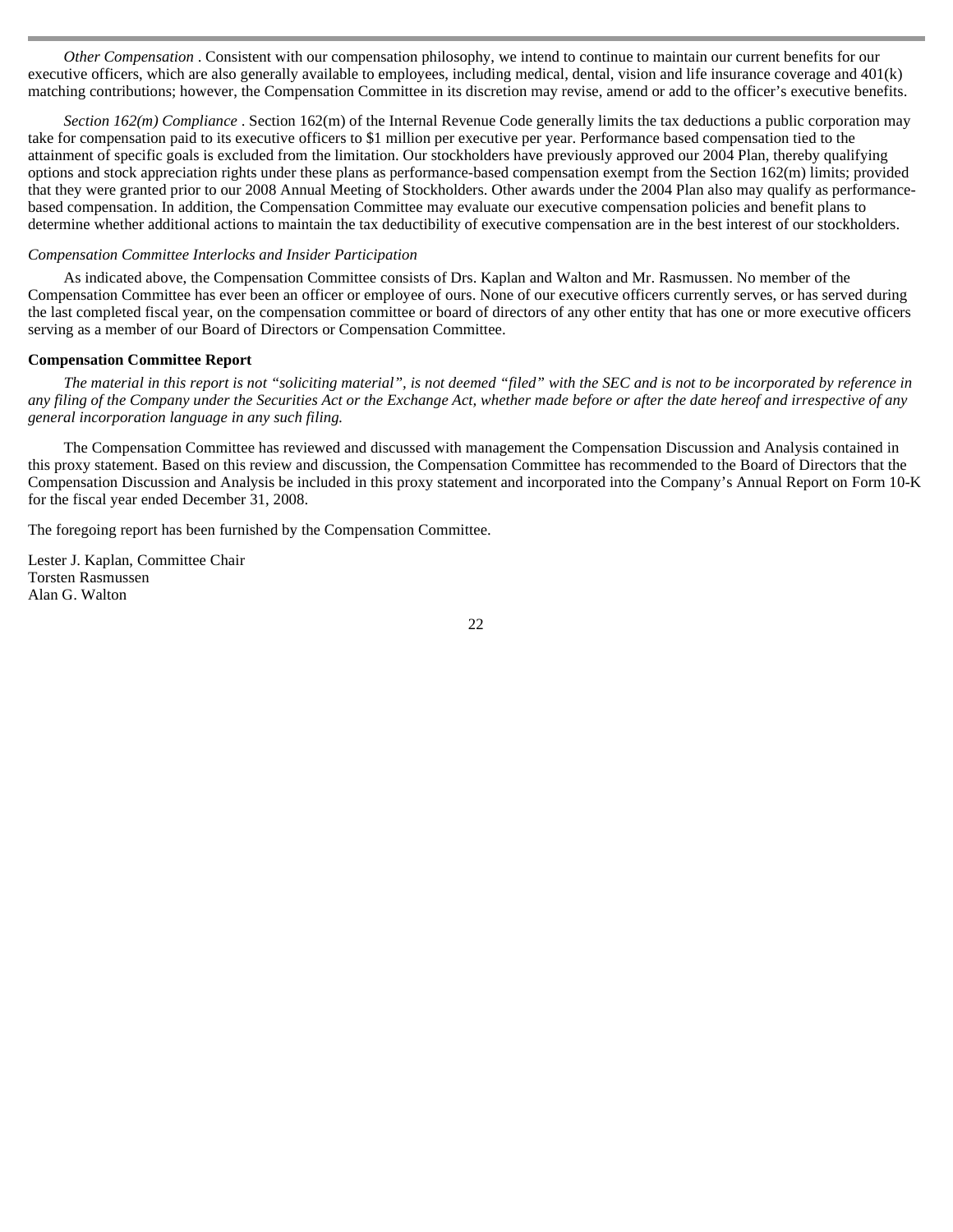# **Summary Compensation Table**

 The following table shows for the fiscal year ended December 31, 2008, 2007 and 2006, compensation awarded to or paid to, or earned by, the Company's Chief Executive Officer, Chief Financial Officer and its three other most highly compensated executive officers at December 31, 2008 (the "Named Executive Officers").

| Name                       | Title                                                                                      | Year                 | <b>Salary</b>                   | <b>Bonus</b>            | Option<br>Awards(1)             | All Other<br>Compensation         | Total                           |
|----------------------------|--------------------------------------------------------------------------------------------|----------------------|---------------------------------|-------------------------|---------------------------------|-----------------------------------|---------------------------------|
| Uli Hacksell(2)            | <b>Chief Executive Officer</b>                                                             | 2008<br>2007<br>2006 | \$463,040<br>438,900<br>420,000 | \$<br>116,000<br>94,500 | \$276,520<br>285.134<br>378,764 | \$.<br>12,340<br>12,105<br>11,840 | \$751,900<br>852,139<br>905,104 |
| Thomas Aasen(2)            | Vice President, Chief<br>Financial Officer,<br><b>Treasurer and Secretary</b>              | 2008<br>2007<br>2006 | 302,418<br>285,974<br>271,065   | 68,500<br>49,063        | 120,353<br>124,886<br>163,448   | 12,340<br>12,105<br>11,840        | 435,111<br>491,465<br>495,416   |
| Roger Mills $(3)$          | Executive Vice President,<br>Development                                                   | 2008<br>2007<br>2006 | 361,486<br>342,641<br>168,788   | 85,000<br>30,563        | 205,568<br>164,751<br>62,104    | 840<br>855<br>450                 | 567,894<br>593,247<br>261,905   |
| John Kaiser(4)             | Vice President, Marketing<br>and Strategic Development                                     | 2008                 | 245,913                         | 110,500                 | 90,215                          | 80,068                            | 526,696                         |
| Bo-Ragnar $T\text{olf}(5)$ | Vice President,<br>Chemistry and Managing<br>Director, ACADIA<br><b>Pharmaceuticals AB</b> | 2008<br>2007<br>2006 | 331,197<br>304,614<br>290,377   | 62,876<br>37,518        | 99,462<br>94,211<br>104,137     | 35,260<br>32,677<br>28,845        | 465,919<br>494,378<br>460,877   |

# **Summary Compensation Table for Fiscal 2008**

(1) Amounts shown do not reflect compensation actually received by the named individual. The amounts reflect compensation expense recognized by the Company in 2008, 2007 and 2006 and reflect option awards granted in and prior to 2008. See the Company's Annual Report on Form 10-K for the year ended December 31, 2008, filed March 10, 2009 with the SEC, for the SFAS 123(R) stock compensation expense assumptions used to determine the valuation and expensing of stock option awards. The values recognized in the "Options Awards" column above do not reflect estimated forfeitures.

(2) "All Other Compensation" includes \$11,500, \$11,250 and \$11,000 in employer 401(k) matching and \$840, \$855 and \$840 of supplemental life insurance premium payments in each of 2008, 2007 and 2006, respectively.

(3) Dr. Mills became an employee of the Company on June 30, 2006. "All Other Compensation" includes \$840, \$855 and \$450 of supplemental life insurance premium payments in 2008, 2007 and 2006, respectively.

- (4) Mr. Kaiser became an employee of the Company on February 11, 2008. "Bonus" includes a signing bonus of \$50,000 and a annual bonus of \$60,500 for the year ended December 31, 2008, contractually owed pursuant to the terms of Mr. Kaiser's employment offer agreement. "All Other Compensation" includes \$10,313 in employer 401(k) matching, \$700 of supplemental life insurance premium payments, and \$69,055 in relocation expenses, including \$14,774 in tax gross-ups for relocation.
- (5) "All Other Compensation" includes an employer retirement contribution of \$35,260, \$32,677 and \$28,845 in 2008, 2007 and 2006, respectively. Dr. Tolf is employed in Sweden and, as such, is not eligible to participate in our 401(k) plan or receive supplemental life insurance that is available to employees based in the U.S., but he does participate in a retirement program that is provided to all of our employees in Sweden and which is similar to a 401(k) plan in that company contributions to the plan are fixed based on the employee's salary.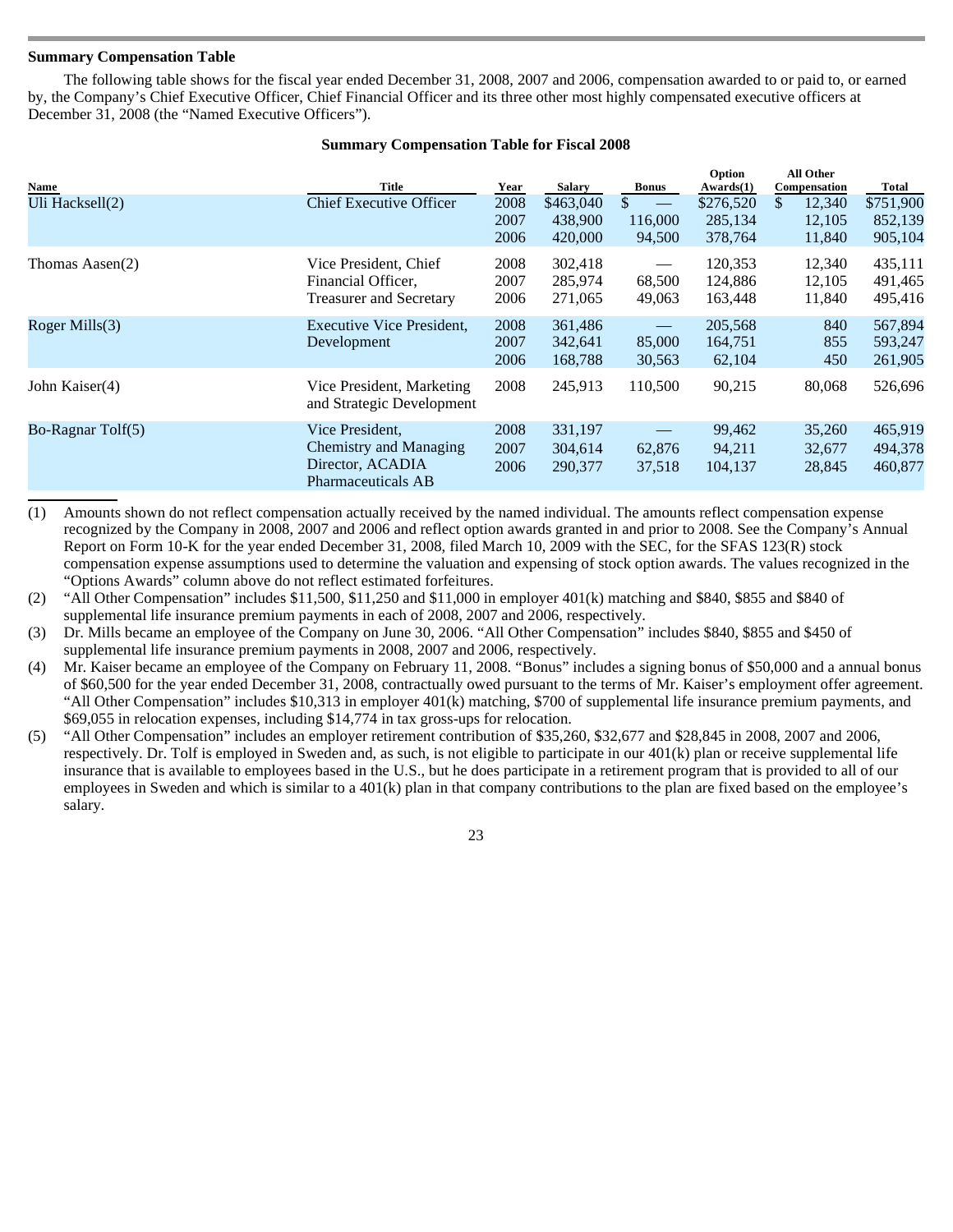# **Grants of Plan-Based Awards**

 The following table shows for the fiscal year ended December 31, 2008, certain information regarding grants of plan-based awards to the Named Executive Officers:

# **Grants of Plan-Based Awards in Fiscal 2008**

| Name                  | <b>Grant Date</b>      | <b>Option Awards:</b><br>Number of<br><b>Securities</b><br>Underlying<br><b>Options</b> | <b>Exercise</b> or<br><b>Base Price</b><br>of Option<br>Awards(1) | <b>Grant Date</b><br><b>Fair Value</b><br>of Option<br>Awards(2) |
|-----------------------|------------------------|-----------------------------------------------------------------------------------------|-------------------------------------------------------------------|------------------------------------------------------------------|
| Uli Hacksell          | 3/7/2008<br>10/20/2008 | 60,000<br>150,000                                                                       | \$<br>8.32<br>2.00                                                | \$301,800<br>206,565                                             |
| Thomas Aasen          | 3/7/2008               | 26,000                                                                                  | 8.32                                                              | 130,780                                                          |
|                       | 10/20/2008             | 50,000                                                                                  | 2.00                                                              | 68,855                                                           |
| <b>Roger Mills</b>    | 3/7/2008               | 25,000                                                                                  | 8.32                                                              | 125,750                                                          |
|                       | 10/20/2008             | 75,000                                                                                  | 2.00                                                              | 103,283                                                          |
| John Kaiser           | 3/7/2008               | 85,000                                                                                  | 8.32                                                              | 427,550                                                          |
|                       | 10/20/2008             | 40,000                                                                                  | 2.00                                                              | 55,084                                                           |
| <b>Bo-Ragnar Tolf</b> | 3/7/2008               | 21,000                                                                                  | 8.32                                                              | 105,630                                                          |
|                       | 10/20/2008             | 20,000                                                                                  | 2.00                                                              | 27,542                                                           |
|                       |                        |                                                                                         |                                                                   |                                                                  |

(1) In accordance with the terms of the 2004 Plan, for grants made on or after January 1, 2008, the exercise price of each option was set at the market closing price of our common stock on the date of grant.

(2) See the Company's Annual Report on Form 10-K for the year ended December 31, 2008, filed March 10, 2009 with the SEC, for the SFAS 123(R) stock compensation expense assumptions used to determine the valuation and expensing of stock option awards. The values recognized in the "Grant Date Fair Value of Options Awards" column above do not reflect estimated forfeitures.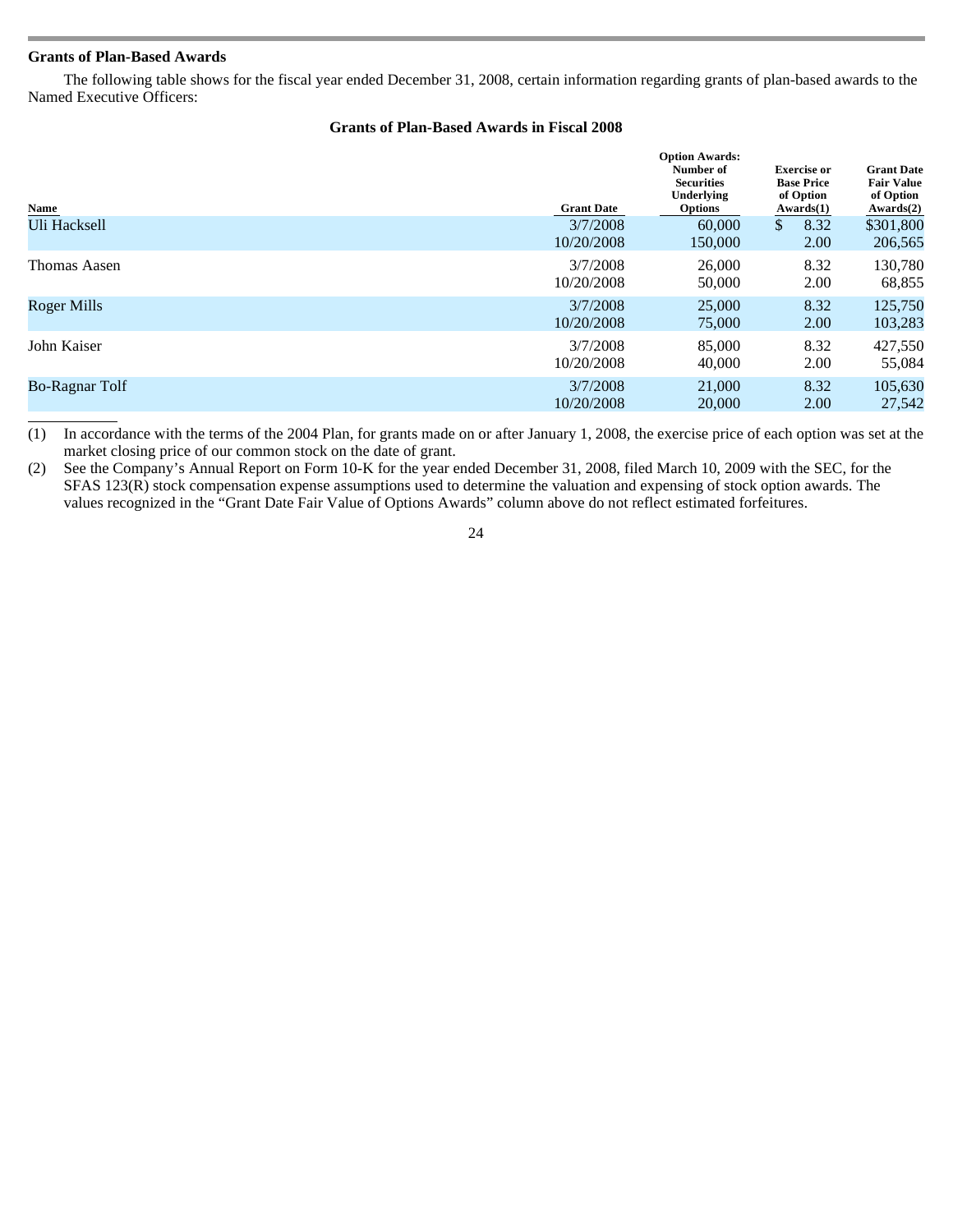# **Outstanding Equity Awards at Fiscal Year-End**

 The following table shows certain information regarding outstanding equity awards at December 31, 2008 for the Named Executive Officers:

# **Outstanding Equity Awards at December 31, 2008**

|                       |                                          | <b>Option Awards</b>                     |                           |                             |  |
|-----------------------|------------------------------------------|------------------------------------------|---------------------------|-----------------------------|--|
|                       | <b>Number of Securities</b>              | <b>Number of Securities</b>              |                           |                             |  |
|                       | Underlying<br><b>Unexercised Options</b> | Underlying<br><b>Unexercised Options</b> | Option<br><b>Exercise</b> | Option<br><b>Expiration</b> |  |
| Name                  | Exercisable(1)                           | Unexercisable                            | Price                     | Date                        |  |
| Uli Hacksell          | 42,084                                   |                                          | $\overline{\$}$ 1.60      | 2/15/09                     |  |
|                       | 50,000                                   |                                          | 2.00                      | 10/1/10                     |  |
|                       | 25,000                                   |                                          | 1.50                      | 9/8/12                      |  |
|                       | 7,500                                    |                                          | 1.08                      | 3/16/13                     |  |
|                       | 149,500                                  |                                          | 1.08                      | 9/7/13                      |  |
|                       | 30,000                                   |                                          | 2.00                      | 3/11/14                     |  |
|                       | 70,312                                   | 4,688                                    | 6.95                      | 3/10/15                     |  |
|                       | 37,813                                   | 17,187                                   | 14.83                     | 3/9/16                      |  |
|                       | 24,062                                   | 30,938                                   | 6.86                      | 3/8/17                      |  |
|                       |                                          | 60,000                                   | 8.32                      | 3/6/18                      |  |
|                       |                                          | 150,000                                  | 2.00                      | 10/19/18                    |  |
| subtotal              | 436,271                                  | 262,813                                  |                           |                             |  |
| Thomas Aasen          | 17,500                                   |                                          | 2.00                      | 6/28/10                     |  |
|                       | 32,500                                   |                                          | 1.50                      | 9/8/12                      |  |
|                       | 64,500                                   |                                          | 1.08                      | 9/7/13                      |  |
|                       | 12,500                                   |                                          | 2.00                      | 3/11/14                     |  |
|                       | 29,062                                   | 1,938                                    | 6.95                      | 3/10/15                     |  |
|                       | 17,187                                   | 7,813                                    | 14.83                     | 3/9/16                      |  |
|                       | 9,625                                    | 12,375                                   | 6.86                      | 3/8/17                      |  |
|                       |                                          | 26,000                                   | 8.32                      | 3/6/18                      |  |
|                       |                                          | 50,000                                   | 2.00                      | 10/19/18                    |  |
| subtotal              | 182,874                                  | 98,126                                   |                           |                             |  |
| <b>Roger Mills</b>    | 62,500                                   | 37,500                                   | 8.18                      | 6/29/16                     |  |
|                       | 21,875                                   | 28,125                                   | 6.86                      | 3/8/17                      |  |
|                       |                                          | 25,000                                   | 8.32                      | 3/6/18                      |  |
|                       |                                          | 75,000                                   | 2.00                      | 10/19/18                    |  |
| subtotal              | 84,375                                   | 165,625                                  |                           |                             |  |
| John Kaiser           |                                          | 85,000                                   | 8.32                      | 3/6/18                      |  |
|                       |                                          | 40,000                                   | 2.00                      | 10/19/18                    |  |
| subtotal              |                                          | 125,000                                  |                           |                             |  |
| <b>Bo-Ragnar Tolf</b> | 25,000                                   |                                          | 3.00                      | 11/30/10                    |  |
|                       | 12,500                                   |                                          | 8.00                      | 12/2/11                     |  |
|                       | 10,000                                   |                                          | $1.50\,$                  | 9/8/12                      |  |
|                       | 10,000                                   |                                          | 1.08                      | 3/16/13                     |  |
|                       | 25,000                                   |                                          | 1.08                      | 9/7/13                      |  |
|                       | 10,000                                   |                                          | 2.00                      | 3/11/14                     |  |
|                       | 21,562                                   | 1,438                                    | 6.95                      | 3/10/15                     |  |
|                       | 14,437                                   | 6,563                                    | 14.83                     | 3/9/16                      |  |
|                       | 8,858                                    | 11,392                                   | 6.86                      | 3/8/17                      |  |
|                       |                                          | 21,000                                   | 8.32                      | 3/6/18                      |  |
|                       |                                          | 20,000                                   | 2.00                      | 10/19/18                    |  |
| subtotal              | 137,357                                  | 60,393                                   |                           |                             |  |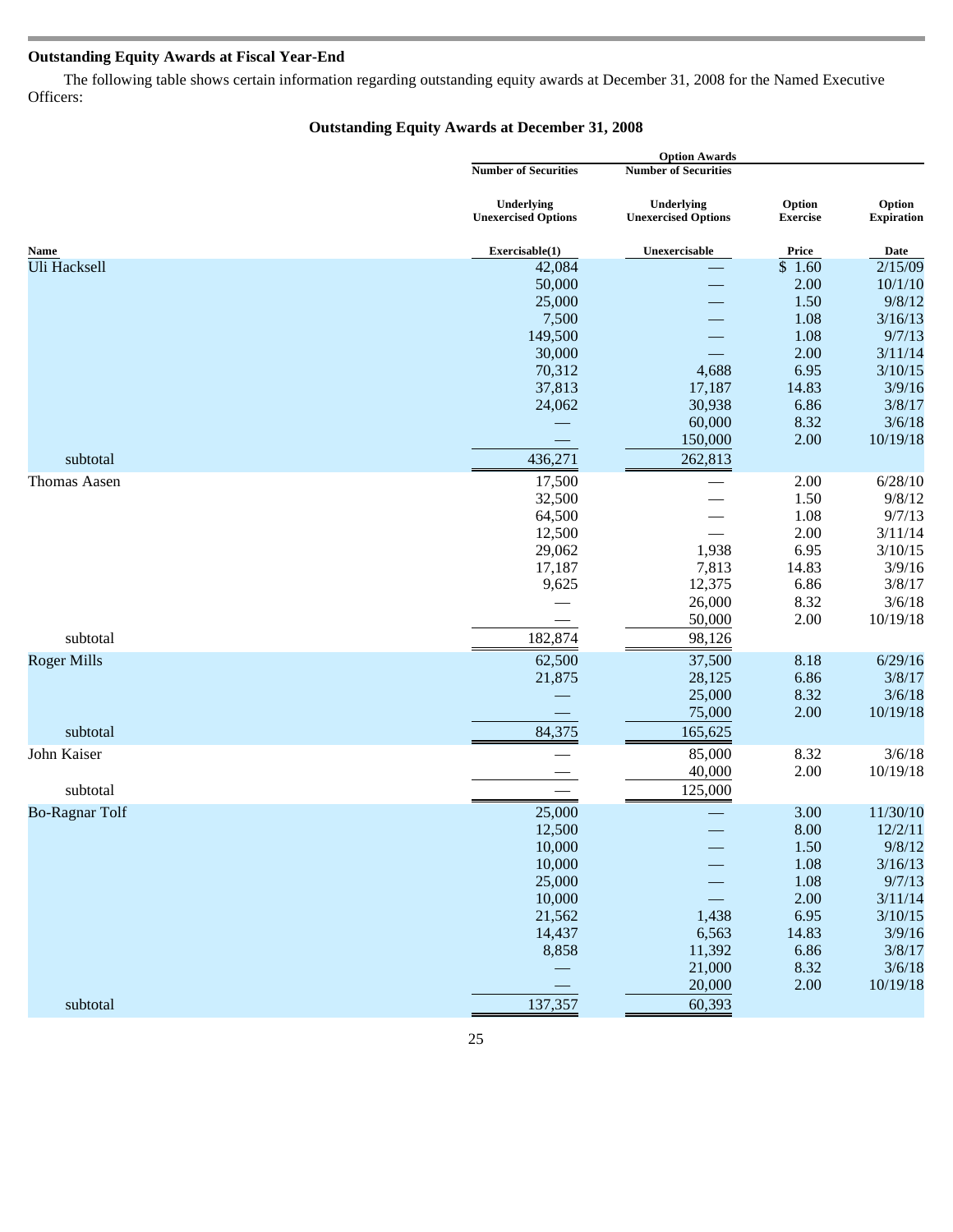L

<sup>(1)</sup> All options granted to our Named Executive Officers vest over four years with 25% of the total number of shares subject to an option vesting after the first year and the remainder vesting 1/48th per month thereafter; except that the options that expire on October 19, 2018 vest over four years with 50% of the total number of shares subject to such options vesting after two years and the remainder vesting 1/48th per month thereafter; provided, that vesting of options is subject to acceleration following specified events as described under "— *Effect of change in control on stock option awards* " below.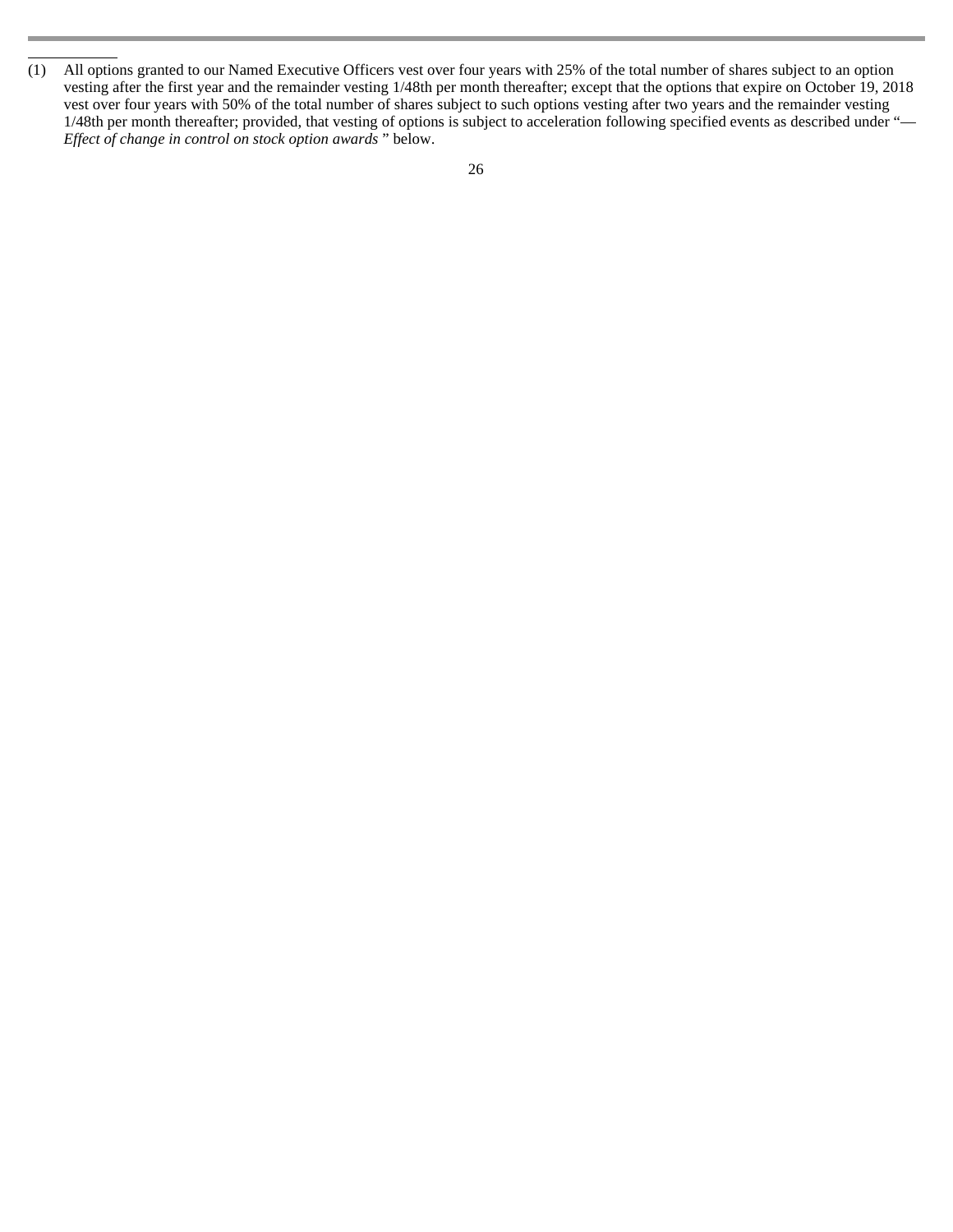# **Option Exercises and Stock Vested**

 The following table shows for the fiscal year ended December 31, 2008, certain information regarding option exercises and stock vested during the year with respect to the Named Executive Officers:

# **Option Exercises in Fiscal 2008**

|                       |                                                        | <b>Option Awards</b>  |
|-----------------------|--------------------------------------------------------|-----------------------|
|                       |                                                        | <b>Value Realized</b> |
| Name<br>Uli Hacksell  | <b>Number of Shares</b><br><b>Acquired on Exercise</b> | on $Exercise(1)$      |
|                       | 10,000                                                 | 13,900<br>Φ           |
| <b>Thomas Aasen</b>   | 13,000                                                 | 125,340               |
| <b>Roger Mills</b>    |                                                        |                       |
| John Kaiser           |                                                        |                       |
| <b>Bo-Ragnar Tolf</b> |                                                        |                       |
|                       |                                                        |                       |

(1) Amounts shown do not reflect amounts actually received by the named individual. The amounts reflect the product of (i) the difference between the market closing price on the date of exercise less the exercise price of the applicable option multiplied by (ii) the number of shares exercised under the applicable option.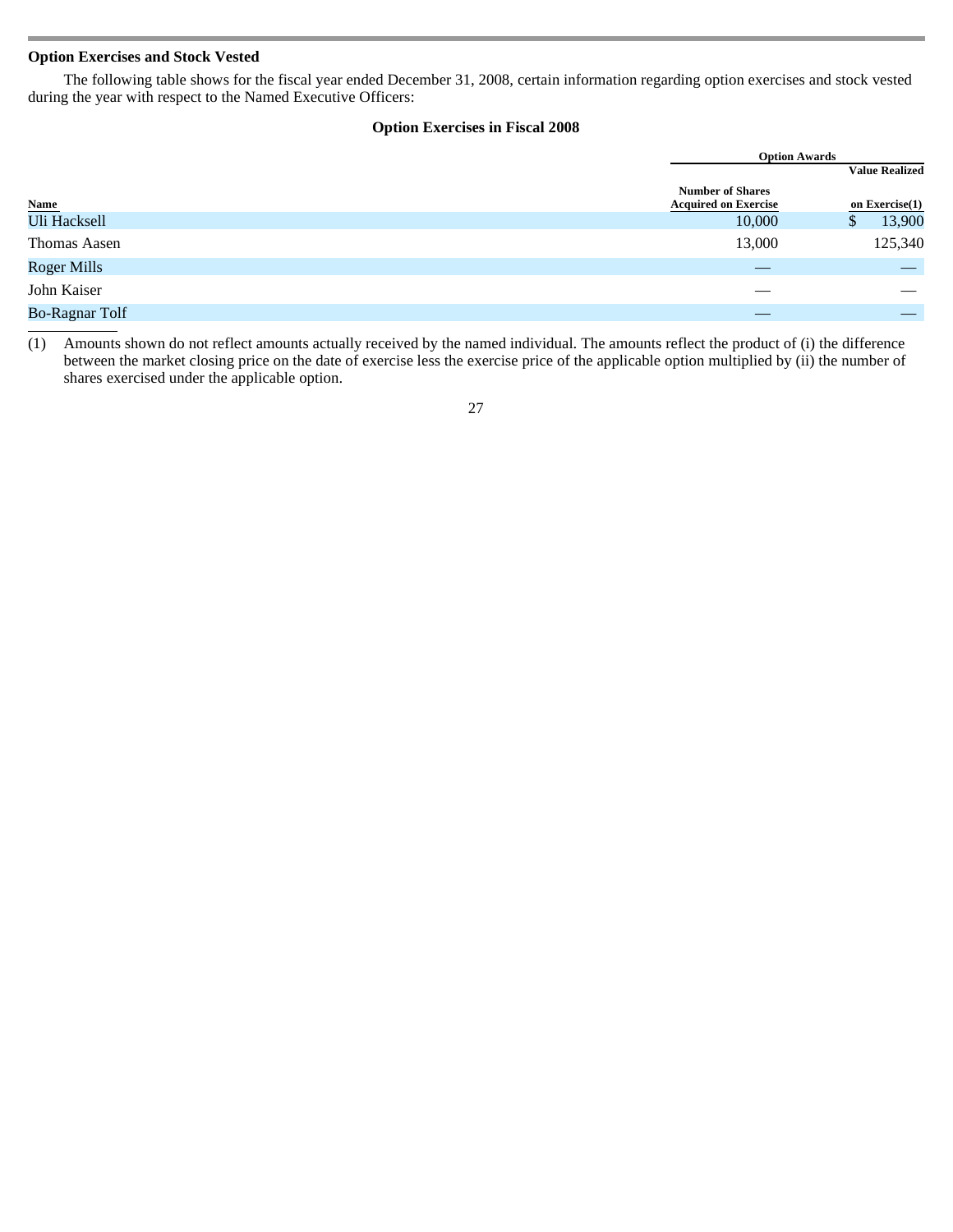# **Post-Employment Compensation**

 The amount of compensation payable to each executive officer upon termination of the employment of the executive are described below. Our Compensation Committee may in its discretion revise, amend or add to the benefits.

#### **Payments made upon termination**

 Regardless of the manner in which a Named Executive Officer's employment terminates, the Named Executive Officer is entitled to receive amounts earned during his term of employment, including accrued and unpaid salary and payment in lieu of unused vacation days.

## **Potential payment under employment arrangements**

 We have entered into offer letters or employment agreements with each of our Named Executive Officers, setting forth their respective base salary, bonus targets, and other employment benefits. Each Named Executive Officer's employment is on an "at-will" basis and can be terminated by us or the applicable officer at any time, for any reason and with or without notice, subject, where applicable, to the severance arrangements contained therein. In the event that Dr. Tolf's employment is terminated by us during its term, we are obligated, except in limited circumstances, to provide Dr. Tolf with six months' notice. If we terminate the employment of Dr. Hacksell, Mr. Aasen or Dr. Mills for reasons other than cause, we are obligated to pay that executive officer one year's salary and to continue other benefits the officer may be receiving at the time of termination for the one-year period following termination of employment. If we terminate the employment of Mr. Kaiser for reasons other than cause, we are obligated to pay him nine months' salary and to continue other benefits he may be receiving at the time of termination for the nine-month period following termination of employment. Under the employment offer letters, "cause" means, generally, (a) material failure to competently perform assigned duties for the Company, (b) sustained poor performance of any material aspect of job duties or obligations, (c) dishonesty, gross negligence or other material misconduct, or (d) conviction of, or the entry of a pleading of guilty or *nolo contendere* to, any crime involving moral turpitude or any felony.

## **Effect of change in control on stock option awards**

 In the event the Company is acquired or completes a corporate transaction, any unvested options held by a Named Executive Officer will be immediately vested, subject to the officer's continued employment for a period of at least six months following the completion of the corporate transaction if so requested by the company. For the purpose of the foregoing, a "corporate transaction" means the occurrence, in a single transaction or in a series of related transactions, of any one or more of the following events:

- a sale or other disposition of all or substantially all, as determined by the Board of Directors in its discretion, of the consolidated assets of the Company and its subsidiaries;
- a sale or other disposition of at least 90% of the outstanding securities of the Company;
- a merger, consolidation or similar transaction following which the Company is not the surviving corporation; or
- a merger, consolidation or similar transaction following which the Company is the surviving corporation but the shares of common stock outstanding immediately preceding the merger, consolidation or similar transaction are converted or exchanged by virtue of the merger, consolidation or similar transaction into other property, whether in the form of securities, cash or otherwise.

If a corporate transaction had occurred, effective as of December 31, 2008, the value of the accelerated options to our executive officers would have been \$0 for each of Dr. Hacksell, Mr. Aasen, Dr. Mills, Mr. Kaiser and Dr. Tolf, because this value is calculated as the sum for each individual of the products of the (i) the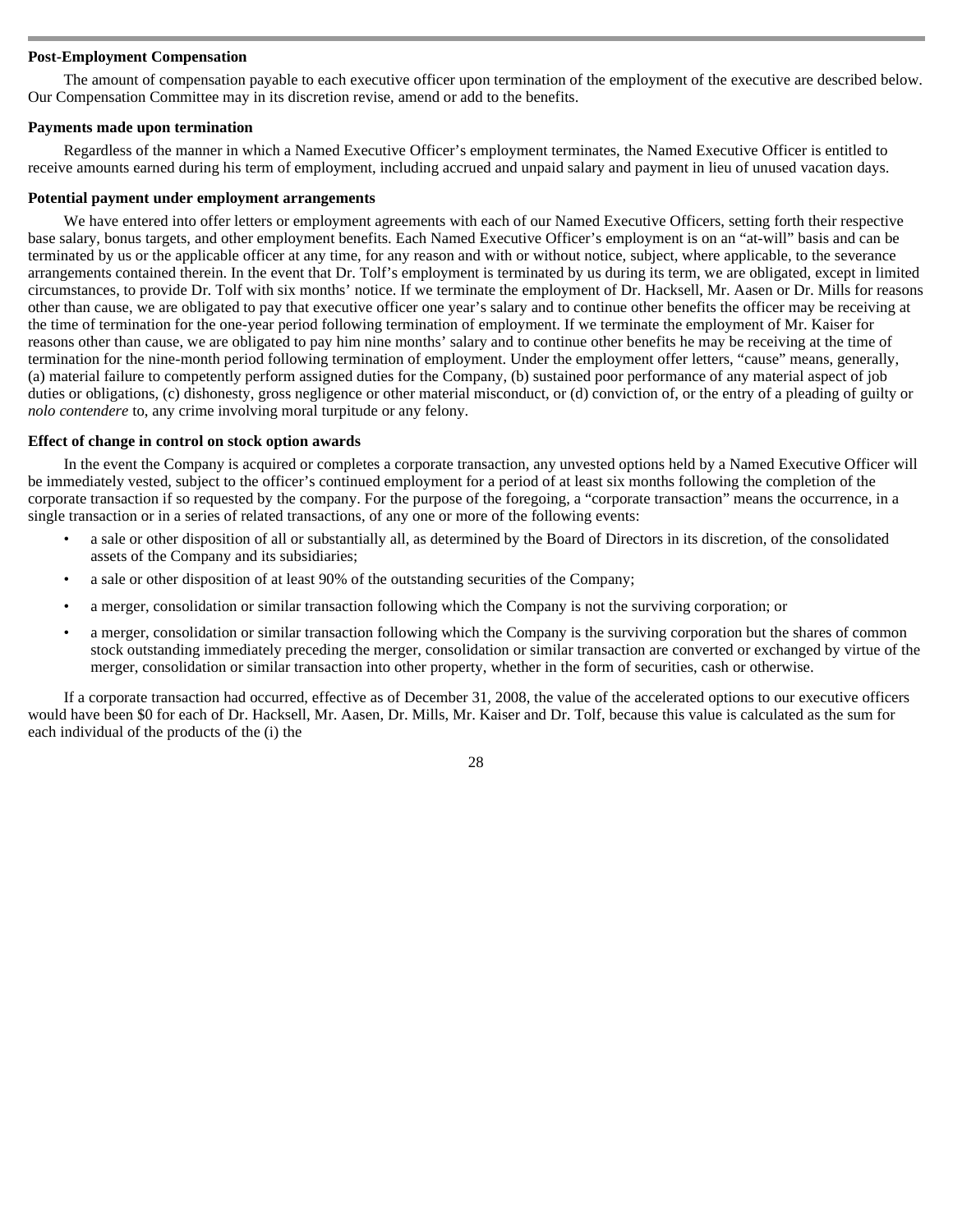difference between the exercise price of each option deemed accelerated and the fair market value of our common stock on December 31, 2008 multiplied by (ii) the number of shares deemed accelerated under the applicable option, and as of December 31, 2008, the fair market value of our common stock was less than the exercise price for each outstanding option held by these individuals.

# **NonQualified Deferred Compensation**

 None of our Named Executive Officers participates in or have account balances in nonqualified defined contribution plans or other nonqualified deferred compensation plans maintained by us. Our Compensation Committee may elect to provide our officers and other employees with non-qualified defined contribution or other nonqualified deferred compensation benefits in the future.

# **Equity Compensation Plan Information**

 The following table provides certain information as of December 31, 2008, with respect to all of our equity compensation plans in effect on that date:

|                                                              | Number of securities to be<br>issued upon exercise of<br>outstanding options, | Weighted-average<br>exercise price of<br>outstanding options,<br>warrants and rights |      | Number of securities<br>remaining available for<br>issuance under equity<br>compensation plans<br>(excluding securities reflected |
|--------------------------------------------------------------|-------------------------------------------------------------------------------|--------------------------------------------------------------------------------------|------|-----------------------------------------------------------------------------------------------------------------------------------|
|                                                              | warrants and rights<br>(a)                                                    |                                                                                      | (b)  | in column $(a)$ )<br>(c)                                                                                                          |
| Equity compensation plans approved                           |                                                                               |                                                                                      |      |                                                                                                                                   |
| by stockholders $(1)$                                        | 3,553,634                                                                     | \$                                                                                   | 6.37 | 1,186,855                                                                                                                         |
| Equity compensation plans not<br>approved by stockholders(2) |                                                                               |                                                                                      |      |                                                                                                                                   |
| Total                                                        | 3,553,634                                                                     | \$                                                                                   | 6.37 | 1,186,855                                                                                                                         |
|                                                              |                                                                               |                                                                                      |      |                                                                                                                                   |

- (1) Includes our 1997 Stock Option Plan, the 2004 Plan, and our 2004 Employee Stock Purchase Plan (the "ESPP"). 359,811 shares under column (c) are attributable to our ESPP. Each of our 2004 Plan and our ESPP contain so called "evergreen" provisions providing for annual increases to their respective share reserves in connection with the 2009 Annual Meeting of Stockholders. The number of shares to be added to our 2004 Plan will be equal to the least of: (i) 1,115,373, which is three percent of the number of shares of our outstanding common stock as of April 13, 2009, the record date for the 2009 Annual Meeting of Stockholders; (ii) 750,000; or (iii) an amount determined for such year by our Board of Directors. The number of shares to be added to our ESPP will be equal to the least of: (i) 371,791, which is one percent of our outstanding common stock as of April 13, 2009, the record date for the 2009 Annual Meeting of Stockholders; (ii) 150,000; or (iii) an amount determined for such year by our Board of Directors.
- (2) As of December 31, 2008, we did not have any equity compensation plans that were not approved by our stockholders.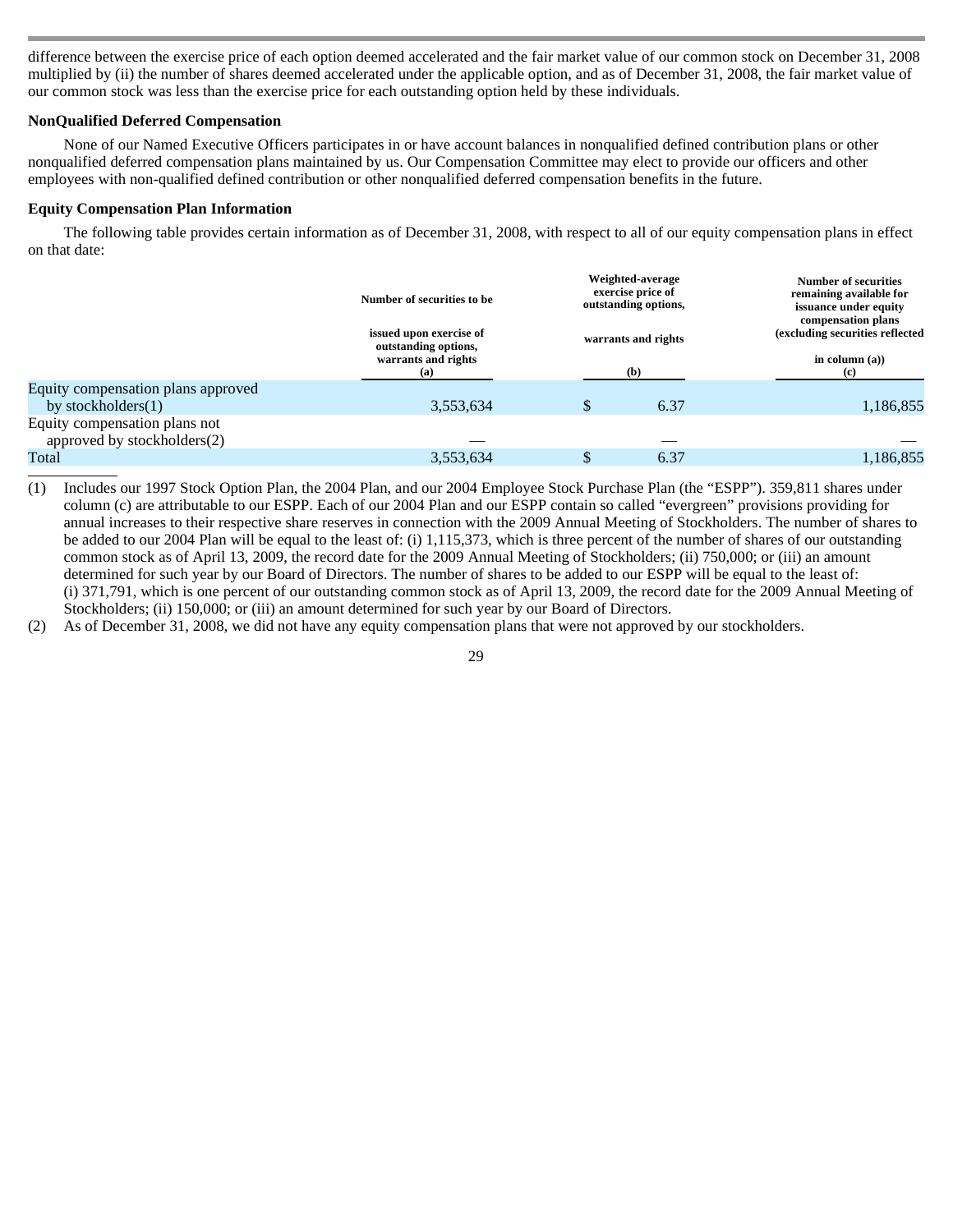## **Director Compensation**

 During 2008, we provided each of our non-employee directors cash compensation in the form of an annual retainer of \$20,000, plus an additional \$12,500 for the Chairman of the Board of Directors and an additional \$5,000 for the committee chairs. The annual retainers may, at the election of the individual director, be converted into an option to purchase a number of shares of stock equal to the quotient of three times the retainer amount to be converted, divided by the exercise price for such option, as determined in accordance with the terms of the 2004 Plan. For grants made on or prior to December 31, 2007, the 2004 Plan provides that the exercise price for options are equal to the closing price for the Company's common stock on the trading day immediately prior to option grant date. Commencing on January 1, 2008, the exercise price for options was equal to the closing price for the Company's common stock on the option grant date. Directors receive \$1,000 per board meeting attended in person and \$250 per meeting attended telephonically. Committee members receive \$750 per regular meeting and \$500 per special telephonic meeting, and the chairpersons receive twice those amounts. We also reimburse our non-employee directors for their reasonable expenses incurred in attending meetings of our Board of Directors and committees of the Board.

Each of our non-employee directors also receives stock option grants under our 2004 Plan. Options granted to our non-employee directors are intended by us not to qualify as incentive stock options under the Internal Revenue Code of 1986, as amended. These option grants are nondiscretionary.

Any person who joins the Board of Directors as a non-employee director will receive an option to purchase 15,000 shares of common stock upon his or her election. In addition, any person who is a non-employee director on the date of each annual meeting of our stockholders will be automatically granted, on the annual meeting date, an option to purchase 10,000 shares of common stock. The annual retainer amount and option grant may be pro rated for a director that joins the Board other than at the first meeting of the Board following the annual meeting of stockholders. In addition, directors may elect to convert their retainer amounts, in whole or in part, into options under the 2004 Plan with an aggregate exercise price equal to three times the amount elected for conversion.

Initial grants (i.e., those made upon a non-employee director's election to our Board of Directors) vest over two years following the date of grant, and annual grants, including any retainer amounts that are converted, vest at the rate of 1/4th each quarter after the date of grant. In general, the term of stock options granted under the 2004 Plan may not exceed ten years.

Unless the terms of a director's stock option agreement provide for earlier or later termination, if an optionholder's service relationship with us, or any affiliate of ours, ceases for any reason, the optionholder may exercise any vested options up to three years from cessation of service.

The following table shows for the fiscal year ended December 31, 2008 certain information with respect to the compensation of all persons who served as directors of the Company during the year, other than Dr. Hacksell, who is a Named Executive Officer and received no additional compensation for his services as a director:

# **Director Compensation for Fiscal 2008**

| <b>Name</b>           | <b>Fees Earned or</b><br>Paid in Cash(1) | Option<br>Awards(2) | <b>Total</b> |
|-----------------------|------------------------------------------|---------------------|--------------|
| Gordon Binder(3)      | 29,000                                   | \$74,124            | \$103,124    |
| Michael Borer(4)      | 9.750                                    | 108.869             | 118,619      |
| Laura Brege $(5)$     | 23,500                                   | 55.527              | 79,027       |
| Mary Ann Gray(6)      | 39.750                                   | 79.536              | 119,286      |
| Leslie Iversen(7)     | 14,750                                   | 120,807             | 135,557      |
| Lester Kaplan $(8)$   | 18,000                                   | 118.631             | 136,631      |
| Torsten Rasmussen(9)  | 10,000                                   | 95,888              | 105,888      |
| Alan G. Walton $(10)$ | 15,250                                   | 118.631             | 133,881      |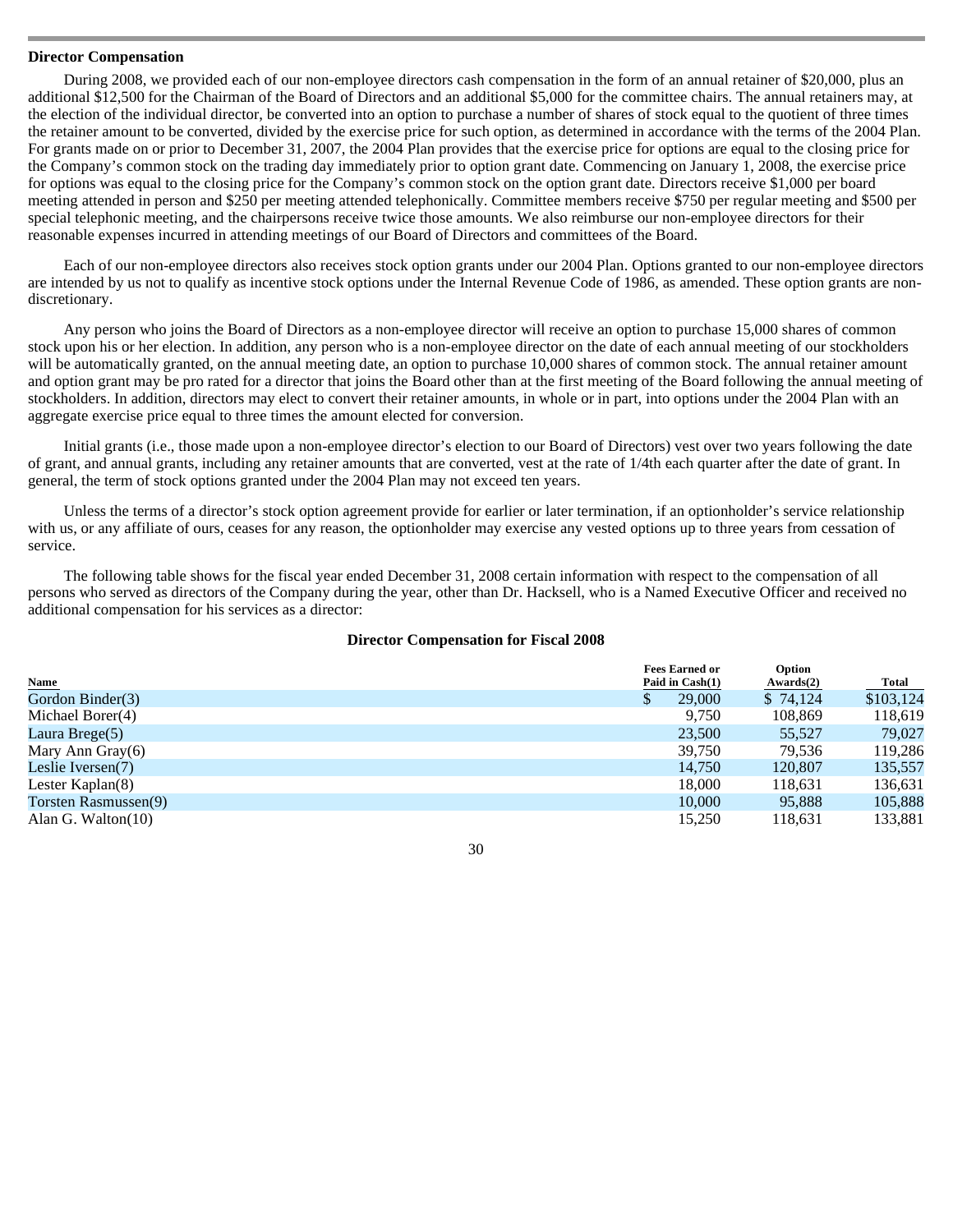- L Includes Board of Directors and committee fees for meeting attendance, as well as an annual retainer paid in cash for Mr. Binder, Ms. Brege and Dr. Gray. Mr. Borer, Mr. Rasmussen and Drs. Iversen, Kaplan and Walton elected to convert their full annual retainers into a stock option award and this amount does not include the amount of such converted retainers, which are included in the Option Awards column.
- (2) Amounts shown do not reflect compensation actually received by the named individual. The amounts reflect compensation expense recognized by the Company in 2008 and reflect option awards granted in and prior to 2008. See the Company's Annual Report on Form 10-K for the year ended December 31, 2008, filed March 10, 2009, for the SFAS 123(R) stock compensation expense assumptions used to determine the valuation and expensing of stock option awards. The values recognized in the "Options Awards" column above do not reflect estimated forfeitures.
- (3) "Fees Earned or Paid in Cash" includes \$9,000 in Board of Directors and Audit Committee meetings fees and a \$20,000 annual retainer paid in cash. "Option Awards" includes the compensation expense for (i) 10,000 stock options granted on June 13, 2008 with an exercise price of \$8.49 and fair value of \$5.59 per share, (ii) 10,000 stock options granted on June 15, 2007 with an exercise price of \$15.02 and fair value of \$9.50 per share, and (iii) 10,000 stock options granted on June 13, 2006 with an exercise price of \$9.04 and fair value of \$5.45 per share. As of December 31, 2008, an aggregate of 54,000 stock options that had been granted to Mr. Binder were outstanding.
- (4) "Fees Earned or Paid in Cash" includes \$9,750 in Board of Directors and Audit Committee meetings fees. "Option Awards" includes the compensation expense for (i) 7,067 stock options (from the conversion of a \$20,000 annual retainer) and 10,000 stock options granted on June 13, 2008 with an exercise price of \$8.49 and fair value of \$5.59 per share, (ii) 2,996 stock options (from the conversion of the 2007 \$15,000 annual retainer) and 10,000 stock options, each granted on June 15, 2007 with an exercise price of \$15.02 and fair value of \$9.50 per share, (iii) 4,977 stock options (from the conversion of the 2006 \$15,000 annual retainer) and 10,000 stock options, each granted on June 13, 2006 with an exercise price of \$9.04 and fair value of \$5.45 per share, and (iv) 15,000 stock options granted on September 9, 2005 with an exercise price of \$11.00 and fair value of \$6.69 per share. As of December 31, 2008, an aggregate of 60,040 stock options that had been granted to Mr. Borer were outstanding.
- (5) "Fees Earned or Paid in Cash" includes \$3,500 in Board of Directors meetings fees and a \$20,000 annual retainer paid in cash. "Option Awards" includes the compensation expense for (i) 10,000 stock options granted on June 13, 2008 with an exercise price of \$8.49 and fair value of \$5.59 per share and (ii) 15,000 stock options granted on May 1, 2008 (the date on which Ms. Brege joined the Board) with an exercise price of \$8.06 and fair value of \$4.93 per share. As of December 31, 2008, an aggregate of 25,000 stock options that had been granted to Ms. Brege were outstanding.
- (6) "Fees Earned or Paid in Cash" includes \$14,750 in Board of Directors and Audit Committee meetings fees and a \$25,000 annual retainer paid in cash. "Option Awards" includes the compensation expense for (i) 10,000 stock options granted on June 13, 2008 with an exercise price of \$8.49 and fair value of \$5.59 per share, (ii) 998 stock options (from the twenty-five percent conversion of the 2007 \$20,000 annual retainer) and 10,000 stock options, each granted on June 15, 2007 with an exercise price of \$15.02 and fair value of \$9.50 per share, (iii) 6,637 stock options (from the conversion of the 2006 \$20,000 annual retainer) and 10,000 stock options, each granted on June 13, 2006 with an exercise price of \$9.04 and fair value of \$5.45 per share, and (iv) 6,500 stock options granted on April 27, 2005 with an exercise price of \$7.67 and fair value of \$4.66 per share. As of December 31, 2008, an aggregate of 59,135 stock options that had been granted to Dr. Gray were outstanding.
- (7) "Fees Earned or Paid in Cash" includes \$4,750 in Board of Directors meetings fees and \$10,000 for serving on the Scientific Advisory Committee of the Board of Directors. "Option Awards" includes the compensation expense for (i) 11,484 stock options (from the conversion of a \$32,500 annual retainer) and 10,000 stock options granted on June 13, 2008 with an exercise price of \$8.49 and fair value of \$5.59 per share, (ii) 5,492 stock options (from the retainer of the 2007 \$27,500 annual retainer) and 10,000 stock options, each granted on June 15, 2007 with an exercise price of \$15.02 and fair value of \$9.50 per share, and (iii) 9,126 stock options (from the conversion of the 2006 \$27,500 annual retainer), 6,000 stock options for service on the Scientific Advisory Committee of the Board of Directors and 10,000 stock options, each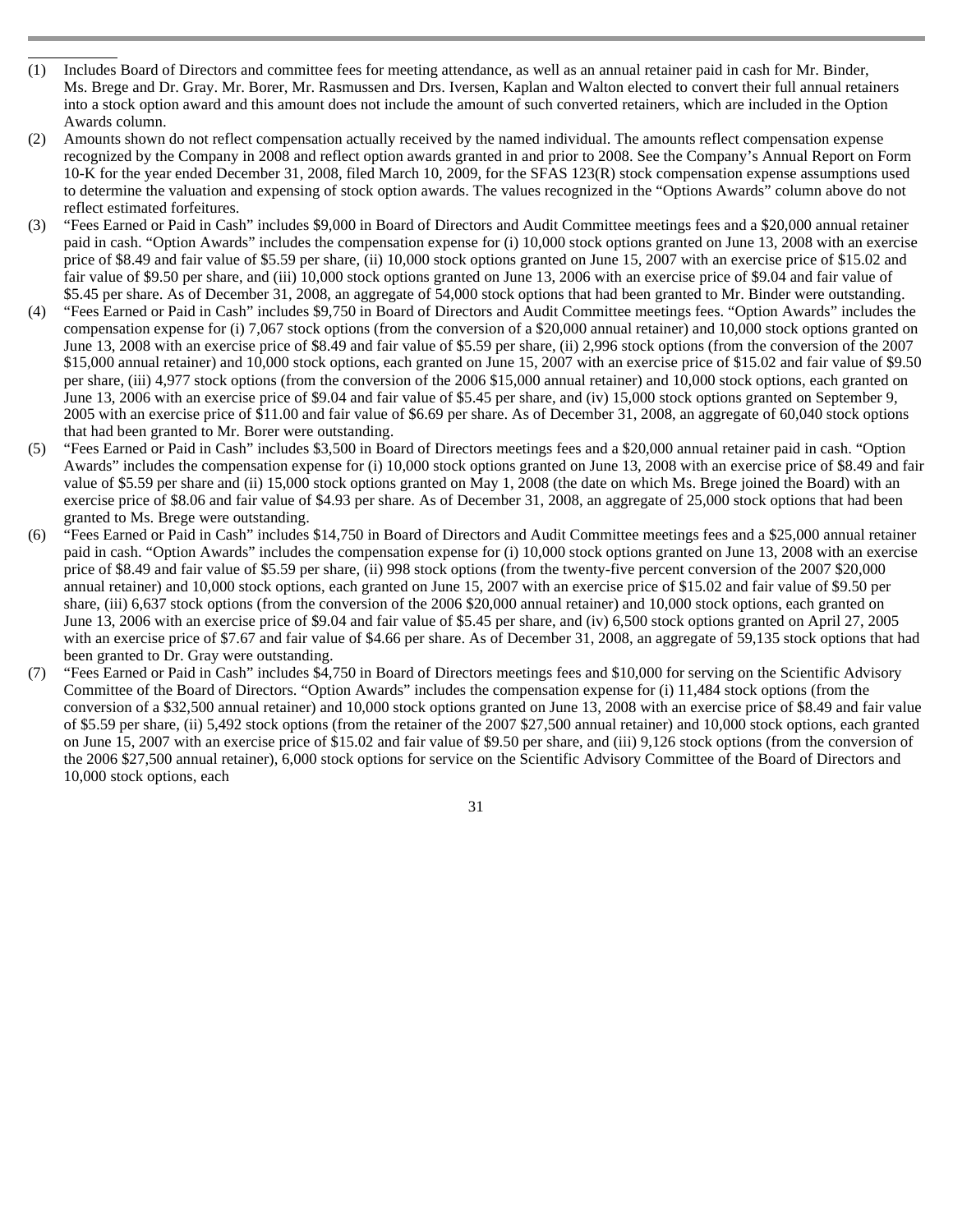granted on June 13, 2006 with an exercise price of \$9.04 and fair value of \$5.45 per share. As of December 31, 2008, an aggregate of 101,729 stock options that had been granted to Dr. Iversen as Board compensation were outstanding.

- (8) "Fees Earned or Paid in Cash" includes \$18,000 in Board of Directors, Compensation Committee and Nominating and Corporate Governance Committee meeting fees. "Option Awards" includes the compensation expense for (i) 8,833 stock options (from the conversion of a \$25,000 annual retainer) and 10,000 stock options granted on June 13, 2008 with an exercise price of \$8.49 and fair value of \$5.59 per share, (ii) 3,994 stock options (from the conversion of the 2007 \$20,000 annual retainer) and 10,000 stock options, each granted on June 15, 2007 with an exercise price of \$15.02 and fair value of \$9.50 per share, and (iii) 6,637 stock options (from the conversion of the 2006 \$20,000 annual retainer) and 10,000 stock options, each granted on June 13, 2006 with an exercise price of \$9.04 and fair value of \$5.45 per share. As of December 31, 2008, an aggregate of 81,548 stock options that had been granted to Dr. Kaplan were outstanding.
- (9) "Fees Earned or Paid in Cash" includes \$10,000 in Board of Directors, Compensation Committee and Nominating and Corporate Governance Committee meeting fees. "Option Awards" includes the compensation expense for (i) 7,067 stock options (from the conversion of a \$20,000 annual retainer) and 10,000 stock options granted on June 13, 2008 with an exercise price of \$8.49 and fair value of \$5.59 per share, (ii) 10,000 stock options granted on June 15, 2007 with an exercise price of \$15.02 and fair market value of \$9.50 per share, and (iii) 10,000 stock options granted on June 13, 2006 with an exercise price of \$9.04 and fair market value of \$5.45 per share. As of December 31, 2008, an aggregate of 65,609 stock options that had been granted to Mr. Rasmussen were outstanding.
- (10) "Fees Earned or Paid in Cash" includes \$15,250 in Board of Directors, Compensation Committee and Nominating and Corporate Governance Committee meeting fees. "Option Awards" includes the compensation expense for (i) 8,833 stock options (from the conversion of a \$25,000 annual retainer) and 10,000 stock options granted on June 13, 2008 with an exercise price of \$8.49 and fair value of \$5.59 per share, (ii) 3,994 stock options (from the conversion of the 2007 \$20,000 annual retainer) and 10,000 stock options, each granted on June 15, 2007 with an exercise price of \$15.02 and fair value of \$9.50 per share, and (iii) 6,637 stock options (from the conversion of the 2007 \$20,000 annual retainer) and 10,000 stock options, each granted on June 13, 2006 with an exercise price of \$9.04 and fair value of \$5.45 per share. As of December 31, 2008, an aggregate of 78,548 stock options that had been granted to Dr. Walton were outstanding.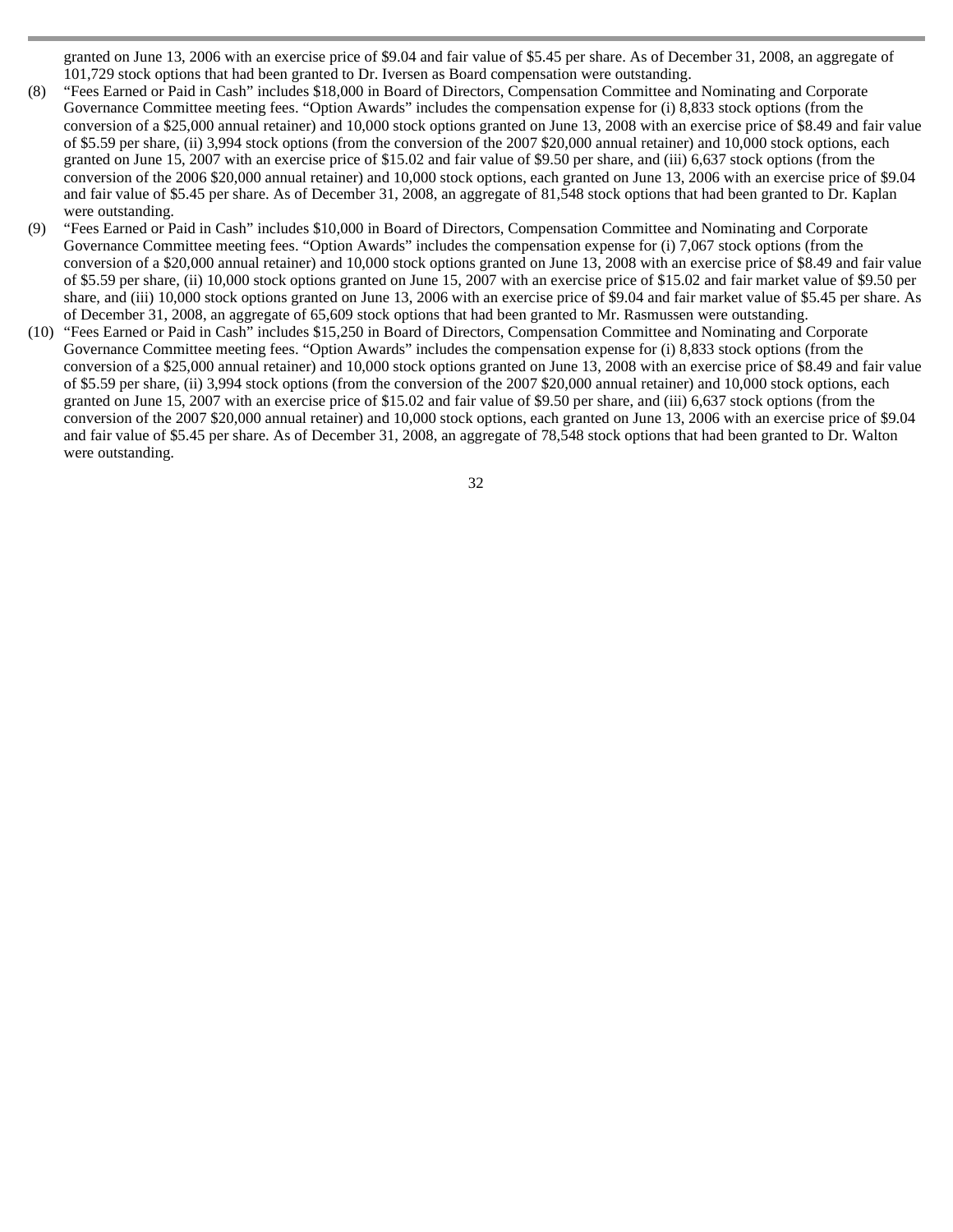#### **T RANSACTIONS W ITH R ELATED P ERSONS**

# **Related-Person Transactions Policy and Procedures**

 The charter of the Audit Committee states that it will review, consider and approve or ratify any "related-persons transactions." A "related-person transaction" is a transaction, arrangement or relationship (or any series of similar transactions, arrangements or relationships) in which the Company and any "related person" are participants involving an amount that exceeds \$120,000. Transactions involving compensation for services provided to the Company as an employee, director, consultant or similar capacity by a related person are not covered. A related person is any executive officer, director, or more than 5% stockholder of the Company, including any of their immediate family members, and any entity owned or controlled by such persons.

Where a transaction has been identified as a related-person transaction, management must present information regarding the proposed related-person transaction to the Audit Committee (or, where Audit Committee approval would be inappropriate, to another independent body of the board) for consideration and approval or ratification. The presentation must include a description of, among other things, the material facts, the interests, direct and indirect, of the related persons, the benefits to the Company of the transaction and whether any alternative transactions were available. To identify related-person transactions in advance, the Company relies on information supplied by its executive officers and directors. In considering related-person transactions, the Committee takes into account the relevant available facts and circumstances including, but not limited to (a) the risks, costs and benefits to the Company, (b) the impact on a director's independence in the event the related person is a director, immediate family member of a director or an entity with which a director is affiliated, (c) the terms of the transaction, (d) the availability of other sources for comparable services or products and (e) the terms available to or from, as the case may be, unrelated third parties or to or from employees generally. In the event a director has an interest in the proposed transaction, the director must recuse himself or herself from the deliberations and approval. In determining whether to approve, ratify or reject a related-person transaction, the Committee will look at, in light of known circumstances, whether the transaction is in, or is not inconsistent with, the best interests of the Company and its stockholders, as the Committee determines in the good faith exercise of its discretion.

#### **Certain Related-Person Transactions**

 Our bylaws provide that we will indemnify our directors and executive officers, and may indemnify other officers, employees and other agents, to the fullest extent permitted by law. Our bylaws also permit us to secure insurance on behalf of any officer, director, employee or other agent for any liability arising out of his or her actions in connection with their services to us, regardless of whether our amended and restated bylaws permit such indemnification. We have obtained a policy of directors' and officers' liability insurance.

We have entered, and intend to continue to enter, into indemnification agreements with our directors and executive officers, in addition to the indemnification provided for in our bylaws. These agreements, among other things, require us to indemnify our directors and executive officers for certain expenses, including attorneys' fees, judgments, fines and settlement amounts incurred by a director or executive officer in any action or proceeding arising out of their services as one of our directors or executive officers, or any of our subsidiaries or any other company or enterprise to which the person provides services at our request.

#### **Director Independence**

 Information regarding director independence is included under " *Proposal 1—Election of Directors* " above and is incorporated by reference herein.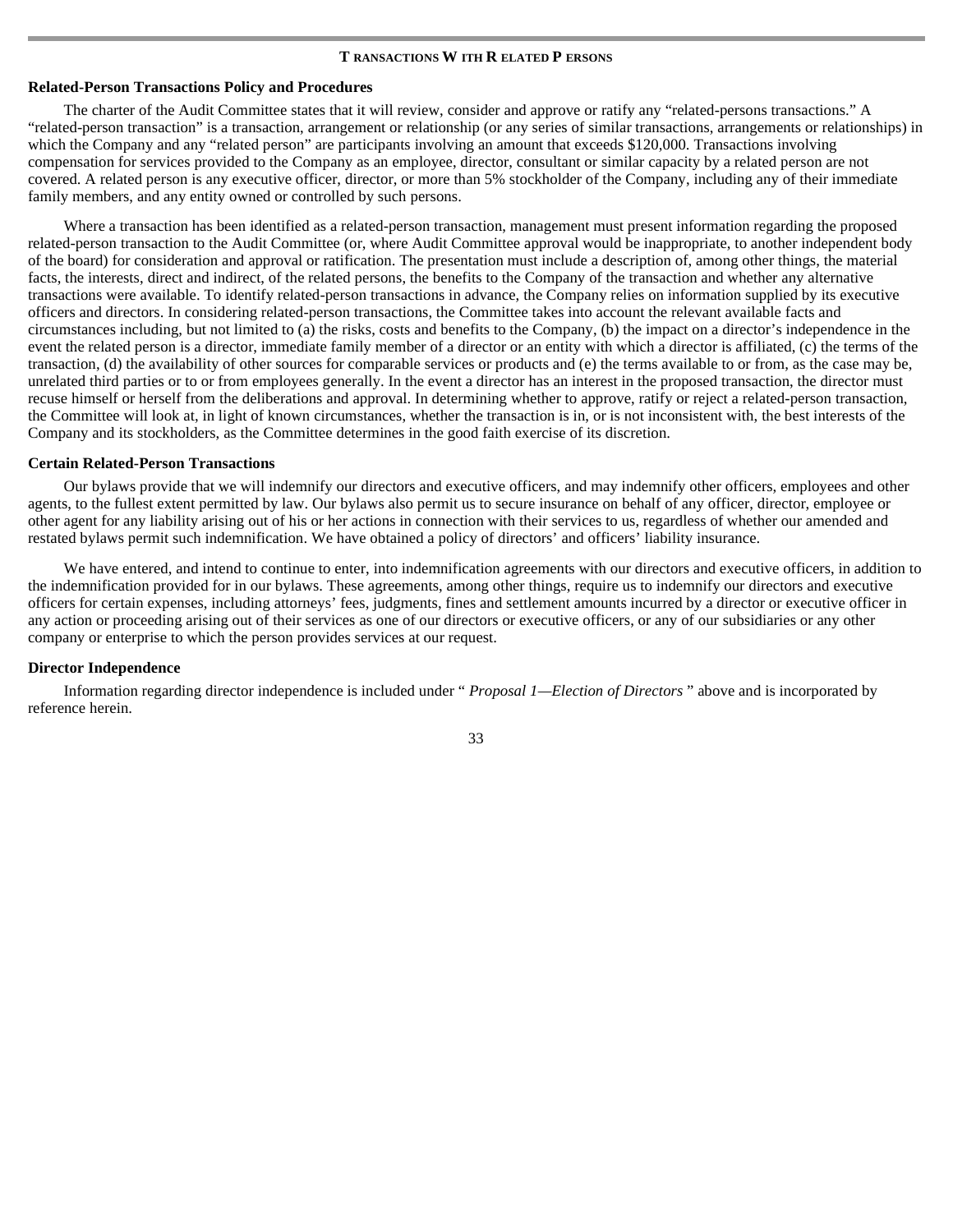#### **H OUSEHOLDING OF P ROXY M ATERIALS**

The SEC has adopted rules that permit companies and intermediaries (e.g., brokers) to satisfy the delivery requirements for proxy materials and annual reports with respect to two or more stockholders sharing the same address by delivering a single set of those materials addressed to those stockholders. This process, which is commonly referred to as "householding", potentially means extra convenience for stockholders and cost savings for companies.

This year, a number of brokers with account holders who are stockholders of ACADIA Pharmaceuticals Inc. will be householding our annual meeting materials. A single set of these materials will be delivered to multiple stockholders sharing an address unless contrary instructions have been received from the affected stockholders. Once you have received notice from your broker that they will be householding communications to your address, householding will continue until you are notified otherwise or until you revoke your consent. If, at any time, you no longer wish to participate in householding and would prefer to receive a separate set of annual meeting materials, please notify your broker. Direct your written request to ACADIA Pharmaceuticals Inc., 3911 Sorrento Valley Boulevard, San Diego, California 92121, Attn: Investor Relations, or contact Investor Relations at (858) 558-2871 and we will undertake to promptly deliver a separate copy of the annual meeting materials to you. Stockholders who currently receive multiple copies of the annual meeting materials at their addresses and would like to request householding of their communications should contact their brokers.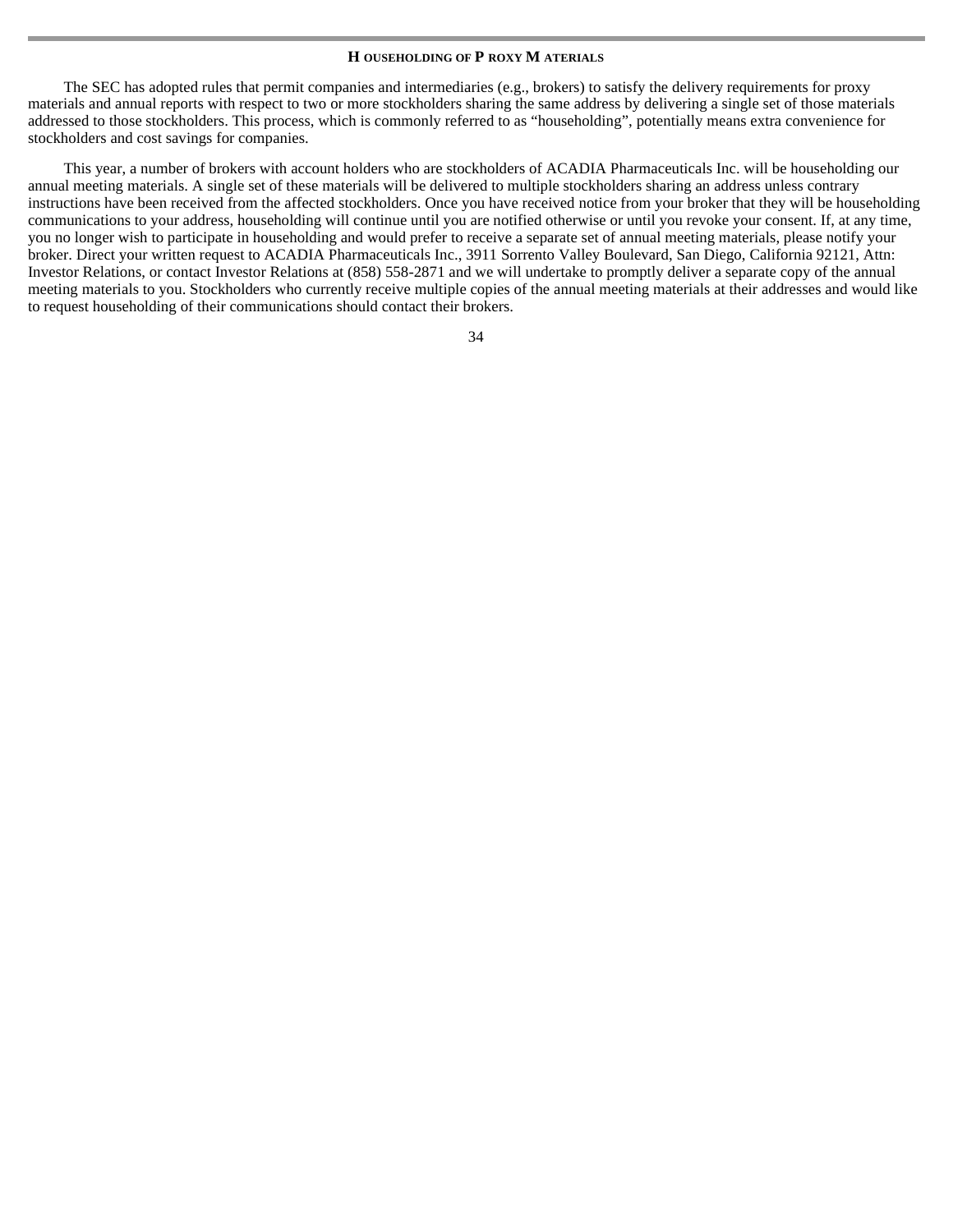The Board of Directors knows of no other matters that will be presented for consideration at the Annual Meeting. If any other matters are properly brought before the meeting, it is the intention of the persons named in the accompanying proxy to vote on such matters in accordance with their best judgment.

By Order of the Board of Directors

Thomas H. Aasen *Vice President, Chief Financial Officer, Treasurer, and Secretary* 

San Diego, California May 18, 2009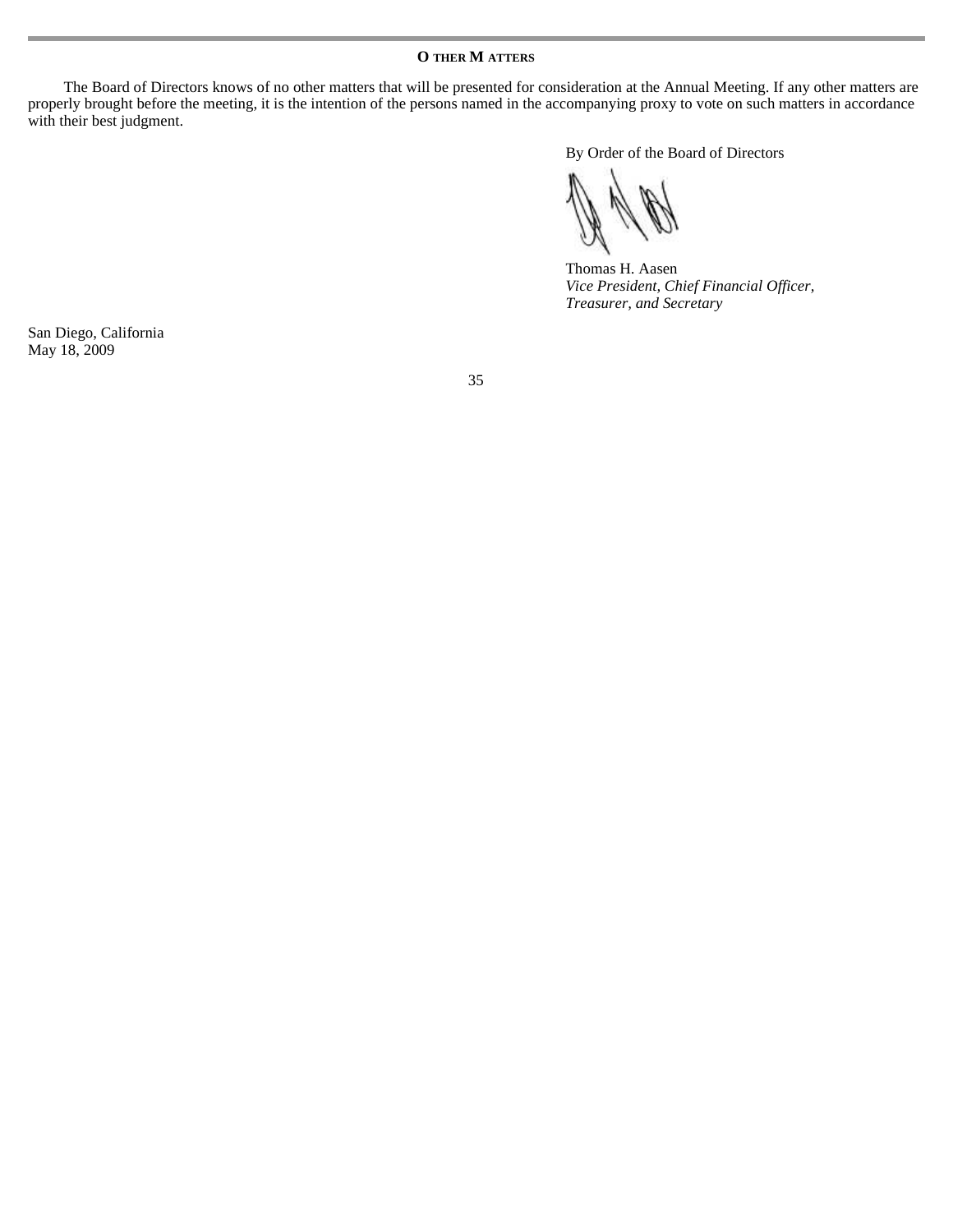# **ACADIA PHARMACEUTICALS INC. 3911 Sorrento Valley Boulevard San Diego, California 92121 PROXY SOLICITED BY THE BOARD OF DIRECTORS FOR THE ANNUAL MEETING OF STOCKHOLDERS TO BE HELD ON JUNE 12, 2009**

The undersigned hereby appoints Uli Hacksell, Ph.D. and Thomas H. Aasen, and each of them, as attorneys and proxies of the undersigned, with full power of substitution, to vote all of the shares of stock of ACADIA Pharmaceuticals Inc., which the undersigned may be entitled to vote at the 2009 Annual Meeting of Stockholders of ACADIA Pharmaceuticals Inc. to be held on June 12, 2009 at 8:00 a.m. local time at the offices of Cooley Godward Kronish LLP, 4401 Eastgate Mall, San Diego, California 92121-1909, and at any and all postponements, continuations and adjournments thereof, with all power that the undersigned would possess if personally present, upon and in respect of the following matters and in accordance with the following instructions, with discretionary authority as to any and all other matters that may properly come before the meeting.

**UNLESS A CONTRARY DIRECTION IS INDICATED, THIS PROXY WILL BE VOTED FOR EACH NOMINEE LISTED IN PROPOSAL 1 AND FOR PROPOSAL 2, AS DESCRIBED IN THE ACCOMPANYING PROXY STATEMENT. IF SPECIFIC INSTRUCTIONS ARE INDICATED, THIS PROXY WILL BE VOTED IN ACCORDANCE THEREWITH.** 

| <b>Address Change/Comments</b>                   |
|--------------------------------------------------|
| (Mark the corresponding box on the reverse side) |
|                                                  |
|                                                  |
|                                                  |

.

l  $\overline{\phantom{a}}$ 

 $\overline{\phantom{a}}$ 

 $\overline{\phantom{a}}$ 

 $\overline{\phantom{a}}$ 

BNY MELLON SHAREOWNER SERVICES P.O. BOX 3550 SOUTH HACKENSACK, NJ 07606-9250

**(Continued and to be marked, dated and signed, on the other side)** 

 **FOLD AND DETACH HERE** 

Choose **MLink SM** for fast, easy and secure 24/7 online access to your future proxy materials, investment plan statements, tax documents and more. Simply log on to **Investor ServiceDirect ®** at www.bnymellon.com/shareowner/isd where step-by-step instructions will prompt you through enrollment.